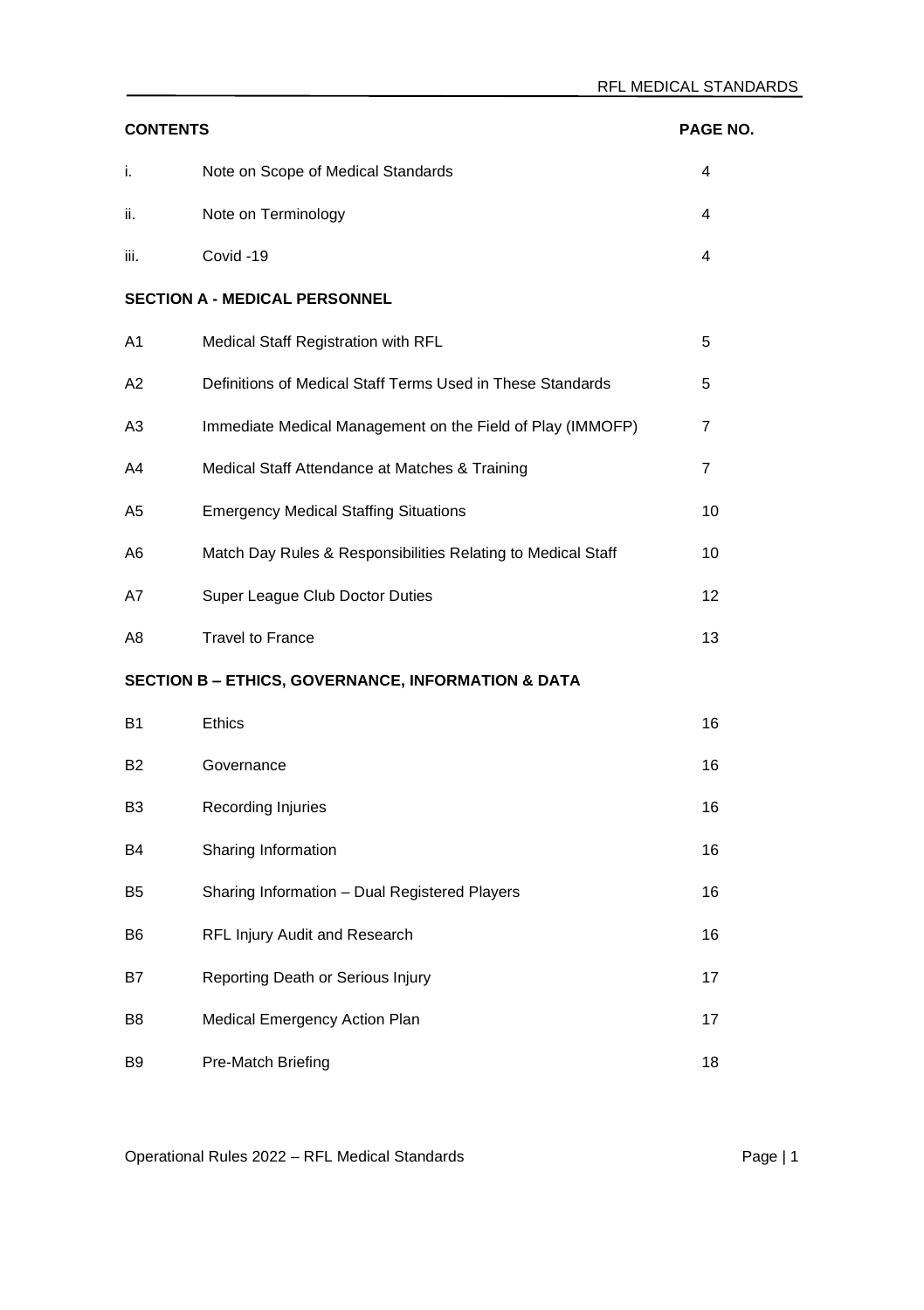| <b>SECTION C - MEDICAL EQUIPMENT &amp; FACILITIES</b><br>PAGE NO. |                                                                                   |    |          |
|-------------------------------------------------------------------|-----------------------------------------------------------------------------------|----|----------|
| C1                                                                | Mandatory Medical Equipment (MME)                                                 | 19 |          |
| C <sub>2</sub>                                                    | Duplicate Equipment                                                               | 20 |          |
| C3                                                                | Match Commissioners Checks                                                        | 24 |          |
| C4                                                                | Clinical Waste Disposal                                                           | 24 |          |
| C5                                                                | Dressings & Strapping                                                             | 24 |          |
| C6                                                                | <b>Facility Standards</b>                                                         | 24 |          |
|                                                                   | <b>SECTION D - ANTI-DOPING</b>                                                    |    |          |
| D1                                                                | UK Anti-Doping                                                                    | 25 |          |
| D <sub>2</sub>                                                    | Testing - Blood &/or Urine                                                        | 25 |          |
| D3                                                                | <b>Prohibited Substances</b>                                                      | 25 |          |
| D4                                                                | Asthma                                                                            | 26 |          |
| D5                                                                | Hay Fever                                                                         | 30 |          |
| D6                                                                | General                                                                           | 31 |          |
| D7                                                                | Intravenous Infusions                                                             | 31 |          |
|                                                                   | <b>SECTION E - CONCUSSION</b>                                                     |    |          |
| E <sub>1</sub>                                                    | Purpose, Scope & Interpretation                                                   | 32 |          |
| E2                                                                | Concussion Introduction                                                           | 32 |          |
| E3                                                                | Cognigram - Digital Congitive Assessment System                                   | 33 |          |
| E4                                                                | Matches &/or Training                                                             | 36 |          |
| E <sub>5</sub>                                                    | <b>Concussion Assessment Process</b>                                              | 38 |          |
| E6                                                                | Post-Match and Training Requirements                                              | 40 |          |
| E7                                                                | Doctor or Equivalents' Concussion Reporting Requirements                          | 40 |          |
| E8                                                                | Graduated Return to Play Protocol                                                 | 41 |          |
| E <sub>9</sub>                                                    | <b>Structural Head Injuries</b><br>Operational Rules 2022 - RFL Medical Standards | 48 | Page   2 |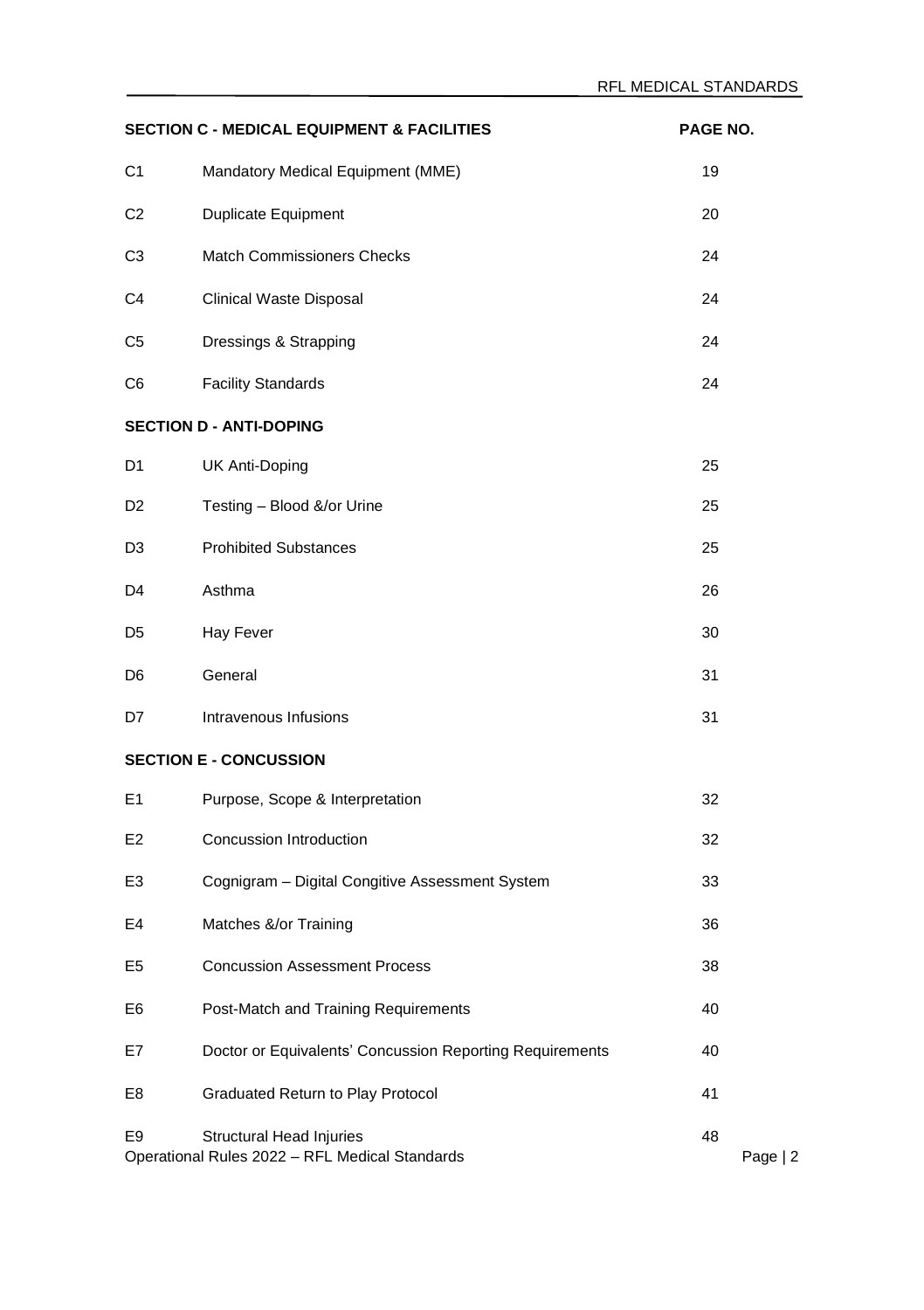| <b>SECTION F - RFL MEDICAL POLICIES</b><br>PAGE NO. |                                                   |    |
|-----------------------------------------------------|---------------------------------------------------|----|
| F <sub>1</sub>                                      | Blood Borne Infectious Diseases - Guidelines      | 50 |
| F <sub>2</sub>                                      | Blood Borne Infectious Diseases - Regulations     | 55 |
| F <sub>3</sub>                                      | Cardiac Screening                                 | 58 |
| F4                                                  | Turning Players Over on the Field of Play         | 60 |
| F <sub>5</sub>                                      | Protective & Other Equipment                      | 60 |
| F <sub>6</sub>                                      | Mental Health/Counselling Services                | 61 |
| F7                                                  | Mental Health First Aid (MHFA)                    | 61 |
| F8                                                  | Insomnia                                          | 61 |
| F <sub>9</sub>                                      | Social & Non Prescribed Prescription Drugs Policy | 61 |
| F10                                                 | <b>Skin Cancer</b>                                | 64 |
| F11                                                 | Dual Registration & Loan Protocols                | 64 |
| F <sub>12</sub>                                     | <b>General Medical Issues</b>                     | 65 |
| Appendices:                                         |                                                   |    |
| Appendix 1 - IMMOFP<br>66                           |                                                   |    |
| Appendix 2 - Education                              |                                                   | 69 |
| 70<br>Contacts                                      |                                                   |    |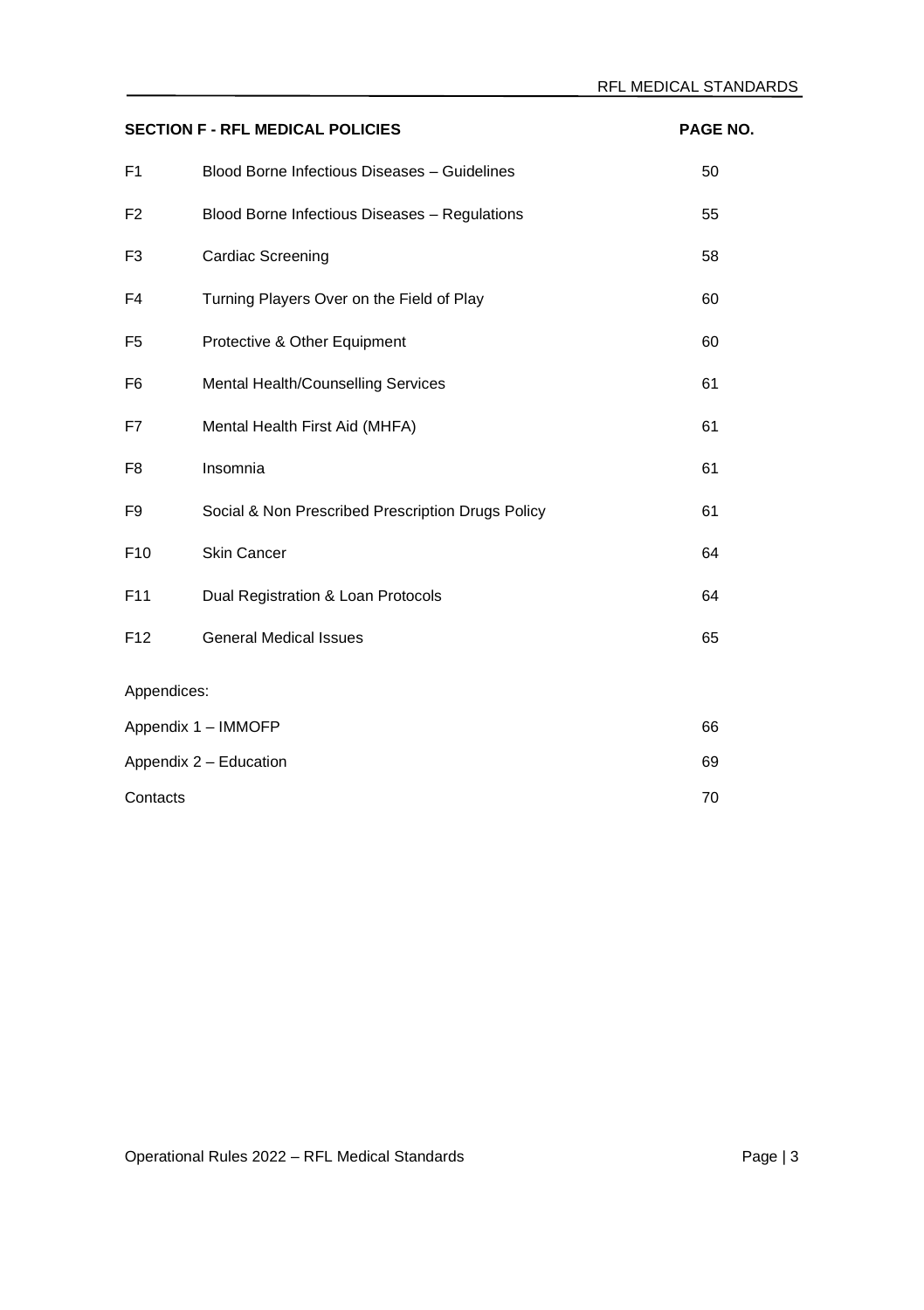### **i. SCOPE OF MEDICAL STANDARDS**

The purpose of these Regulations is to protect the health and well-being of professional players. These Regulations are to be interpreted and applied by reference to and in a manner that advances this purpose and when an issue arises that is not expressly provided for in these Regulations the interpretation and application shall be consistent with the purpose of these Regulations.

The Medical Standards is a RFL Policy which is binding on all Persons Subject to the Operational Rules (as set out in Section A1 and C2 of the RFL Operational Rules).

All Club Medical Staff are bound by these Medical Standards and are expected to be fully conversant with the contents. Failure to comply with Mandatory elements of this Policy constitutes Misconduct under section D1 of the Operational Rules.

The medical information contained is a minimum standard. It is not a substitute for medical and clinical Best Practice. The RFL does not warrant that information provided will meet the health or medical requirements of each individual case. Medical practitioners should use their knowledge and experience to ensure that they fulfil their duty of care to a player

The listed areas of these medical standards set out are for guidance purposes, they are not a substitute for the Operational Rules.

#### **ii. NOTE ON TERMINOLOGY**

In these Medical Standards where the following terminology is used next to each sub heading e.g. A1, B2 it applies to the whole of that sub heading e.g. A1.1, A1.a etc.

**MANDATORY** - required under the RFL Operational Rules and failure to comply constitutes Misconduct.

**BEST PRACTICE** - recommended for all clubs subject to resources available.

**FOR INFORMATION ONLY** - no action required.

**FULL TIME CLUB** – for the purposes of these Medical Standards a Full Time Club is one which is not playing in Super League but has budgeted to spend (or is spending) £750,000 or more on players' contracts for the applicable season.

#### **iii. COVID-19**

These RFL Medical Standards must be read in conjunction with the Covid-19 Medical Standards and the Covid Policy.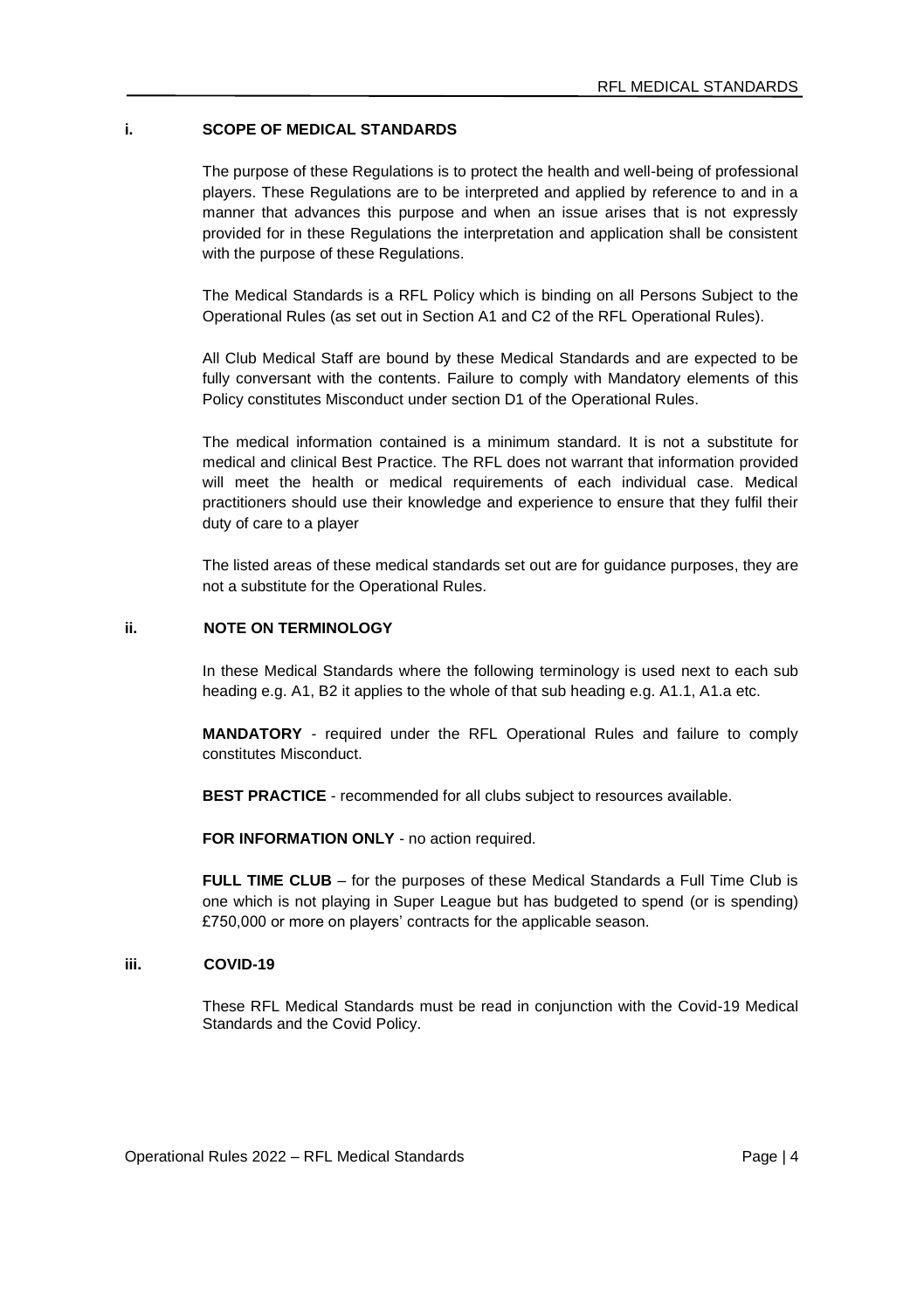# **SECTION A**

# **MEDICAL PERSONNEL**

### **A1 MEDICAL STAFF REGISTRATION WITH THE RFL - MANDATORY**

All Medical Staff working (or volunteering) at Clubs (including those providing locum cover at short notice) who are, or may be, involved in giving treatment or advice to Players within a professional Club environment (training and/or match days) must be registered with the RFL (on a Clubs LeagueNet account with qualifications and contact details to be included).

# **A2 DEFINITIONS OF MEDICAL STAFF TERMS USED IN THESE STANDARDS**

| <b>DEFINITIONS</b> |  |
|--------------------|--|
|--------------------|--|

| Doctor                | A Doctor must:                                                                                                                                                                                                                                                              |
|-----------------------|-----------------------------------------------------------------------------------------------------------------------------------------------------------------------------------------------------------------------------------------------------------------------------|
|                       | be fully registered with the GMC                                                                                                                                                                                                                                            |
|                       | be practicing<br>$\frac{1}{2}$                                                                                                                                                                                                                                              |
|                       | possess the appropriate professional indemnity insurance                                                                                                                                                                                                                    |
|                       | hold a current IMMOFP qualification or *alternative qualification                                                                                                                                                                                                           |
|                       | recognised by the RFL                                                                                                                                                                                                                                                       |
|                       |                                                                                                                                                                                                                                                                             |
|                       | It is Best Practice to hold a Diploma in Sports Medicine or equivalent.                                                                                                                                                                                                     |
| Physiotherapist       | A physiotherapist must:                                                                                                                                                                                                                                                     |
|                       | be CSP & HCPC registered with a degree in physiotherapy                                                                                                                                                                                                                     |
|                       | possess the appropriate professional indemnity insurance                                                                                                                                                                                                                    |
|                       | hold a current IMMOFP qualification or *alternative qualification<br>$\overline{\phantom{0}}$                                                                                                                                                                               |
|                       | recognised by the RFL.                                                                                                                                                                                                                                                      |
| <b>Advanced Nurse</b> | Clubs or medical service providers must apply for permission                                                                                                                                                                                                                |
| Practitioner (ANP)    | (applications will be considered by the Chief Medical Officer and                                                                                                                                                                                                           |
|                       | IMMOFP Course lead whose decision is final) on an individual basis to                                                                                                                                                                                                       |
|                       | use an ANP who may only be used as set out below:                                                                                                                                                                                                                           |
|                       |                                                                                                                                                                                                                                                                             |
|                       | An ANP must:                                                                                                                                                                                                                                                                |
|                       | be fully registered with the NMC                                                                                                                                                                                                                                            |
|                       | have evidential proof of an Advanced Practice MSc; Advanced Life                                                                                                                                                                                                            |
|                       | Support certification                                                                                                                                                                                                                                                       |
|                       | have evidence of twelve months' relevant experience in an acute                                                                                                                                                                                                             |
|                       | setting, preferably A&E                                                                                                                                                                                                                                                     |
|                       | have appropriate professional indemnity insurance                                                                                                                                                                                                                           |
|                       | hold a current IMMOFP qualification.                                                                                                                                                                                                                                        |
| Paramedic             | Clubs or medical service providers must apply for permission<br>(applications will be considered by the Chief Medical Officer and<br><b>IMMOFP Course lead whose decision is final)</b> on an individual basis to<br>use a Paramedic who may only be used as set out below. |
|                       | A Paramedic must:                                                                                                                                                                                                                                                           |
|                       | be registered with the HCPC as a paramedic<br>$\overline{a}$                                                                                                                                                                                                                |
|                       | have evidence of 12 months or more experience in an acute setting<br>$\overline{a}$                                                                                                                                                                                         |
|                       | hold an Honours Batchelor degree or higher (or other qualifications<br>$\frac{1}{2}$                                                                                                                                                                                        |
|                       | deemed equivalent)                                                                                                                                                                                                                                                          |
|                       | have appropriate professional indemnity insurance                                                                                                                                                                                                                           |
|                       | hold a current Resuscitation Council Advanced Life Certificate                                                                                                                                                                                                              |
|                       | hold a current IMMOFP qualification.                                                                                                                                                                                                                                        |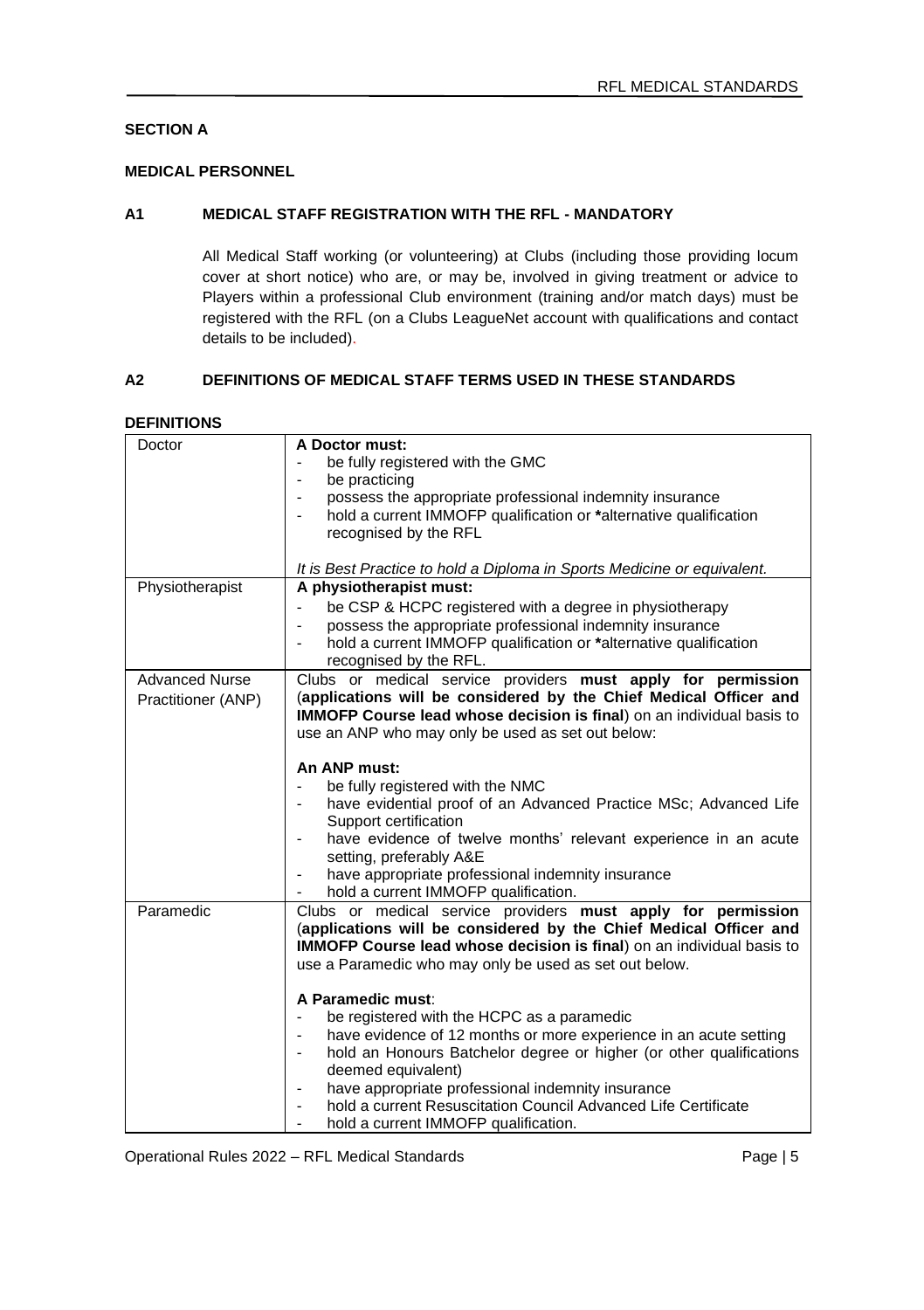| <b>Sports Therapist</b> | A Sports Therapist must:                                                                                                                                                                                    |  |
|-------------------------|-------------------------------------------------------------------------------------------------------------------------------------------------------------------------------------------------------------|--|
|                         | hold a Sports Therapy degree                                                                                                                                                                                |  |
|                         | be a Member of the Society of Sports Therapists                                                                                                                                                             |  |
|                         | be a member of a recognised professional body                                                                                                                                                               |  |
|                         | have appropriate professional indemnity insurance                                                                                                                                                           |  |
|                         | hold a current IMMOFP qualification.                                                                                                                                                                        |  |
|                         | NB: A Sports Therapist who is applying for IMMOFP for the first time<br>and holds no existing or recently expired equivalent qualification<br>(within 12 months) must:                                      |  |
|                         | - hold a qualification of ITMMIF L4 (Football Association Qualification)<br>or PHICIS L2 (Rugby Football Union Qualification) and<br>- must be supervised by a Physiotherapist for one year's full time (or |  |
|                         | two part time) experience in a professional or lottery funded<br>environment.                                                                                                                               |  |
|                         | Evidence of the above should be submitted to the RFL for                                                                                                                                                    |  |
|                         | consideration by the Chief Medical Officer and IMMOFP Course lead.                                                                                                                                          |  |
| Sports Rehabilitator    | A Sports Rehabilitator must:                                                                                                                                                                                |  |
|                         | hold a degree in sports rehabilitation<br>$\overline{\phantom{0}}$                                                                                                                                          |  |
|                         | be a member of BASRAT                                                                                                                                                                                       |  |
|                         | have appropriate professional indemnity insurance                                                                                                                                                           |  |
|                         | hold a current IMMOFP qualification.                                                                                                                                                                        |  |
|                         | NB: A Sports Rehabilitator who is applying for IMMOFP for the first<br>time and holds no existing or recently expired equivalent qualification<br>(within 12 months) must:                                  |  |
|                         | - hold a qualification of ITMMIF L4 (Football Association Qualification)<br>or PHICIS L2 (Rugby Football Union Qualification) and                                                                           |  |
|                         | - must be supervised by a Physiotherapist for one year's full time (or                                                                                                                                      |  |
|                         | two part time) experience in a professional or lottery funded                                                                                                                                               |  |
|                         | environment.                                                                                                                                                                                                |  |
|                         | Evidence of the above should be submitted to the RFL for                                                                                                                                                    |  |
|                         | consideration by the Chief Medical Officer and IMMOFP Course lead.                                                                                                                                          |  |
| Qualified First Aider   | A Qualified First Aider must:                                                                                                                                                                               |  |
|                         | have a current Emergency First Aid in Rugby League qualification (or<br>a RFL recognised alternative which must be a L3 qualification).                                                                     |  |
|                         | * RECOGNITION OF ALTERNATIVE QUALIFICATIONS/COURSES                                                                                                                                                         |  |

Any Doctor or Physiotherapist who has successfully completed a Level II FPHC RCSEd course (PHICIS and ATMMiF) will, on receipt of evidence of relevant documentation, be entitled to receive a dispensation by the RFL CMO to provide cover at matches and training until the expiry of the relevant alternative course qualification after which they must complete IMMOFP (or renew the other relevant alternative course).

**NB:**

- **In these Medical Standards the phrase "Doctor or Equivalent" is used for Doctors, Advanced Nurse Practitioners and Paramedics in a context which applies to all three roles. Where the context is role specific the individual role is identified**.
- **In these Medical Standards the phrase "Physiotherapist or Equivalent" is used to represent Physiotherapists, Sports Rehabilitators and Sports Therapists in a context which applies to all three roles. Where the context is role specific the individual role is identified.**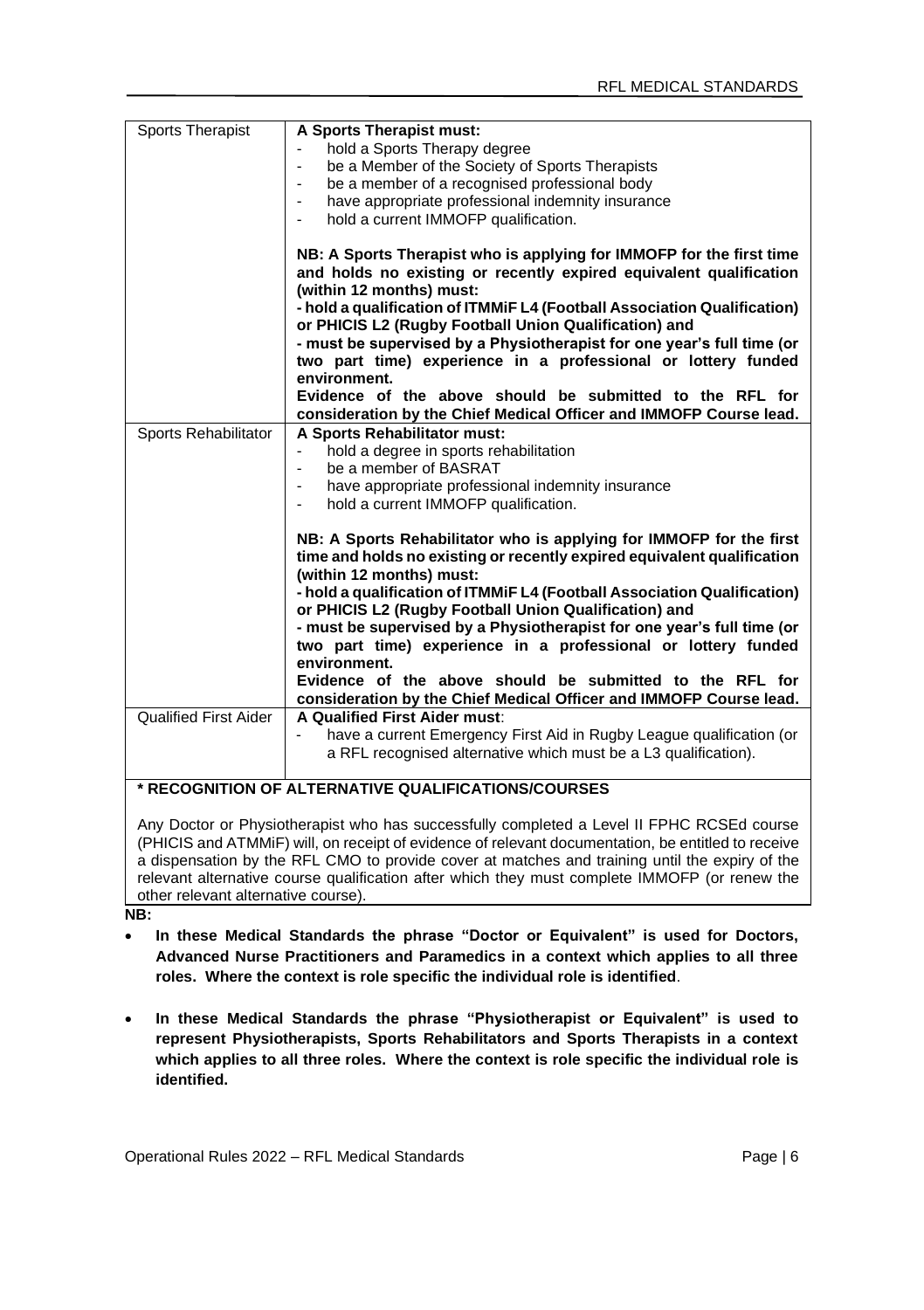# **A3 IMMEDIATE MEDICAL MANAGEMENT ON THE FIELD OF PLAY**

# **IMMEDIATE MEDICAL MANAGEMENT ON THE FIELD OF PLAY (IMMOFP©) - MANDATORY**

Save as otherwise provided in these Medical Standards it is mandatory for those medical personnel entering the field of player to hold a current IMMOFP qualification. These persons must be qualified as a Doctor or Equivalent or Physiotherapist or Equivalent as set out in the table at A2. (See Appendix 1 for more details on IMMOFP).

# **A3a NON-COMPLIANCE OF IMMOFP REGULATIONS**

Clubs will be reported to the RFL Compliance Department should medical staff without the appropriate qualification enter the field of play

### **A4 MEDICAL STAFF ATTENDANCE AT MATCHES & TRAINING - MANDATORY**

# **MATCHES - MANDATORY**

For matches, at all levels, the Doctor or Equivalent must be present in the dressing room area for at least one hour prior to kick off and must remain for at least 30 minutes following the end of the match. Where the away team does not have a doctor or Equivalent present, the Home club's Doctor or Equivalent must check with the away team Physio or Equivalent to confirm that their services are not required before leaving the dressing room area and venue

The responsibility to ensure the requirements above are communicated to the Doctor or equivalent (including any locum Doctors) lies with the club.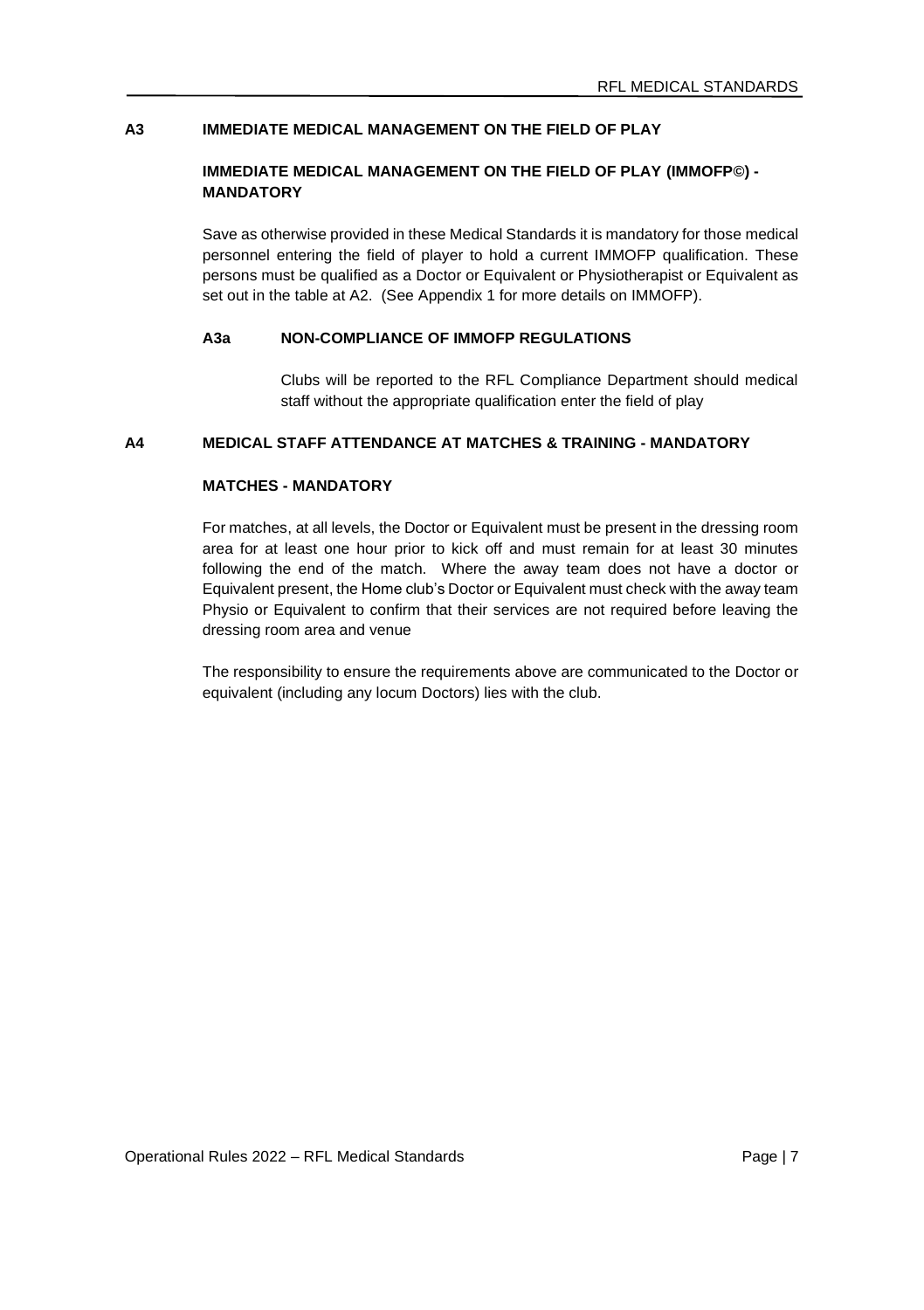**A4a** The table below lists the Mandatory Medical Staff Requirements for each competition playing home and away games, and on training days.

| <b>Competition</b>                                       | <b>Match Day</b><br><b>Home Games - Mandatory</b>                                                                                                                                                                                                                                                                                      | <b>Match Day</b><br><b>Away Games - Mandatory</b>                                                                                                                                                                                                                                                                                                                                                                                | <b>Training Days</b>                                                                                                                                               |
|----------------------------------------------------------|----------------------------------------------------------------------------------------------------------------------------------------------------------------------------------------------------------------------------------------------------------------------------------------------------------------------------------------|----------------------------------------------------------------------------------------------------------------------------------------------------------------------------------------------------------------------------------------------------------------------------------------------------------------------------------------------------------------------------------------------------------------------------------|--------------------------------------------------------------------------------------------------------------------------------------------------------------------|
| <b>Super League</b>                                      | Doctor<br>$\bullet$<br>Physiotherapist<br>٠<br>Second Doctor or Equivalent<br>٠<br>Second Physiotherapist or Equivalent<br>٠<br>(best practice)<br>NB Match Officials must be treated by<br>$\bullet$<br>the home team medical team if<br>required. This should be provided<br>without waiting for request in<br>emergency situations. | Doctor<br>$\bullet$<br>Physiotherapist<br>Second Doctor or Equivalent (best<br>practice)<br>Second Physiotherapist or Equivalent<br>(best practice)<br>Physiotherapist or Equivalent must travel<br>$\bullet$<br>with the players on the return journey in<br>case of delayed concussion or other<br>injuries/medical emergencies.<br>Where players travel independently this<br>must be managed with the Club Medical<br>Staff. | Physiotherapist(s) - Best Practice or<br>$\bullet$<br>Sports Therapist or Sports<br>Rehabilitator - Mandatory with a<br>current IMMOFP qualification.              |
| <b>Full Time</b><br>Championship<br>& League 1<br>Clubs  | Doctor<br>$\bullet$<br>Physiotherapist<br>$\bullet$<br>NB Match Officials must be treated by<br>$\bullet$<br>the home team medical team if<br>required. This should be provided<br>without waiting for request in<br>emergency situations.                                                                                             | Doctor or Equivalent<br>$\bullet$<br>Physiotherapist or Equivalent<br>Physiotherapist or Equivalent must travel<br>٠<br>with the players on the return journey in<br>case of delayed concussion or other<br>injuries/medical emergencies.<br>Where players travel independently this<br>must be managed with the Club Medical<br>Staff.                                                                                          | Physiotherapist(s) - Best Practice or<br>$\bullet$<br>Sports Therapist or Sports<br>$\bullet$<br>Rehabilitator - Mandatory with a<br>current IMMOFP qualification. |
| Championship<br>Clubs (other<br>than full time<br>Clubs) | Doctor or Equivalent<br>$\bullet$<br>Physiotherapist<br>$\bullet$<br>NB Match Officials must be treated by<br>$\bullet$<br>the home team medical team if                                                                                                                                                                               | Physiotherapist or Equivalent<br>$\bullet$<br>Physiotherapist or Equivalent must travel<br>with the players on the return journey in                                                                                                                                                                                                                                                                                             | Physiotherapist or Sports Therapist or<br>$\bullet$<br>Sports Rehabilitator - Best Practice<br>with a current IMMOFP qualification or                              |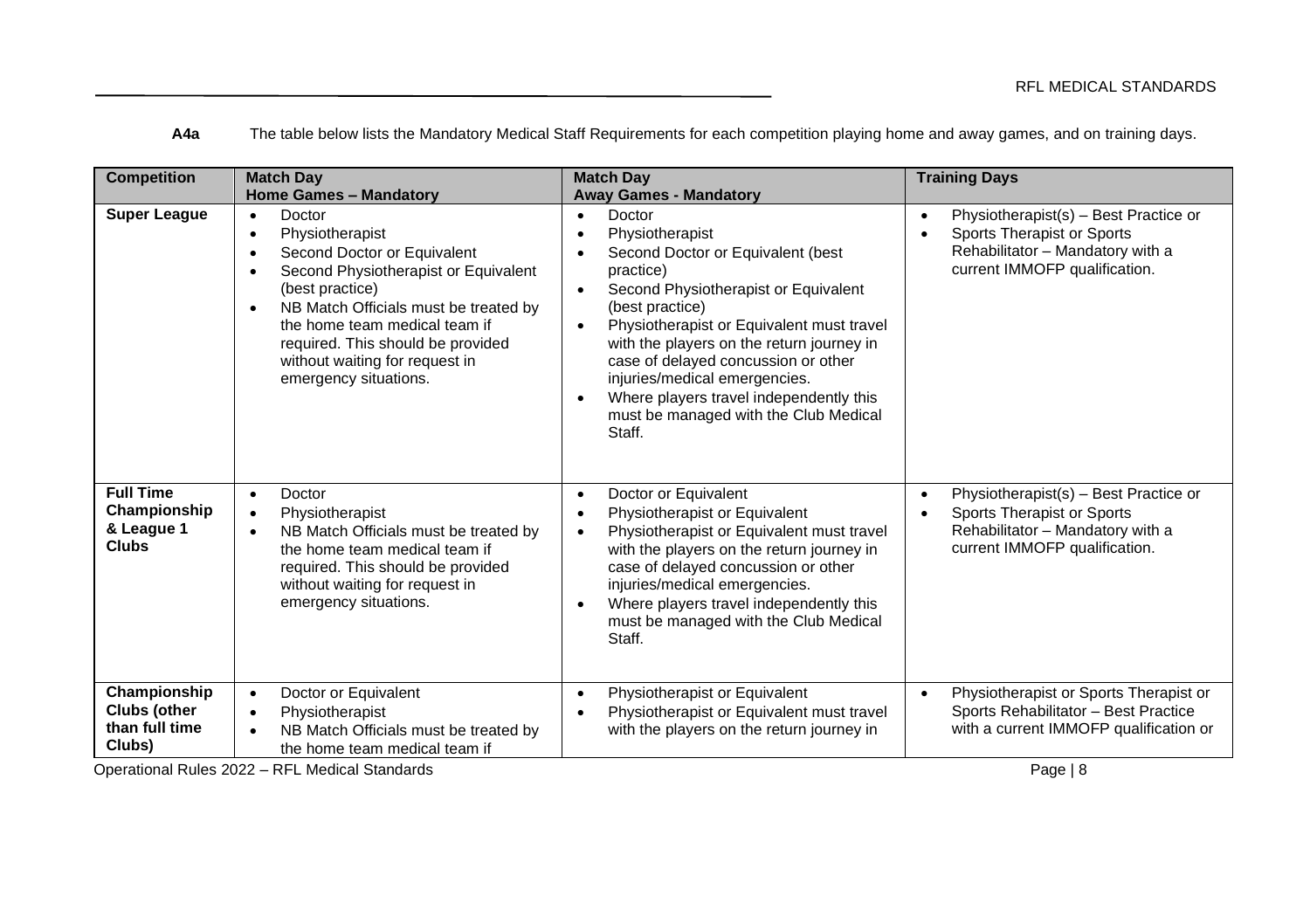| <b>Competition</b>                                               | <b>Match Day</b>                                                                                                                                                                                                                                                       | <b>Match Day</b>                                                                                                                                                                                                                                                                                                        | <b>Training Days</b>                                                                                                                                                                                                                                                                                               |
|------------------------------------------------------------------|------------------------------------------------------------------------------------------------------------------------------------------------------------------------------------------------------------------------------------------------------------------------|-------------------------------------------------------------------------------------------------------------------------------------------------------------------------------------------------------------------------------------------------------------------------------------------------------------------------|--------------------------------------------------------------------------------------------------------------------------------------------------------------------------------------------------------------------------------------------------------------------------------------------------------------------|
|                                                                  | <b>Home Games - Mandatory</b>                                                                                                                                                                                                                                          | <b>Away Games - Mandatory</b>                                                                                                                                                                                                                                                                                           |                                                                                                                                                                                                                                                                                                                    |
|                                                                  | required. This should be provided<br>without waiting for request in<br>emergency situations.                                                                                                                                                                           | case of delayed concussion or other<br>injuries/medical emergencies.<br>Where players travel independently this<br>must be managed with the Club Medical<br>Staff.                                                                                                                                                      | Qualified First Aider - Mandatory with<br>$\bullet$<br>a minimum Level 3 qualification.<br>NB: The qualified First Aider must be<br>registered with the RFL on LeagueNet.                                                                                                                                          |
| League 1 Clubs<br>(other than full<br>time clubs)                | Doctor or Equivalent<br>$\bullet$<br>Physiotherapist or Equivalent<br>$\bullet$<br>NB Match Officials must be treated by<br>$\bullet$<br>the home team medical team if<br>required. This should be provided<br>without waiting for request in<br>emergency situations. | Physiotherapist or Equivalent<br>٠<br>Physiotherapist or Equivalent must travel<br>with the players on the return journey in<br>case of delayed concussion or other<br>injuries/medical emergencies.<br>Where players travel independently this<br>must be managed with the Club Medical<br>Staff.                      | Physiotherapist or Sports Therapist or<br>$\bullet$<br>Sports Rehabilitator - Best Practice<br>with a current IMMOFP qualification or<br>Qualified First Aider - Mandatory with<br>$\bullet$<br>a minimum Level 3 qualification.<br>NB: The qualified First Aider must be<br>registered with the RFL on LeagueNet. |
| Under 18s,<br>Reserves and<br>Scholarship<br><b>Requirements</b> | Doctor or Equivalent<br>$\bullet$<br>Physiotherapist or Equivalent<br>$\bullet$<br>NB Match Officials must be treated by<br>$\bullet$<br>the home team medical team if<br>required. This should provided without<br>waiting for request in emergency<br>situations.    | Physiotherapist or Equivalent<br>$\bullet$<br>Physiotherapist or Equivalent must travel<br>with the players on the return journey in<br>case of delayed concussion or other<br>injuries/medical emergencies.<br>Where players travel independently this<br>$\bullet$<br>must be managed with the Club Medical<br>Staff. | Physiotherapist or Sports Therapist or<br>$\bullet$<br>Sports Rehabilitator - Best Practice<br>with a current IMMOFP qualification or<br>Qualified First Aider - Mandatory with<br>٠<br>a minimum Level 3 qualification.<br>NB: The qualified First Aider must be<br>registered with the RFL on LeagueNet.         |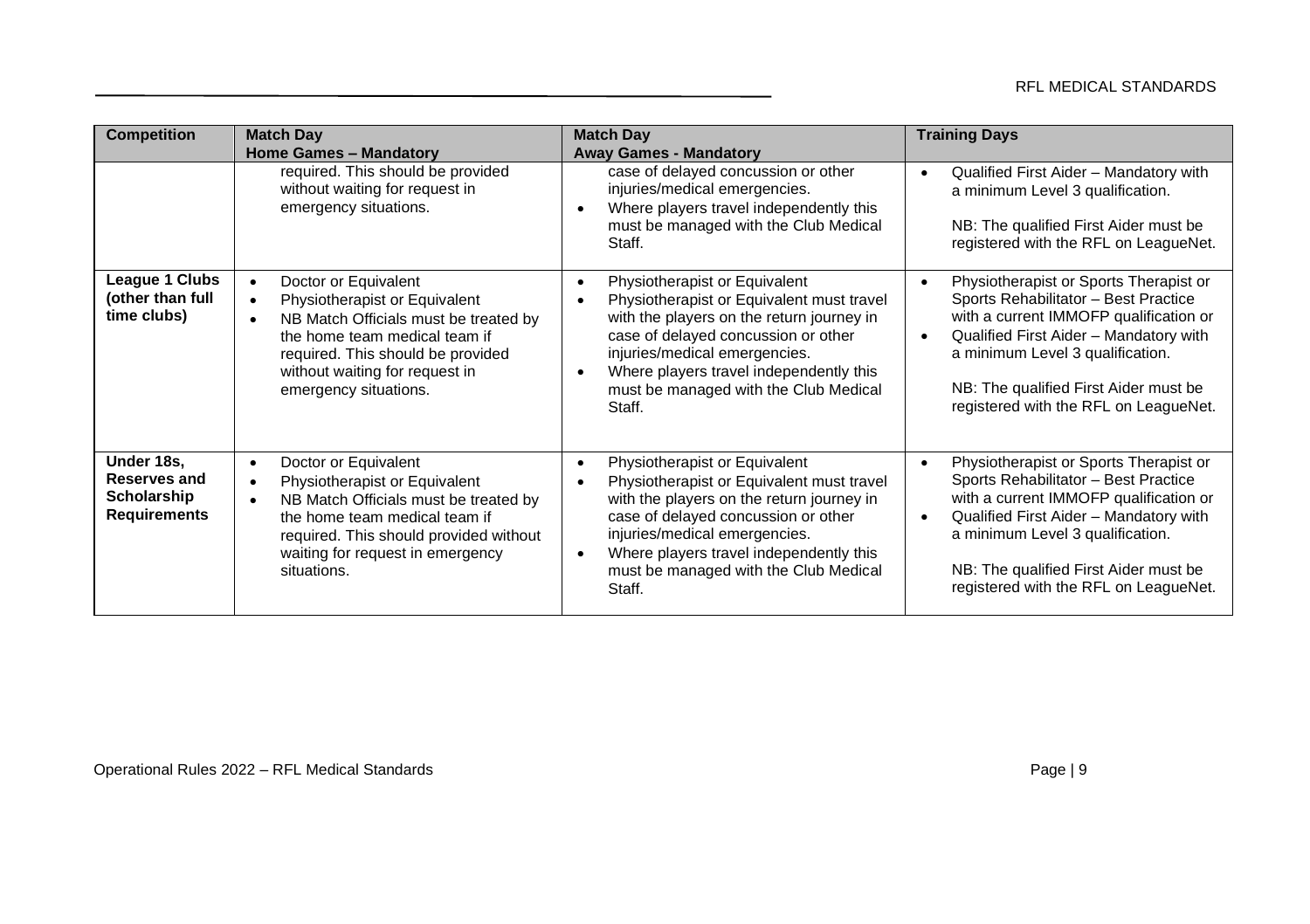# **A5 EMERGENCY MEDICAL STAFFING SITUATIONS AT MATCHES – FOR INFORMATION ONLY**

In the event a club has a difficulty due to unavailability of a Doctor or Equivalent or Physiotherapist or Equivalent to cover one of its games, contact Lynn Green, [lynn.green@rfl.co.uk](mailto:lynn.green@rfl.co.uk) who will send an email to all IMMOFP qualified personnel requesting assistance (locum cover) on behalf of a club. When requesting cover clubs must ensure they provide the following information: Cover required (Doctor or Physio); date & level of fixture, i.e. First Team, Under 18s etc.; venue; kick off time; and to whom the IMMOFP personnel should contact at the club. It is the responsibility of the Club to liaise directly with locum medical staff and agree and pay fees and expenses direct.

### **For the avoidance of doubt, it is the responsibility of the club to source and provide appropriate medical cover as set out in these Standards.**

In the event that an appropriately qualified Doctor or Equivalent or Physiotherapist or Equivalent replacement cannot be found by a Club to cover a Match, a Doctor or Physiotherapist who has not successfully completed any of the courses listed in the table at A2 can be used subject to the following conditions:

- Completing a IMMOFP course registration providing evidential proof to the RFL of relevant qualification and medical indemnity insurance cover (all to be supplied in advance of the match in question):
- reading these Medical Standards and signing to confirm that they have read and will apply these Medical Standards with particular emphasis on the concussion protocols.
- This person can only work for a period of three months before an IMMOFP application is required. (In these circumstances the Doctor can carry out Concussion Assessments as set out in the Concussion protocols).
- Medical Staff appointed in Emergency situations must hold a current IMMOFP or equivalent qualification unless dispensation is applied by the CMO. Doctors and Physiotherapists have a three-month period to obtain or be booked onto the next available course to gain an IMMOFP (or equivalent) qualification.

### **A6 MATCH DAY RULES & RESPONSIBILITIES RELATING TO MEDICAL STAFF - MANDATORY**

Doctors or Equivalents and Physiotherapists or Equivalents must wear the distinctive coloured tops as set out in the RFL Operational Rules and abide by the procedures set out below. Doctor or Equivalents and Physiotherapists or Equivalents must adhere to their professional standards and only enter the field of play when required to do so to assess or treat a player and not to pass messages or otherwise become involved in coaching tactics.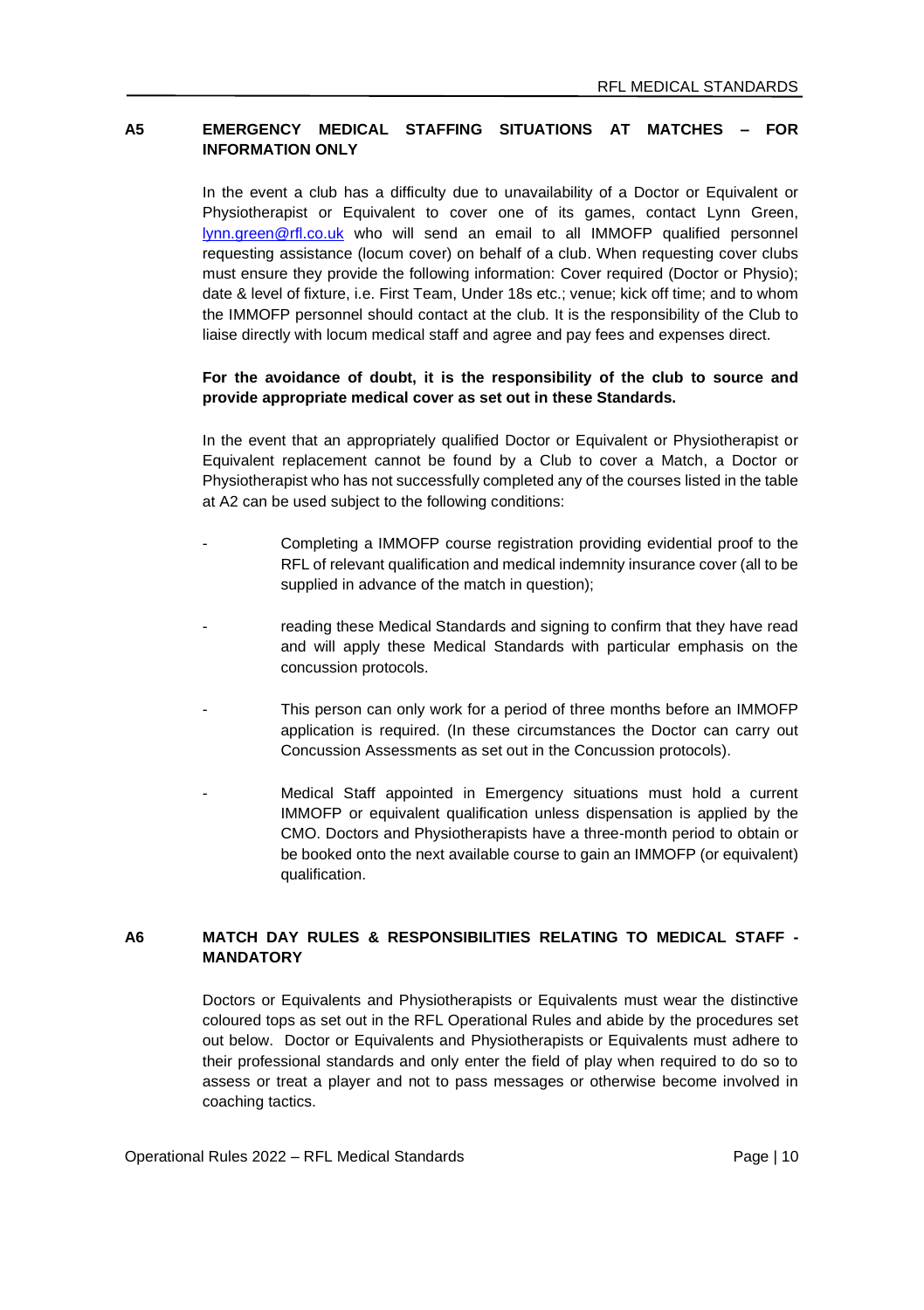# **A6a PHYSIOTHERAPIST(S), SPORTS REHABILITATORS & SPORTS THERAPISTS**

- Must wear an orange top.
- Is allowed unlimited access to the playing field to assess or treat injured players.
- Must go directly to the player concerned and in instances of severe injury may indicate to the referee that the game should be stopped. Is not allowed to pass on messages at any time.
- 
- Must enter and leave the field as quickly as possible (i.e. running).
- Is not allowed to be involved in the on-field interchange process save that when he/she goes onto treat a player he/she can bring that player off i.e. escort him to the touch line - he/she cannot have any further involvement in the interchange process.
- May track play on the touch-line closer to the benches and where there are two physios one may track on the far side of the pitch

### **A6b DOCTOR(S), ADVANCED NURSE PRACTITIONERS & PARAMEDICS**

- − Must wear a red top.
- Enter the field of play when they are medically required to do so using their clinical judgement.

# **A6c GENERAL**

- The Doctor or Equivalent(s) and Physiotherapist or Equivalent(s) shall enter the pitch only from the designated technical area or bench and shall return to that area after coming from the pitch. They shall always be subject to the control of the Match Commissioner (where appointed) and Match Officials.
- The Doctor or Equivalent(s) and Physiotherapist or Equivalent(s) shall ensure that they refrain from involving themselves in any conflict between players and shall ensure that they refrain from making comments to opposition players.
- Persons entering the field of play must not make comments to match officials about their performance or decisions.
- − Medical staff should arrive at the game no later than one hour prior to kick-off.
- Doctor or Equivalents need to be aware of their Duty of Care to players with regards to allowing a potentially seriously injured player to travel home unaccompanied following any match.

# **A6d TREATMENT ON THE PITCH, TOUCH-LINE OR BENCH**

Medical staff should be aware that, other than in an emergency situation, medical procedures should not be carried out in public (see Section F1a about stitching).

In addition, if it is necessary to administer supplements or other alternative treatments during a match then a dual chamber container or other suitable container should be used. It is not acceptable to use a syringe.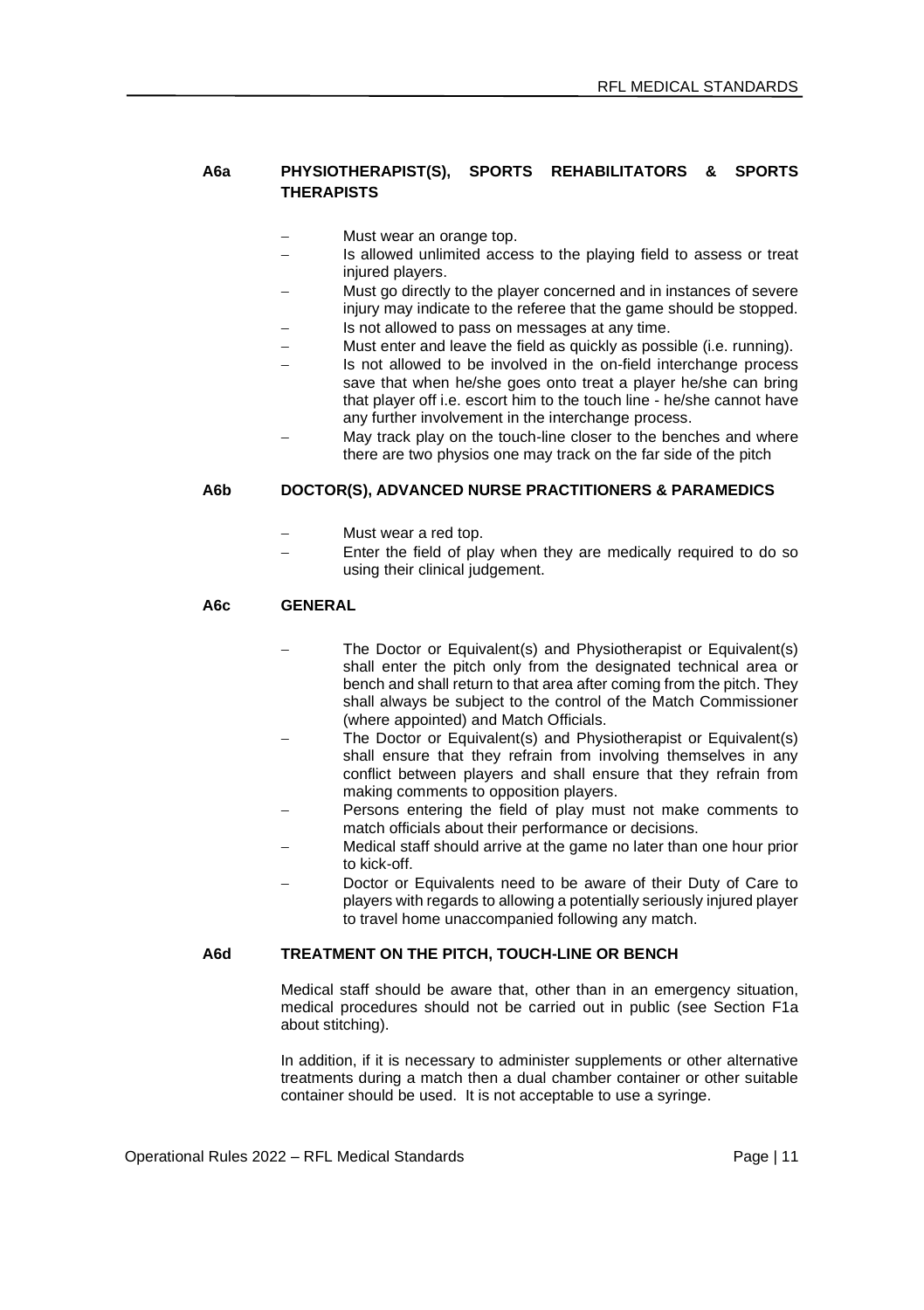#### **A6e POSITION OF MEDICAL STAFF DURING GAME**

Doctor or Equivalents and Physiotherapist or Equivalents must be located within the bench area other than when carrying out their official duties save as set out above. NB touch judges, ball crew and camera operatives all have right of way, and it is the responsibility of the medical staff to ensure that there is not a collision.

### **A6f COMMUNICATIONS EQUIPMENT FOR MEDICAL STAFF – BEST PRACTICE**

It is considered Best Practice for Doctors or Equivalents and Physiotherapists or Equivalents to communicate by electronic communications equipment subject to the conditions set out below. Any breach of such conditions shall be Misconduct.

- The medical staff must use a different set of radios to the coaching staff and operate on a wavelength to which the coaching staff do not have access. This is to ensure that: (i) the medical radios are not used to communicate messages from the coaching staff or perceived to be used for that purpose; and (ii) the wavelength is not blocked as this could lead to vital medical communications failing.
- No member of coaching staff shall use medical staff communications equipment in any circumstances.
- The medical staff equipment must be clearly marked either by using green handsets (where possible) or by using green tape to identify the equipment.
- − Match Commissioners or where no Match Commissioner is appointed to a game, the Referee, shall be entitled to check both the medical staff and coaching staff communications equipment before and/or after matches
	- − Clubs are under no obligations to use medical staff communications equipment and when using it are responsible for ensuring a manual back up system if the equipment fails or the signal at the ground is insufficient for reliable communication (which should be checked before every game).

# **A7 SUPER LEAGUE CLUB DOCTOR DUTIES - MANDATORY**

Super League Clubs have a responsibility to deliver the following by having a Doctor who has agreed to provide duties outside match day requirements. The Super League Club Doctors have mandatory roles outside those on match days which are set out below:

- Ensure that the club has a team of correctly qualified and registered medical staff present at all Super League home and away fixtures
- Ensure that correctly qualified and registered medical staff are available for all ACADEMYs, Reserve, Women's Super League and Scholarship home fixtures
- Ensure that there is sufficient mandatory medical equipment to cover all home and away Super League games and all home Reserve, Women's Super League, ACADEMYs and Scholarship games.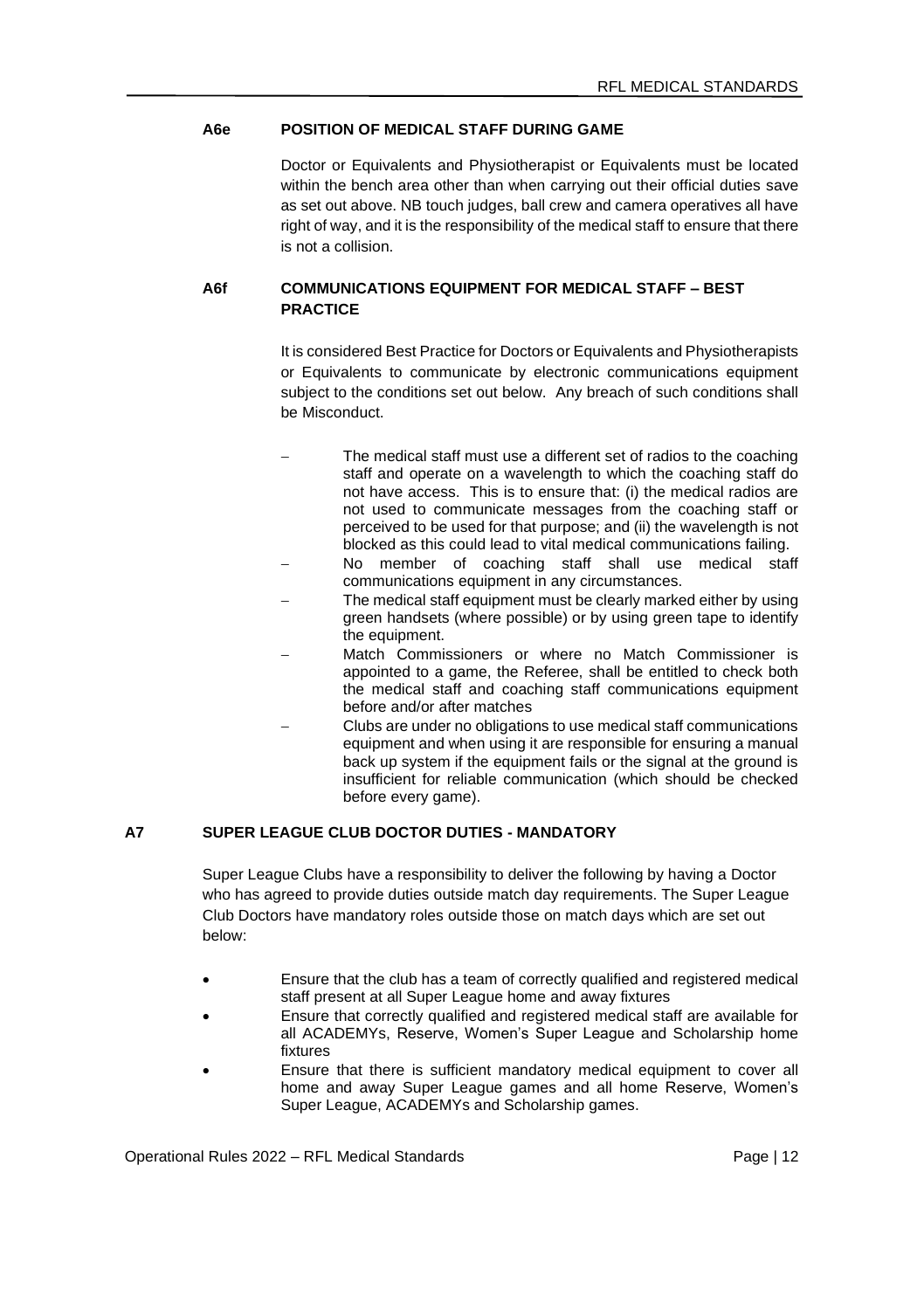- Ensure that there is a Medical Emergency Action Plan in place which must be shared with the away team
- Ensure that there is a Pre-Match Briefing for all team medical staff on duty at a match, which should take place as soon as practicably possible after arrival of the away team
- Ensure that the first aid provision at training sessions meets the Medical Standards
- Be responsible for ensuring that all Mandatory Medical Equipment is stocked. in date and in good working order
- Be available to players, medical staff and coaching staff for medical advice at times outside of match days, and attend at least one training session per week to provide medical advice and/or treatment to players
- Ensure that the RFL's concussion reporting requirements are met. Monitor players and evaluate their readiness to Return to Play under the Concussion Protocols in consultation with the club physio(s);. Ensure all Return to Play documentation is submitted to be received by the RFL prior to a player Returning to Play post-concussion
- Keep electronic contemporaneous records of treatments given and interventions made during matches and at training sessions and ensure that physios complete the Leeds Beckett University Injury Audit and other officially sanctioned research projects as notified from time to time. For the avoidance of doubt this will apply to First, Reserve and Academies as directed.
- Provide players with medications required to treat common illnesses and injuries (whilst avoiding where clinically viable the use of addictive prescription medication and ensuring compliance with the Therapeutic Use Exemption process if treatment with a Prohibited Substance is necessary)
- Provide all First Team, Reserves, Academies and Scholarship players with the opportunity to attend annual pre-season medical screening as set out in the Screening section of these Standards
- Ensure, in conjunction with the head physiotherapist, that coaching staff are appropriately trained to assist with emergency scenarios such as spinal boarding
- Ensure other club medical staff and club coaching staff are aware of RFL (and other relevant) medical policies and understand the importance of compliance
- Co-operate with the RFL Head of Medical and Integrity regarding reporting of serious injuries and concussions
- Facilitate referrals for players to secondary/tertiary care where appropriate including mental health providers
- Keep up to date with knowledge and skills required for working with elite athletes, including attendance at RFL CPD events when possible
- Comply with these Medical Standards and ensure good ethical governance.

### **A8 TRAVEL TO FRANCE – FOR INFORMATION ONLY**

### **A8a MANDATORY MEDICAL EQUIPMENT**

Please see section C1.

# **A8b MEDICAL TREATMENT IN FRANCE**

For matches in France all eligible players should obtain a European Health Insurance Card or Global Health Insurance Card (EHIC/GHIC) before travel.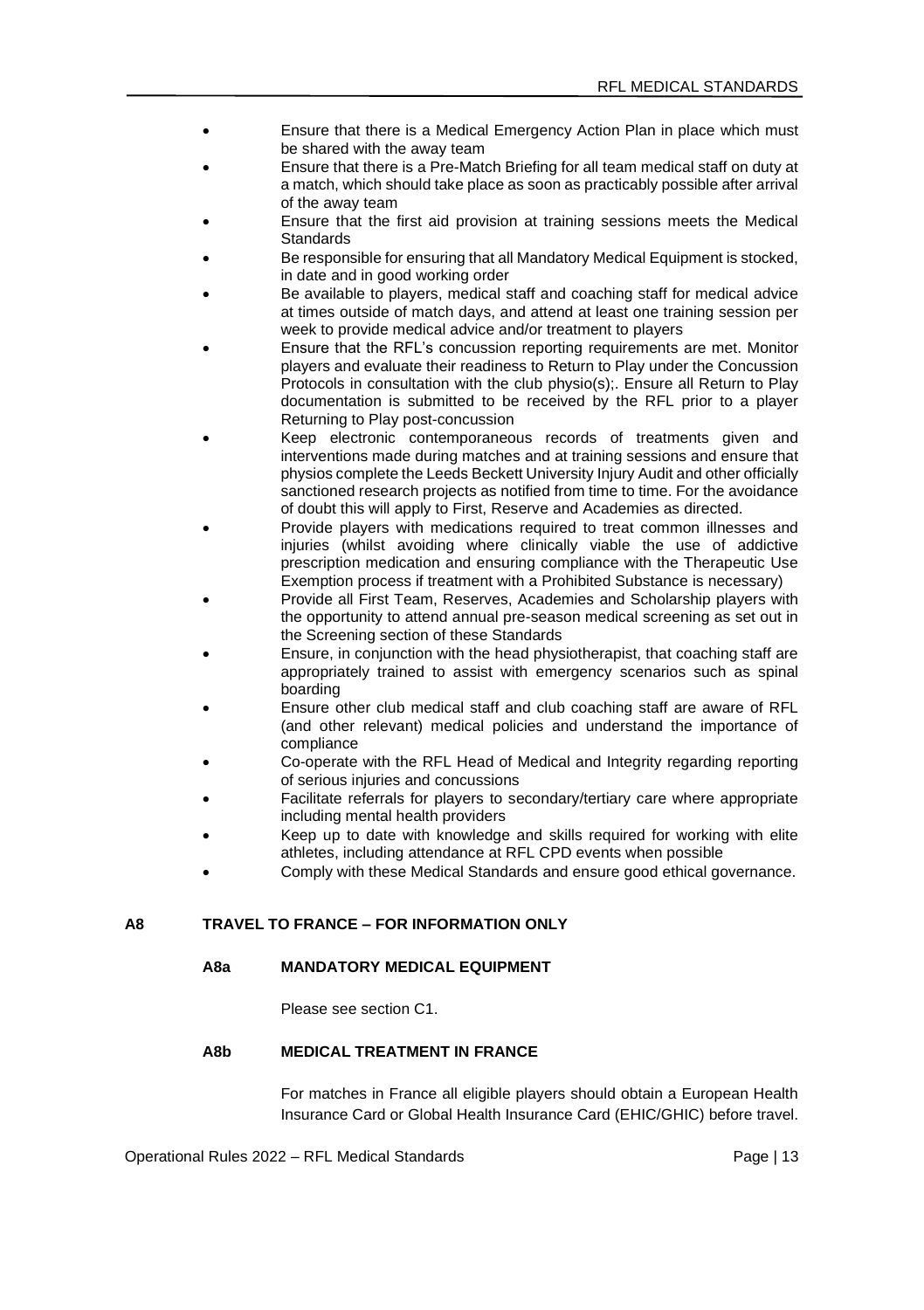The RFL has an insurance policy in place to provide emergency medical treatment for players injured whilst playing away matches abroad. Full details are circulated by the Professional Game Delivery Team on an annual basis and medical staff should ensure they are aware of the Policy details and contact numbers before travel. In addition, the RFL's travel agents will, on request, make emergency travel arrangements required due to an injury. Medical staff should make sure that they have the travel agents' emergency contact details.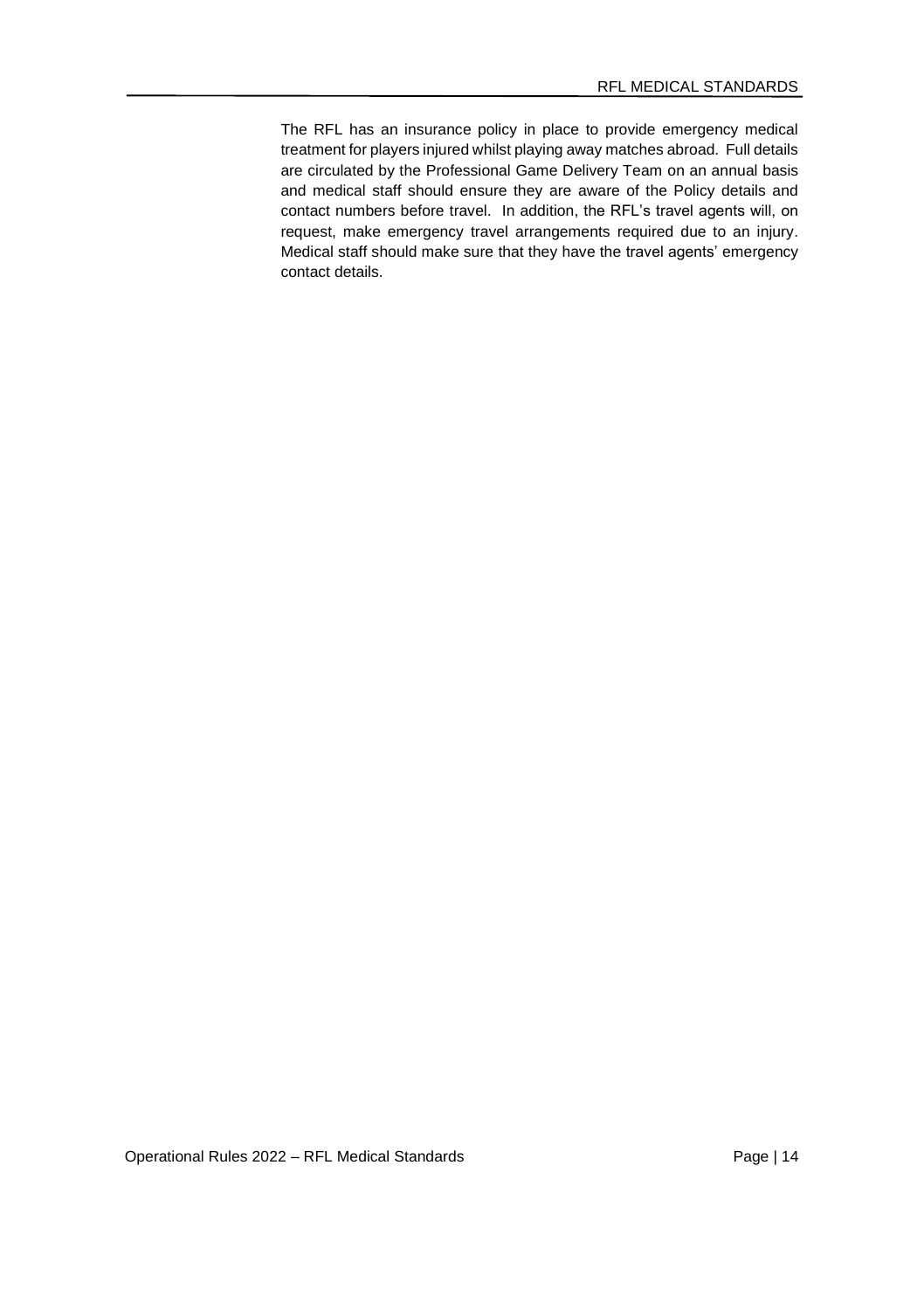# **A8c LEGAL ISSUES**

The GMC advises that Doctor or Equivalents should consult their own Medical Defence Union to advise them of the legal implications of travelling to France with a Rugby League team and any obligations under French law.

However please be advised of the GMC's Good Medical practice guidance booklet which states:

Paragraph 9 "In an emergency, wherever it may arise, you must offer anyone at risk the assistance you could reasonably be expected to provide"; and

Paragraph 33 "You must have adequate insurance or professional indemnity to cover all aspects of your practice that is not covered by an employer's scheme."

The GMC would expect should a medical emergency arise, with a member of your own team, the French team, a Match Official or a spectator, that a Doctor or Equivalent would provide appropriate medical care. The nature and extent of the care will depend on the circumstances and the level of professional competence.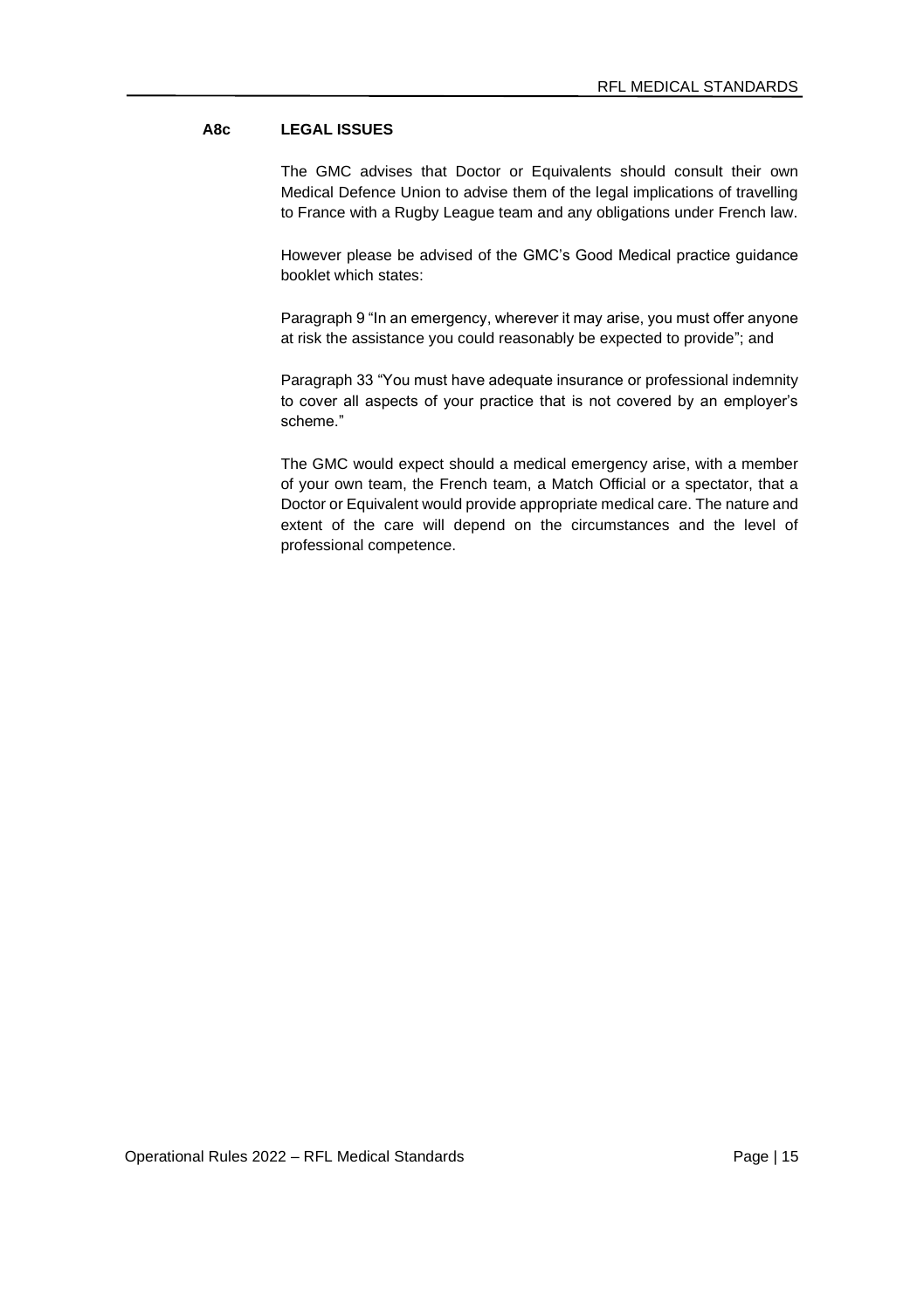# **SECTION B**

#### **ETHICS, GOVERNANCE, PLANNING, INFORMATION & DATA**

#### **B1 ETHICS**

Medical staff must apply the same ethical standards to their work in Rugby League as they are required to under their professional standards.

#### **B2 GOVERNANCE**

Medical staff are required to operate good clinical governance systems.

#### **B3 RECORDING INJURIES - MANDATORY**

Medical staff should make a note of any Player who has been injured in the match in any way whatsoever and retain such notes in line with the GMC recommendations. Medical staff leaving a club are responsible for ensuring that relevant notes are provided to colleagues on departure and kept for the statutory period of time. For the avoidance of doubt, the notes shall remain subject to the rules of medical confidentiality save as set out in the standard Player Contract or as required by the RFL Operational Rules or the Injury Audit or as required by the Concussion Regulations contained in these Medical Standards or in the cases of Blood Borne Diseases as set out in sections F1 and F2. Medical Staff are expected to follow their professional obligations with respect to medical record keeping. Clear, contemporaneous record keeping underpins the Club's clinical governance arrangements and such records should usually be electronic.

### **B4 SHARING INFORMATION - MANDATORY**

In the case of matches where the Away Team Doctor or Equivalent is not attending (relevant Championship Clubs, League 1, Reserves, Academy, or Scholarship) it is the responsibility of the Player's Club Doctor or Equivalent or Physiotherapist or Equivalent to provide the Home Team Doctor or Equivalent with the details in advance the special requirements of any of their players, the SCAT5 baselines and to provide the Home Team Doctor or Equivalent with any special medication/equipment on game day as part of the Pre-Match Briefing. This does not apply to Super League and Full Time Clubs where Doctors are required to travel to away matches.

## **B5 SHARING INFORMATION - DUAL REGISTERED /LOAN PLAYERS - MANDATORY**

Club medical staff at both Clubs must liaise and share information as appropriate and in line with medical professional standards and any protocols published by the RFL from time to time to ensure the best care for the player see F14.

### **B6 RFL INJURY AUDITS & OFFICIAL RESEARCH - MANDATORY**

It is compulsory for Club staff at all Super League Clubs to complete the RFL Injury Audit run in conjunction with the Leeds Beckett University and other official research projects as notified from time to time. This will apply to First, Reserve and Academy as directed.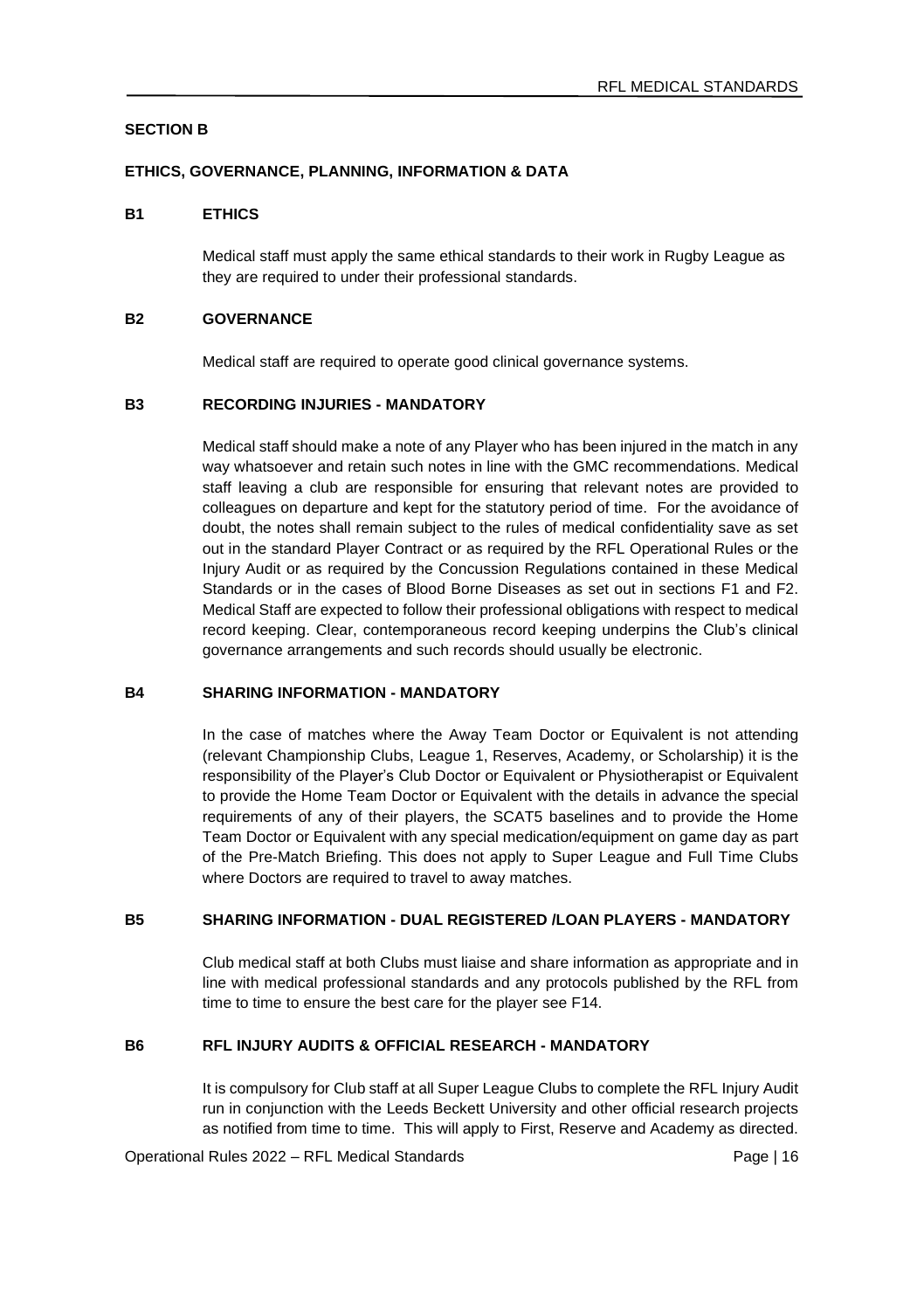# **B7 REPORTING DEATH OR SERIOUS INJURY - MANDATORY**

When a player has died or suffers a life threatening or catastrophic injury the RFL should be notified immediately using the emergency numbers provided below: -

The information does not necessarily need to be provided by a Doctor or Equivalent and the information required does not breach any medical confidentiality.

#### **RFL CONTACTS**

- − Laura Fairbank 07595 520184
- − Robert Hicks 07710 009244
- − Kelly Barrett 07739 819750 (for Community Game only)

Please make sure the RFL is provided with the name of the player, where possible contact details for the player's family and any initial prognosis.

The RFL will:

- Inform the Benevolent Fund who may provide emotional and financial support to the player and their family.
- Provide emotional support for those involved where required.
- Handle any enquiries from the media in conjunction with the club, family and other relevant parties as appropriate
- − Inform the RFL's insurance brokers where relevant.

#### **B8 MEDICAL EMERGENCY ACTION PLAN**

All clubs must ensure a written Medical Emergency Action Plan for both matches and training is in place which must be shared with all its medical staff and as a minimum must include:

- Effective means of communication with emergency services.
- Sound knowledge of additional medical persons at ground.
- Detailed knowledge of treatment room facilities.
- − Correct postcode for the venue to ensure that emergency services come to the correct entrance to gain admission to the dressing rooms/pitch as appropriate
- Details of local A&E departments including relevant specialist departments
- − Arrangements for transporting injured players both at matches, post-match, and at training including ensuring that concussed players do not drive home
- − Arrangements for notifying next of kin
- − Arrangements for all grounds and training facilities used by the club.

Each club must share its Medical Emergency Action Plan with the opposition team's medical staff, preferably in advance or immediately on arrival at the ground, importantly it should form part of the Pre-Match Briefing.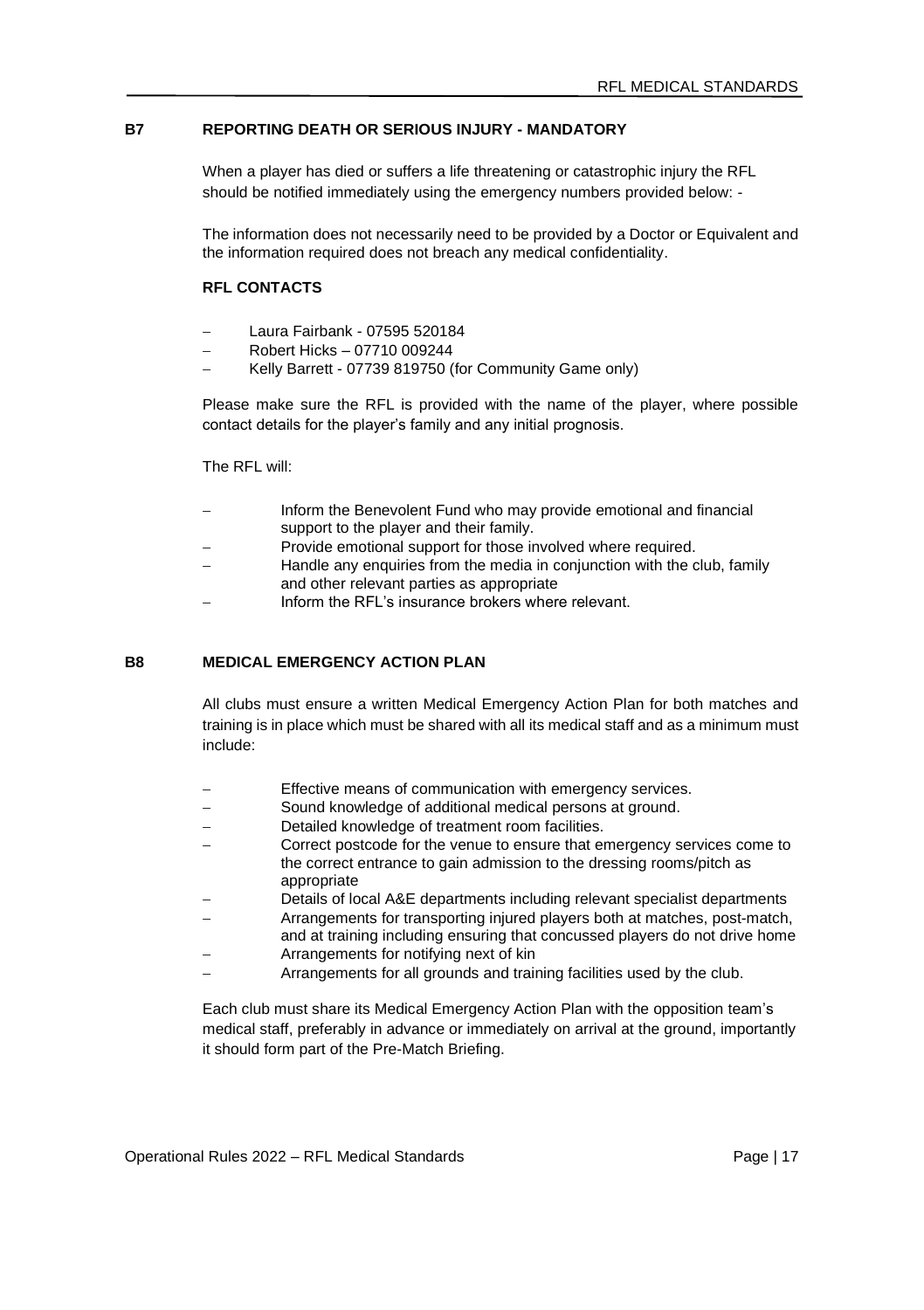# **B9 PRE-MATCH BRIEFING – BY HOME CLUB MANDATORY**

It is Mandatory for all team medical staff from both clubs to meet on match day at a suitable time prior to kick off for a pre-match briefing which should be led by the home club Doctor or Equivalent and include, but not be limited to:

- The Medical Emergency Action Plan
- − The location of the medical room
- − Other relevant venue specific information, i.e. location of any Ambulances/Paramedics if on site
- − Process for calling an ambulance
- The location of the Pitchside Replay system and if there is not a dedicated operator, basic operating instructions for the system including how and to whom to report a malfunction
- − Any medical conditions or treatment requirements for individual players and SCAT5 baselines for the away team if the away team does not have a Doctor or Equivalent present. Where the away team does not have a Doctor or Equivalent present it is advisable to communicate any medical conditions or treatment requirements to the home club medical staff in advance, this is particularly relevant if the away team is travelling with locum medical staff
- − Any other relevant information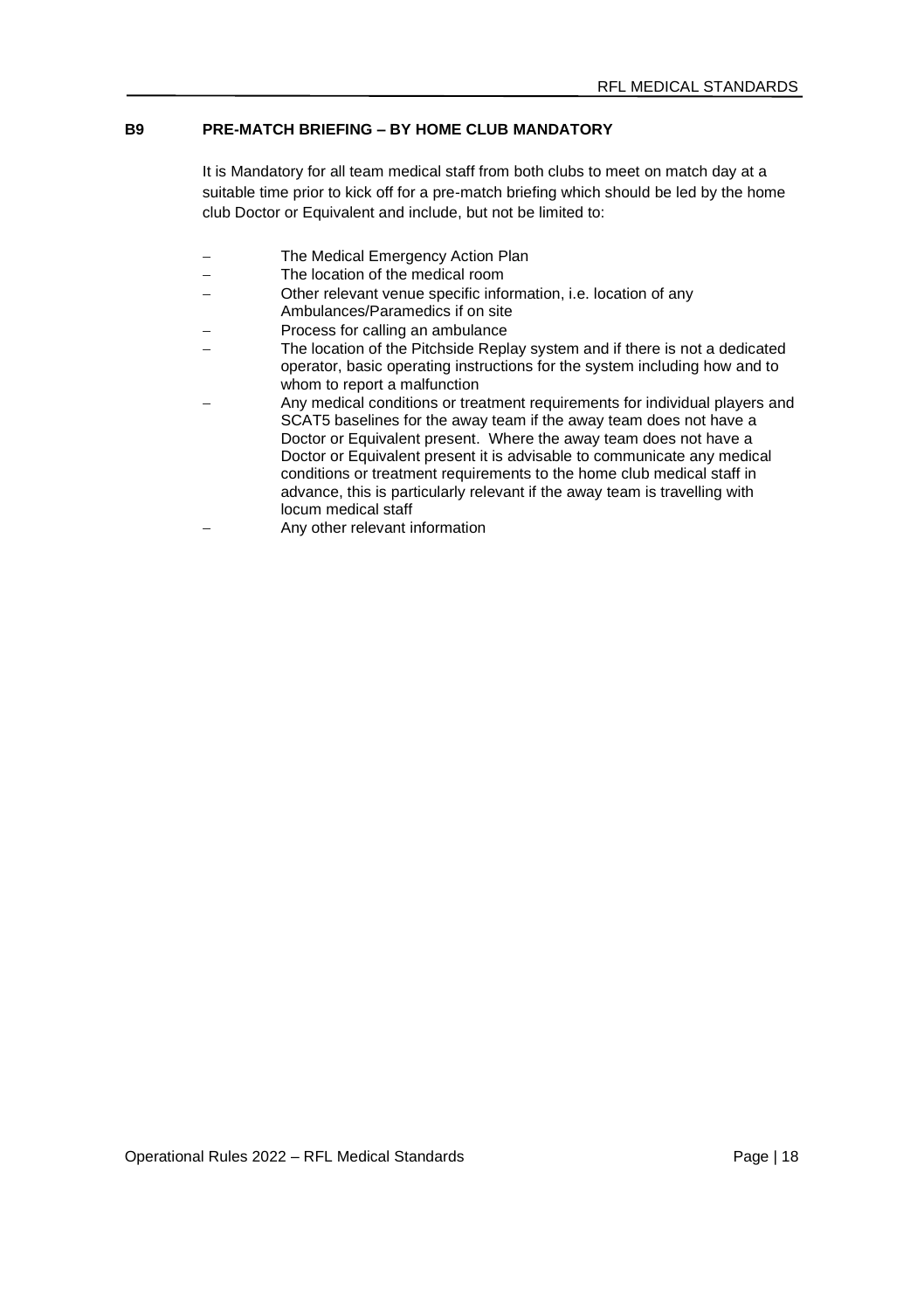# **SECTION C**

#### **MEDICAL EQUIPMENT & FACILITIES**

#### **C1 MANDATORY MEDICAL EQUIPMENT (MME) & MANDATORY DRUGS BOX**

The RFL have produced a list of MME, including Mandatory Drugs, which must be present at all games. It is the responsibility of a Club to check all MME with an expiry date e.g. defibrillator pads, drugs etc. and ensure replacements are ordered in a timely manner to be received in advance of the relevant item(s) reaching or passing their expiry date.

Home Clubs Requirements - Mandatory

The home Club is responsible for ensuring that all the Mandatory Medical Equipment (MME) is present in the dressing room area and available for use, at least one hour prior to kick-off or from arrival of teams, whichever is the earliest. NB: Clubs other than Super League and full time Clubs in Championship and League 1 are not required to travel to away matches with a full set of MME and must be provided with access to and use of the home club's equipment.

Away Club Requirements – Mandatory

Super League and Full Time Clubs in Championship and League One, the away Club must travel with a full set of MME. For all other teams it is Best Practice for away teams to travel with a full set of MME.

### **AWAY MATCHES V CATALANS AND TOULOUSE**

When travelling to play Catalans Dragons or Toulouse Olympique a Club may use the equipment provided locally or may choose to take its own. If a Club intends to use the local set of equipment, it is responsible for liaising with the Catalans/Toulouse club at least 7 days prior to any planned travel to France to ensure that a full set of MME is available for use and that any equipment with an expiry date is in date and will be available for the match, in the timescale set out above, and for any training sessions taking place. If there is any doubt whatsoever it is strongly advised that the away Club make arrangements for transporting their own MME

NB: If a Club intends to travel with a defibrillator, it may wish to check with its airline carrier in respect of CAA regulations in place for the transportation of such equipment.

The RFL strongly recommend that all medical staff also carry with them the items they deem necessary to fulfil their role and do not rely on the home team or someone else to provide. Please ensure that all locum cover staff are aware of what equipment will be present and what additional equipment they will require to cover a game' i.e. nonmandatory equipment.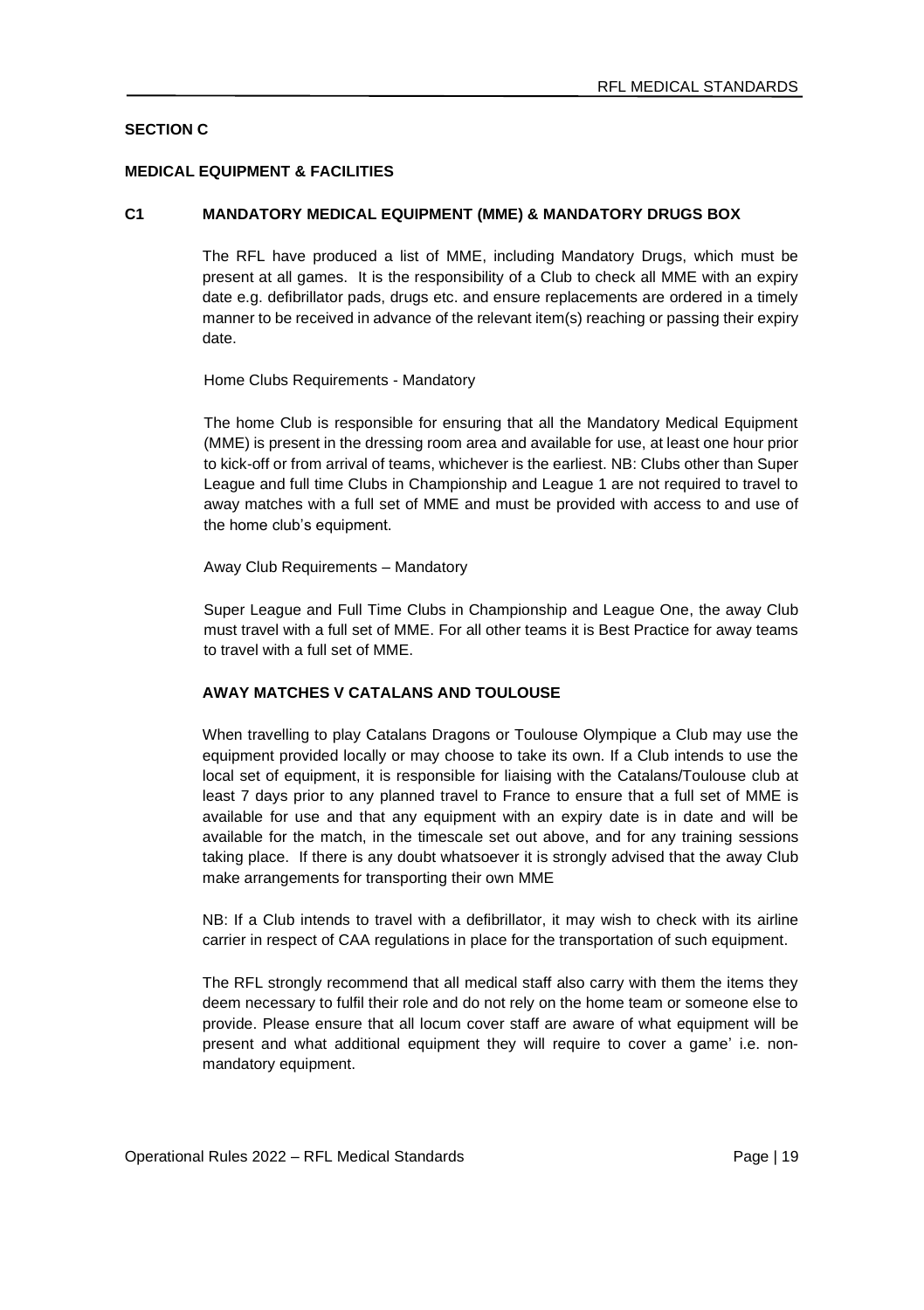Where a curtain-raiser is played on the same day clubs should ensure that there is a full set of MME available for each game (working on the assumption that equipment for the first game may not be available for the second).

Where an away team player requires the use of a piece of equipment which is then taken away (e.g. to hospital), it is the responsibility of the away team to retrieve or replace the item

# .**C2 DUPLICATE EQUIPMENT - MANDATORY**

If a Club has more than one team playing at separate venues on the same day, duplicate equipment will be required. When scheduling fixtures, Clubs must consider the availability of medical personnel and equipment.

# **C2a FULL LIST OF MANDATORY MEDICAL EQUIPMENT AND BEST PRACTICE MEDICAL EQUIPMENT**

| <b>Mandatory MME</b>                                                          | <b>Additional notes/requirements</b>                                                                                                                                                                                                                                                                                                                                                                                                                                    |
|-------------------------------------------------------------------------------|-------------------------------------------------------------------------------------------------------------------------------------------------------------------------------------------------------------------------------------------------------------------------------------------------------------------------------------------------------------------------------------------------------------------------------------------------------------------------|
| Spinal Board and/or<br>Scoop Stretcher (and<br>trained stretcher<br>barriers) | With full complement of body straps or spider<br>straps and head straps with head Immobiliser<br>appropriately trained stretcher bearers (those<br>trained by the club medical staff to adequately<br>and safely, under the direction of the club medical<br>staff, transfer a player onto the stretcher and<br>remove him from the field of play).<br>It is recommended (and mandatory for Super<br>League Clubs) to provide both spinal board and<br>scoop stretcher. |
| <b>Cervical Stiff Neck</b><br>Collar(s)                                       | An assortment of collars must be available to fit<br>every player within the club (extrication collar).<br>Soft neck collars are not suitable. Medical staff<br>may wish to size players for collars pre-season<br>to ensure they have collars sufficient to fit all<br>players and all neck types.                                                                                                                                                                     |
| <b>Pelvic Binder</b>                                                          | For use in the event of a pelvic injury. Binders<br>should be checked in pre-season for sizing<br>purposes, a range of sizes maybe required                                                                                                                                                                                                                                                                                                                             |
| <b>Splints</b>                                                                | For immobilisation of the limbs. Preferably box<br>splints, which are hygienic, stored flat and ready<br>to use (these come in full and half sizes for upper<br>and lower limb). Alternatively, SAM splints or<br>vacuum splints can be used.                                                                                                                                                                                                                           |
| Airways, Masks etc                                                            | Oropharyngeal airway [assorted sizes]<br>Nasopharyngeal airway [assorted sizes]<br>Pocket Mask (1 way valve)<br>Self-Inflating Valve mask                                                                                                                                                                                                                                                                                                                               |
|                                                                               | The fully equipped and annually serviced Oxygen<br>kit bag from BOC will have some of the above                                                                                                                                                                                                                                                                                                                                                                         |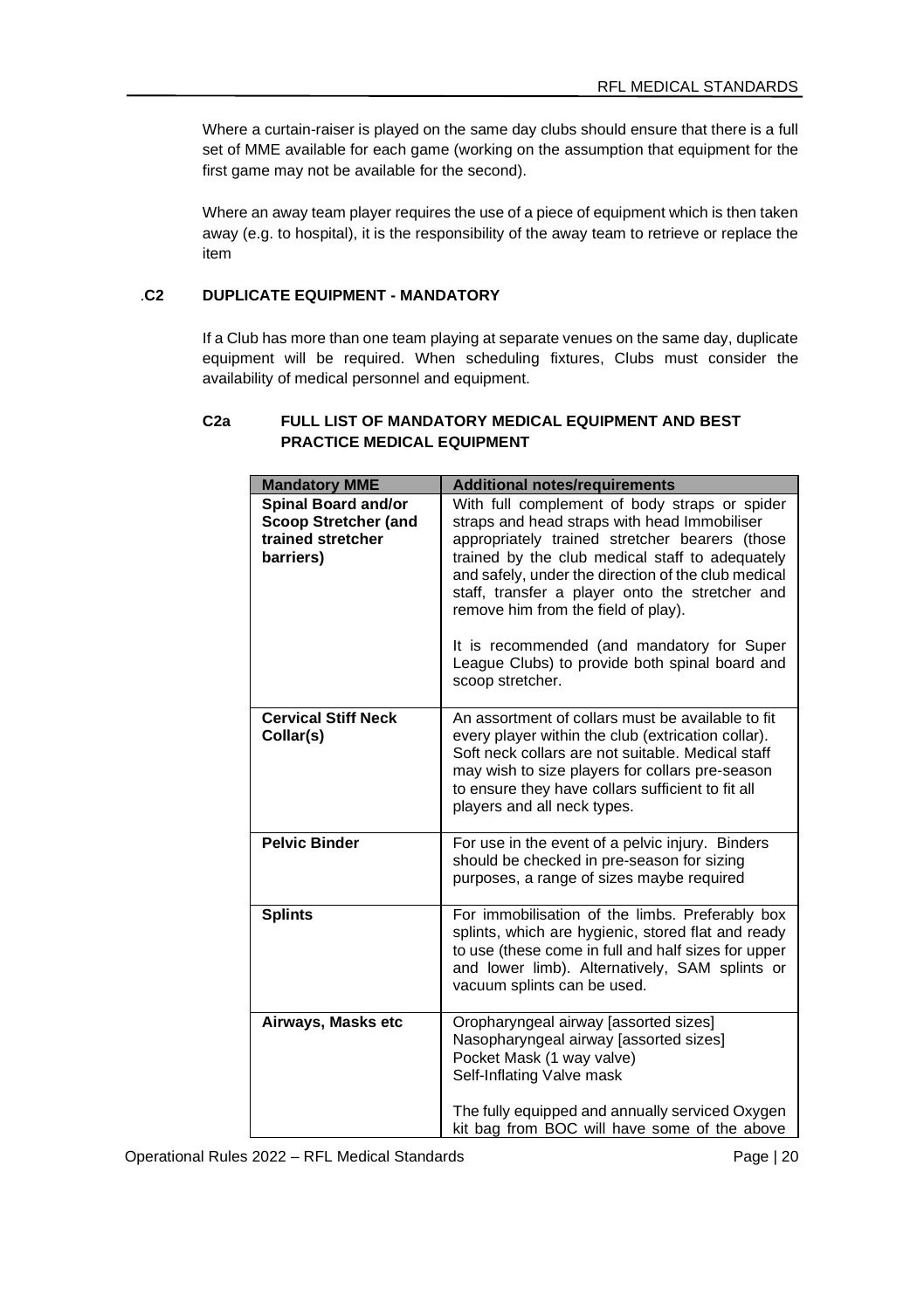| <b>Mandatory MME</b>                                                                                   | <b>Additional notes/requirements</b>                                                                                                                                                                                                                                                                                                                                                                                                                                                                                                                                                                                                                                                 |  |
|--------------------------------------------------------------------------------------------------------|--------------------------------------------------------------------------------------------------------------------------------------------------------------------------------------------------------------------------------------------------------------------------------------------------------------------------------------------------------------------------------------------------------------------------------------------------------------------------------------------------------------------------------------------------------------------------------------------------------------------------------------------------------------------------------------|--|
|                                                                                                        | contents supplied. Please complement these<br>accordingly.                                                                                                                                                                                                                                                                                                                                                                                                                                                                                                                                                                                                                           |  |
| Automated<br><b>External</b><br>Defibrillator (AED)                                                    | The AED should be present pitch side at all levels<br>and be available solely for player use i.e. in<br>addition to AEDs used for the benefit of<br>spectators etc. The battery must be fully charged<br>and in date, and the pads must not be out of date<br>(past expiry date).<br>Please note if you carry an AED with a monitor,<br>then you are required to carry, in addition to the<br>above, the appropriate medication to deal with<br>each potential outcome that might occur.                                                                                                                                                                                             |  |
| <b>Portable Suction</b>                                                                                | Hand held or powered - must be suitable for<br>pitch side use.                                                                                                                                                                                                                                                                                                                                                                                                                                                                                                                                                                                                                       |  |
| Oxygen                                                                                                 | Life line pro kit, includes variable flow rate<br>oxygen, bag valve mask capable of delivering<br>97% oxygen, non-re-breathing mask capable of<br>delivering 80% oxygen, standard oxygen mask<br>with attachable nebulizer chamber encased in a<br>purpose made carrier with 10ml syringe and two<br>OP airways. Supplied & serviced yearly direct to<br>the club from BOC.                                                                                                                                                                                                                                                                                                          |  |
| Foil Blanket and<br><b>Ambulance Blanket</b>                                                           |                                                                                                                                                                                                                                                                                                                                                                                                                                                                                                                                                                                                                                                                                      |  |
| Sharps Bin and<br><b>Clinical Waste Bin</b>                                                            | A sharp's bin and a yellow clinical waste bag<br>should be present in the treatment room and on<br>match days in the home and away dressing<br>rooms. This is the responsibility of the Home<br>Team to provide at all levels. See section C5 for<br>further details on clinical waste disposal.                                                                                                                                                                                                                                                                                                                                                                                     |  |
| <b>Penlight Torch</b>                                                                                  |                                                                                                                                                                                                                                                                                                                                                                                                                                                                                                                                                                                                                                                                                      |  |
| <b>Suture Kit</b>                                                                                      | To include dressing pack, normal saline irrigation<br>sachets, forceps, suture holder, scissors, suture<br>materials and local anaesthetic.                                                                                                                                                                                                                                                                                                                                                                                                                                                                                                                                          |  |
| <b>Bleach Solution,</b><br>Disposable Gloves &<br><b>Other Personal</b><br><b>Protective Equipment</b> | The recommended spray container with 15mls of<br>washing-up liquid and 32mls of<br>standard<br>standard household bleach must be present on<br>the touchline and in both dressing rooms for use<br>on game days and present at during training for<br>use by medical and kit-room staff. This is the<br>responsibility of the Home Team to provide at all<br>levels. This should be made fresh for every<br>session. In addition, disposable gloves must be<br>readily available for use with this solution and all<br>clinical waste.<br>Medical staff should also ensure that any<br>Personal Protective<br>Equipment<br>deemed<br>necessary for player medical care is available. |  |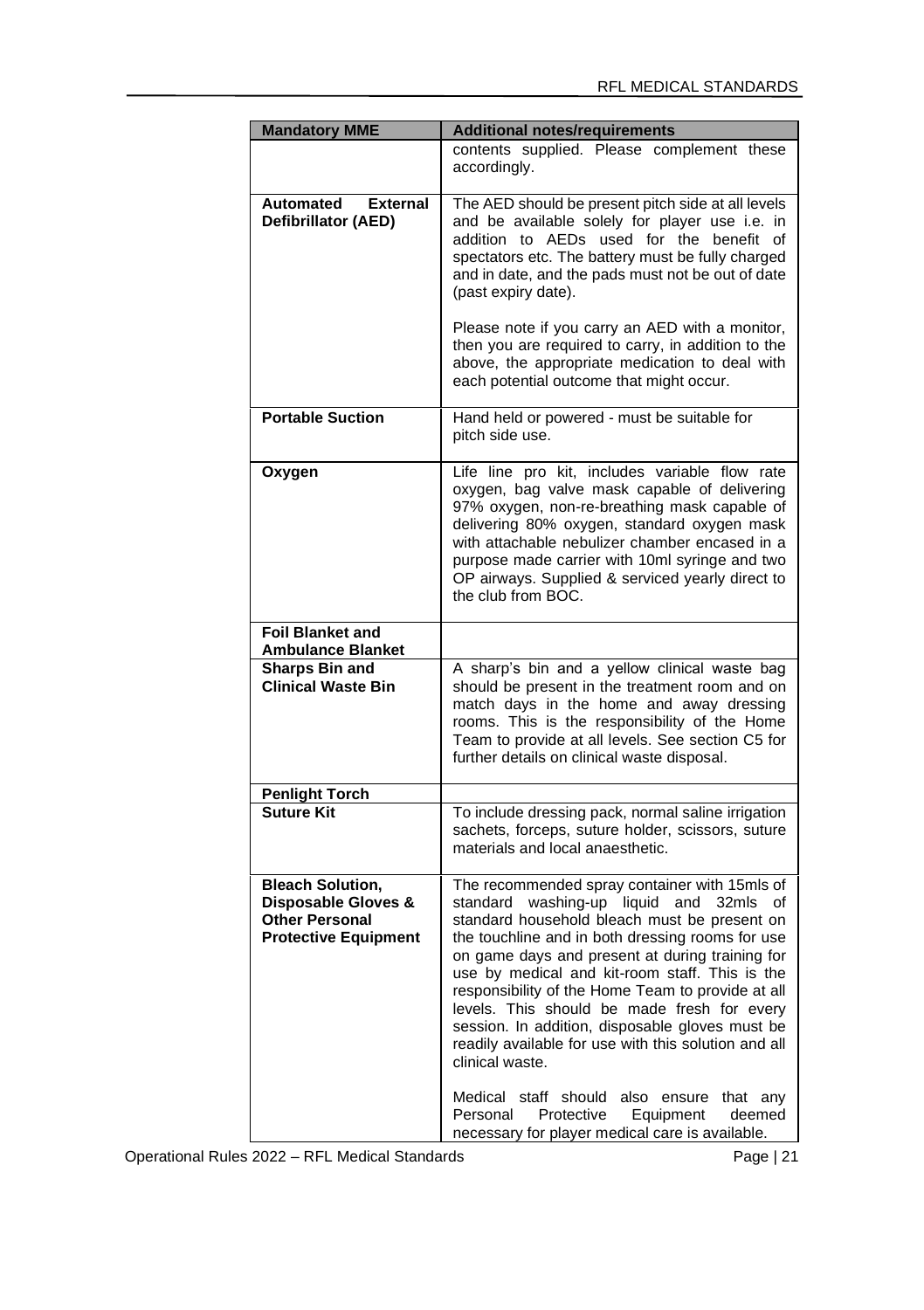| <b>Mandatory MME</b>  | <b>Additional notes/requirements</b>                                                                                                                                                                                                                                                                                                                                                    |
|-----------------------|-----------------------------------------------------------------------------------------------------------------------------------------------------------------------------------------------------------------------------------------------------------------------------------------------------------------------------------------------------------------------------------------|
| Penthrox              | An alternative pain relief is Entonox. This may be<br>used as alternative if Penthrox cannot be<br>obtained or in the event of allergy to penthrox.                                                                                                                                                                                                                                     |
| <b>Magill Forceps</b> | This equipment should be included within the<br>oxygen kit.                                                                                                                                                                                                                                                                                                                             |
| Drug Box              | Emergency drug box, to be utilised by both<br>teams.<br>It is the responsibility of Home Team Doctor to<br>update and maintain the drug box at the club. It is<br>the responsibility of the Visiting Team to ensure<br>that any medication or equipment required by<br>their own players is brought with them to a game<br>for a player with a known allergy, condition, or<br>illness. |
|                       | Medical personnel should carry any additional<br>medication considered necessary to cover all<br>reasonable eventualities, together with any<br>medication required for players with known<br>allergies or medical conditions or illnesses.                                                                                                                                             |
|                       | Regular checks of the contents of the drug box<br>are essential as some items have relatively short<br>shelf lives. All mandatory drugs must always be<br>in-date and replaced as soon as is practicable<br>after use.                                                                                                                                                                  |
|                       | 5 vials x: Adrenaline 1:1000 1ml<br>2 vials: of Hydrocortisone 100mg for IV<br>administration (200mg total dose)<br>5 vials x: 10mls water for injection<br>2 x 10mg Rectal diazepam<br>5 vials x Salbutamol UDV (Unit Dose Vial) 5mg<br>per 2mls (to be nebulised using oxygen unit with<br>mask and chamber supplied in BOC oxygen<br>unit).                                          |
|                       | 300mg Aspirin - oral (antiplatelet effect for use in<br>Myocardial Infarctions)<br>IV fluids 500ml sodium chloride 0.9%<br>IV giving set (ensure IV infusion set)<br>One of each - green, white and brown venflon<br>3 of each Green/Blue/Orange needles<br>2 of each 1ml, 2ml, 5ml, 10ml syringes                                                                                      |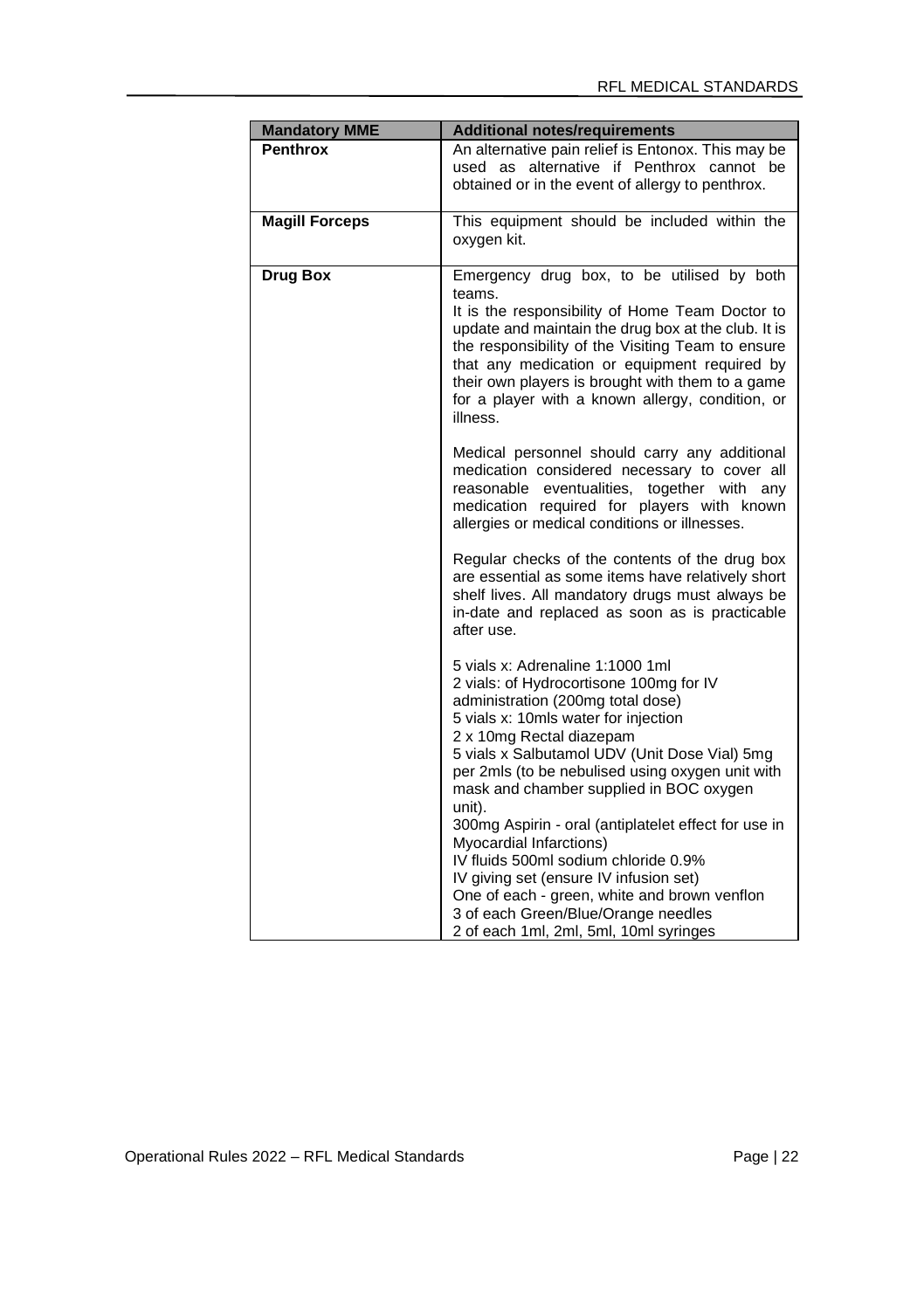| <b>Best Practice</b><br>Provides<br>Emergency<br>quick method to provide<br>a<br>an<br>Cricothyrotomy<br>emergency airway with minimal bleeding in an<br>Device and/or needle<br>extreme emergency in the presence of severe<br>oro-facial injury when an airway cannot be<br>Cricothyroidotomy<br>equipment<br>maintained,<br>and the patient<br>rapidly<br>is<br>deteriorating.<br><b>Crutches</b><br>Adjustable with adequate ferrules<br>Resuscitation<br>Some of the resuscitation equipment below is<br>Equipment<br>only recommended for those medics who are<br>competent in its use. It is up to each individual to<br>act within their own clinical competence and<br>professional training:<br>Laryngoscope<br>Stethoscope Various<br>ET tubes<br>Sphygmomanometer<br>Various needles, syringes - in addition to<br>those in drug box<br>Adrenalin 1:10,000 plus additional 1:1000<br>or epipen (in addition to the adrenalin in<br>the drug box)<br>Eye irrigation materials - Fluorescin<br>Drops, saline irrigation, Chloramphericol<br>ointment/drops, Eye pad & tape.<br>Anti-inflammatories (tablets/IM) | <b>Medical Equipment -</b> | <b>Additional notes/requirements</b> |
|---------------------------------------------------------------------------------------------------------------------------------------------------------------------------------------------------------------------------------------------------------------------------------------------------------------------------------------------------------------------------------------------------------------------------------------------------------------------------------------------------------------------------------------------------------------------------------------------------------------------------------------------------------------------------------------------------------------------------------------------------------------------------------------------------------------------------------------------------------------------------------------------------------------------------------------------------------------------------------------------------------------------------------------------------------------------------------------------------------------------------|----------------------------|--------------------------------------|
|                                                                                                                                                                                                                                                                                                                                                                                                                                                                                                                                                                                                                                                                                                                                                                                                                                                                                                                                                                                                                                                                                                                           |                            |                                      |
|                                                                                                                                                                                                                                                                                                                                                                                                                                                                                                                                                                                                                                                                                                                                                                                                                                                                                                                                                                                                                                                                                                                           |                            |                                      |
|                                                                                                                                                                                                                                                                                                                                                                                                                                                                                                                                                                                                                                                                                                                                                                                                                                                                                                                                                                                                                                                                                                                           |                            |                                      |
| Painkillers (check WADA Prohibited List)<br>[tablets & IM]<br>Anti-emetics<br>Anti-fungals<br>Antibiotics (various)<br>Medipreps<br>Gauze swabs<br>Scissors<br>Jelly Babies/Lucozade tablets for<br>hypoglycaemic events<br>Glucogel<br>Airway lubricant<br><b>iGel Device</b>                                                                                                                                                                                                                                                                                                                                                                                                                                                                                                                                                                                                                                                                                                                                                                                                                                            |                            |                                      |

In addition to the MME and recommended as best Practice equipment, Doctors or Equivalents may carry any other equipment that they consider necessary to carry out their duties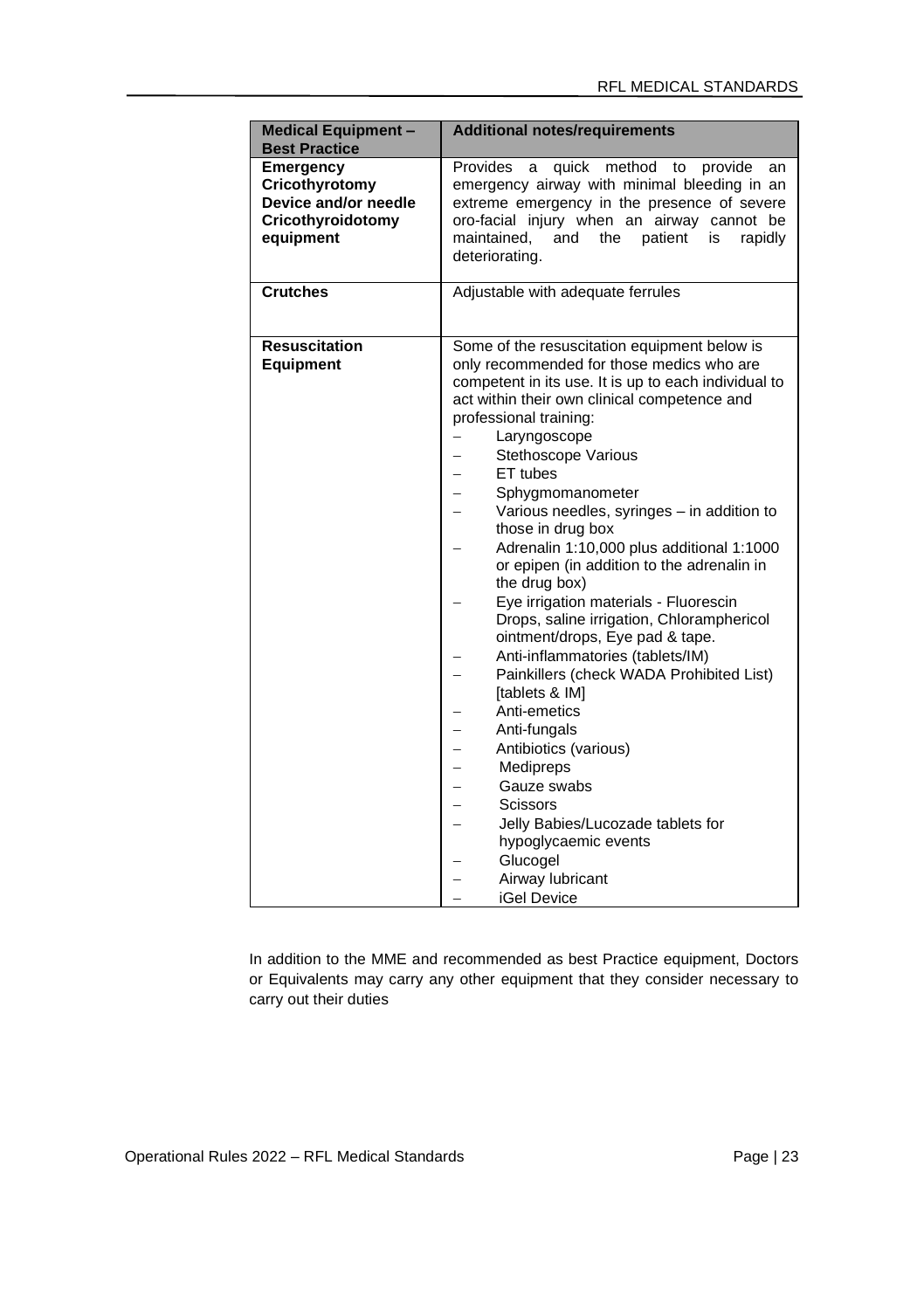# **C3 MATCH COMMISSIONER CHECKS**

Match Commissioners, or where no Match Commissioner is appointed to a Match, the Referee or nominated Match Official may carry out spot checks on MME. MME Forms must be completed pre-match and signed once the spot check has been completed. Should any of the MME not be present, the Match Commissioner/Referee will order the kick-off to be delayed until the piece of equipment is present. Should it not be possible to locate a piece of essential equipment, the Match Commissioner /Referee has the power to postpone or abandon a game. This is a last resort and should be avoided by the appropriate planning, checking and management of medical kit.

### **C4 CLINICAL WASTE DISPOSAL - MANDATORY**

Clinical waste disposal at clubs is a Health and Safety procedure and is a Club responsibility. The presence of the sharps bin and clinical waste bags is not sufficient: an adequate disposal system that meets H&S regulations is also required.

Sharp's Bins and Yellow Clinical Waste bags are part of the RFL Mandatory Medical Equipment to be present at every game. It is the home Club's responsibility to provide disposal facilities for both teams. Clubs should not have to travel home with their soiled clinical waste and sharps. A visiting team who finds that they have no clinical waste disposal facilities should inform the Match Commissioner immediately.

For those medical staff assisting their clubs with clinical waste disposal via their own practices and hospitals, please be aware of the guidance on traveling with clinical waste in cars. This can be obtained from the local authority.

Under no circumstances should clinical waste be thrown into the general refuse bins.

# **C5 DRESSINGS & STRAPPING - MANDATORY**

Please be aware of the duty of care to other members of staff at the Club such as ground staff and cleaning staff who may come into contact with blood stained dressings and strapping post game/training.

These staff should be trained in procedures to handle such items and understand the risks involved and should be provided with adequate bleach solution as per regulations and disposable gloves.

# **C6 FACILITY STANDARDS - MANDATORY**

Clubs must have a separate treatment room close to both teams' dressing rooms. This room is for the sole use of players and match officials only and not for the treatment of members of the public. A separate first aid room should be provided for members of the public and equipped as set out in the Green Guide.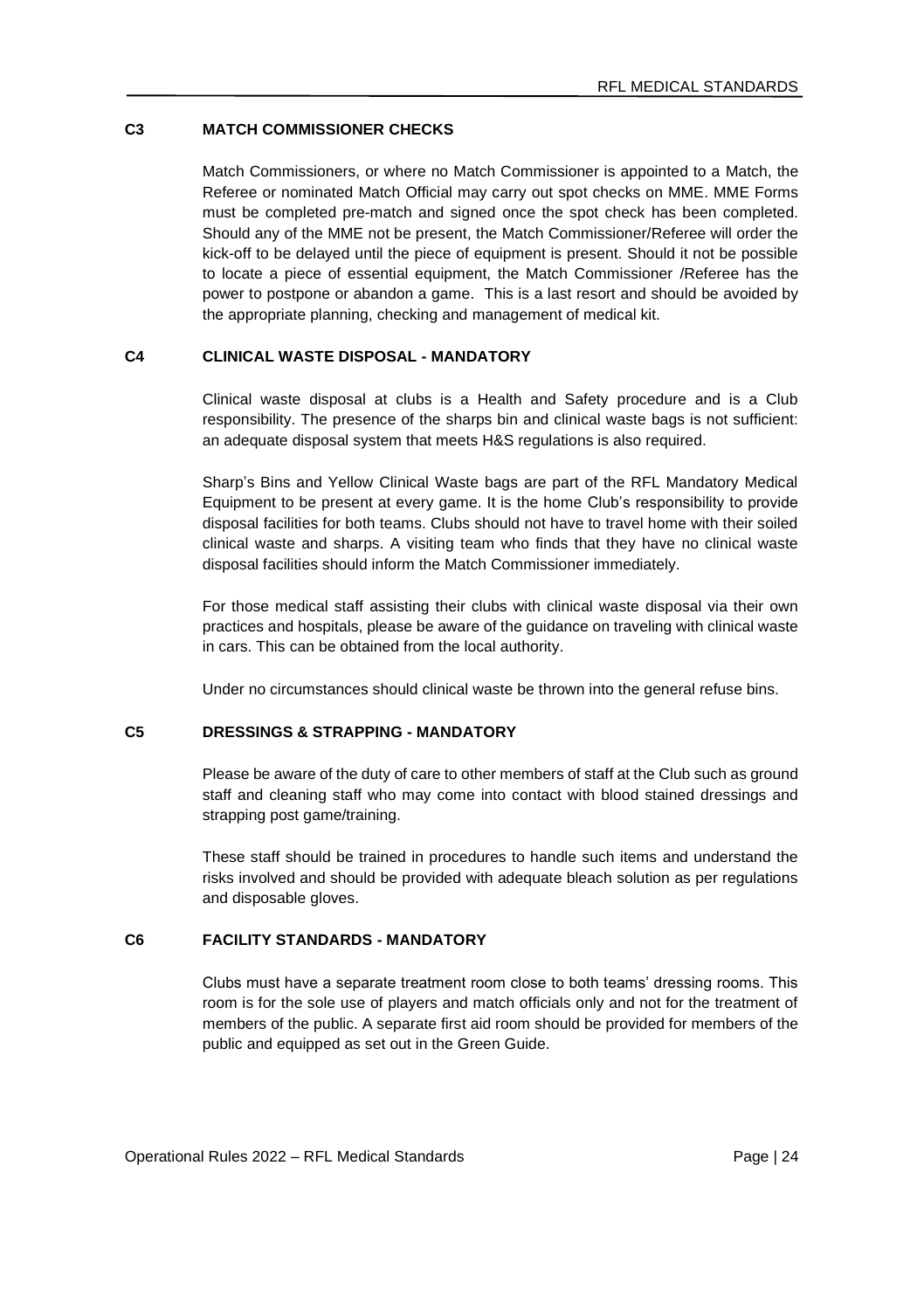# **SECTION D**

### **D1 ANTI-DOPING**

#### **CHANGES TO WADA CODE FOR 2022**

All medical staff should make sure they are aware of the changes made to the Code and the Prohibited List. The main changes to the Prohibited List can be found here: [2022list\\_final\\_en.pdf \(wada-ama.org\)](https://www.wada-ama.org/sites/default/files/resources/files/2022list_final_en.pdf)

The UKAD Clean Sport Advisor course will make sure that you are aware of the changes.

If you have any questions regarding any aspect of anti-doping, please contact Laura Fairbank by email o[n laura.fairbank@rfl.uk.com.](mailto:laura.fairbank@rfl.uk.com)

### **D2 TESTING - BLOOD &/OR URINE – FOR INFORMATION ONLY**

Under the provisions of the RFL anti-doping regulations, blood and/or urine samples can be collected. On some occasions, it may be one or the other, and in other cases it could be both. Blood tests will be conducted by a suitably qualified phlebotomist and 8ml will be taken, with appropriate rest periods before and after enforced. The only valid reason to refuse a blood test would be due to health reasons such as haemophilia, and appropriate medical evidence would obviously need to be provided to substantiate any refusal. If a refusal cannot be substantiated with the appropriate medical evidence then the player will be charged with an Anti-Doping Rule Violation for refusing a test.

### **D3 PROHIBITED SUBSTANCES - CHECKING MEDICATION - MANDATORY**

For an immediate answer to an enquiry about the status of a substance for use in Rugby League log on to the Global Drug Reference Online (GlobalDRO) - www.globaldro.com. GlobalDRO allows you to search for the status of a licensed medication that can be purchased in the UK and also allows you to search for the status of generic ingredients that can be found in foreign products, which may contain different ingredients to similar brands in the UK.

If it does contain a Prohibited Substance a Therapeutic Use Exemption (TUE) will be necessary and this must be completed before taking the substance.

TUEs can take a number of days to process so early dialogue with UKAD is vital to ensure that the TUE can be granted before the medication is taken. Further information regarding TUEs can be found by visiting [http://www.ukad.org.uk/medications-and](http://www.ukad.org.uk/medications-and-substances/tues/)[substances/tues/.](http://www.ukad.org.uk/medications-and-substances/tues/) 

Please note supplements cannot be checked using the GlobalDRO system as they are not licensed medications.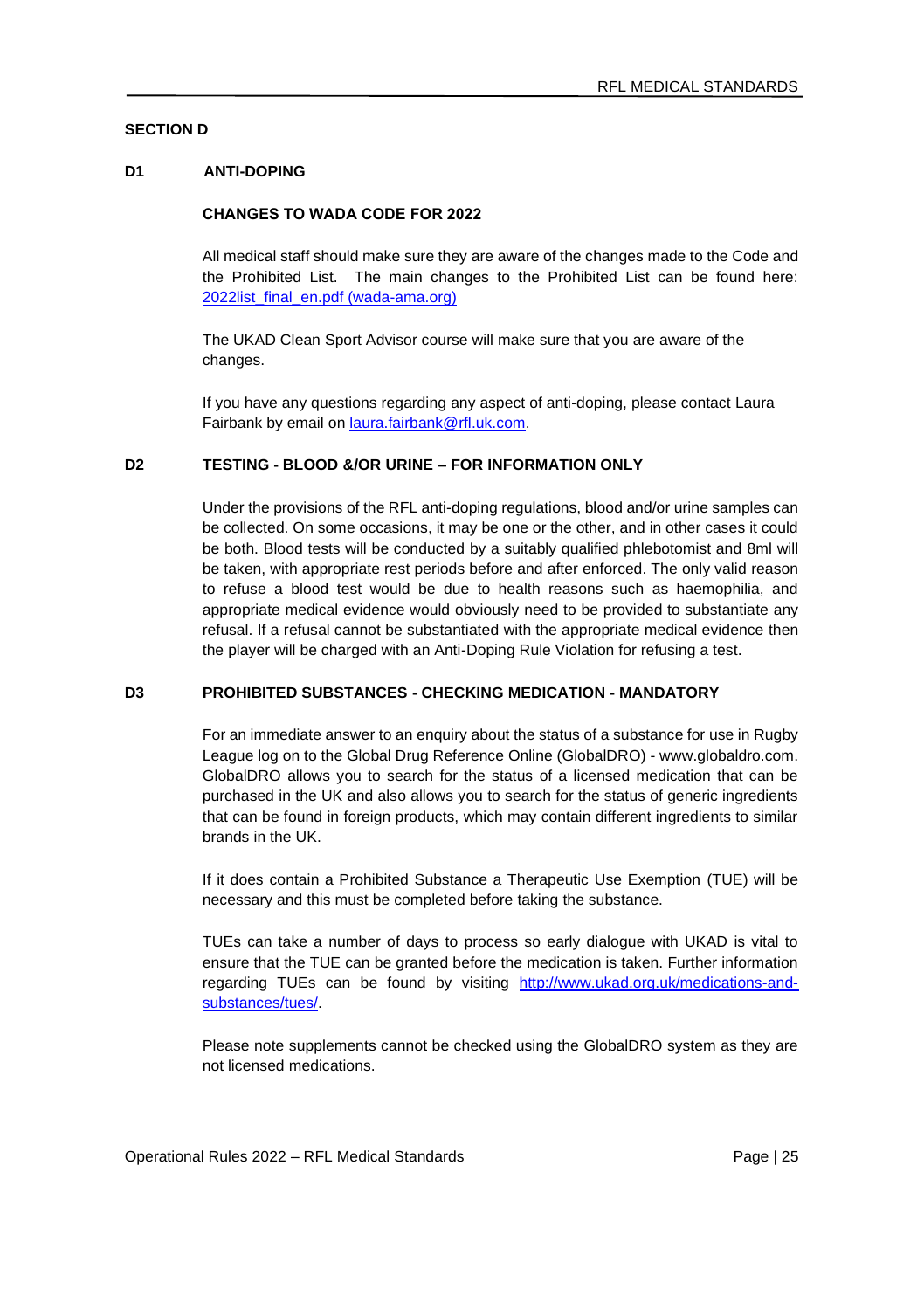

#### **D4 ASTHMA**

### **D4a BETA-2 AGONISTS - SALBUTAMOL, SALMETEROL FORMOTEROL AND VILANTEROL– FOR INFORMATION ONLY**

Salbutamol, Salmeterol Formoterol and now Vilanterol do not require a Therapeutic Use Exemption (TUE) or a Declaration of Use.

Appropriate use of these inhalers with good administration technique is essential as there are specified levels of Salbutamol, Salmeterol Formoterol and Vilanterol a player can take above which an Adverse Analytical Finding will be declared.

The limit for Salbutamol is a maximum of:

- i) 1600 micrograms over 24 hours; and
- ii) 800 micrograms over 12 hours.

Salbutamol inhalers commonly dispense either 100 or 200 micrograms per puff/inhalation, therefore this 800 microgram allowance equates to either 4 or 8 puffs per 12-hour period.

Operational Rules 2022 – RFL Medical Standards Page | 26 The limit for Formoterol is 54 micrograms over 24 hours.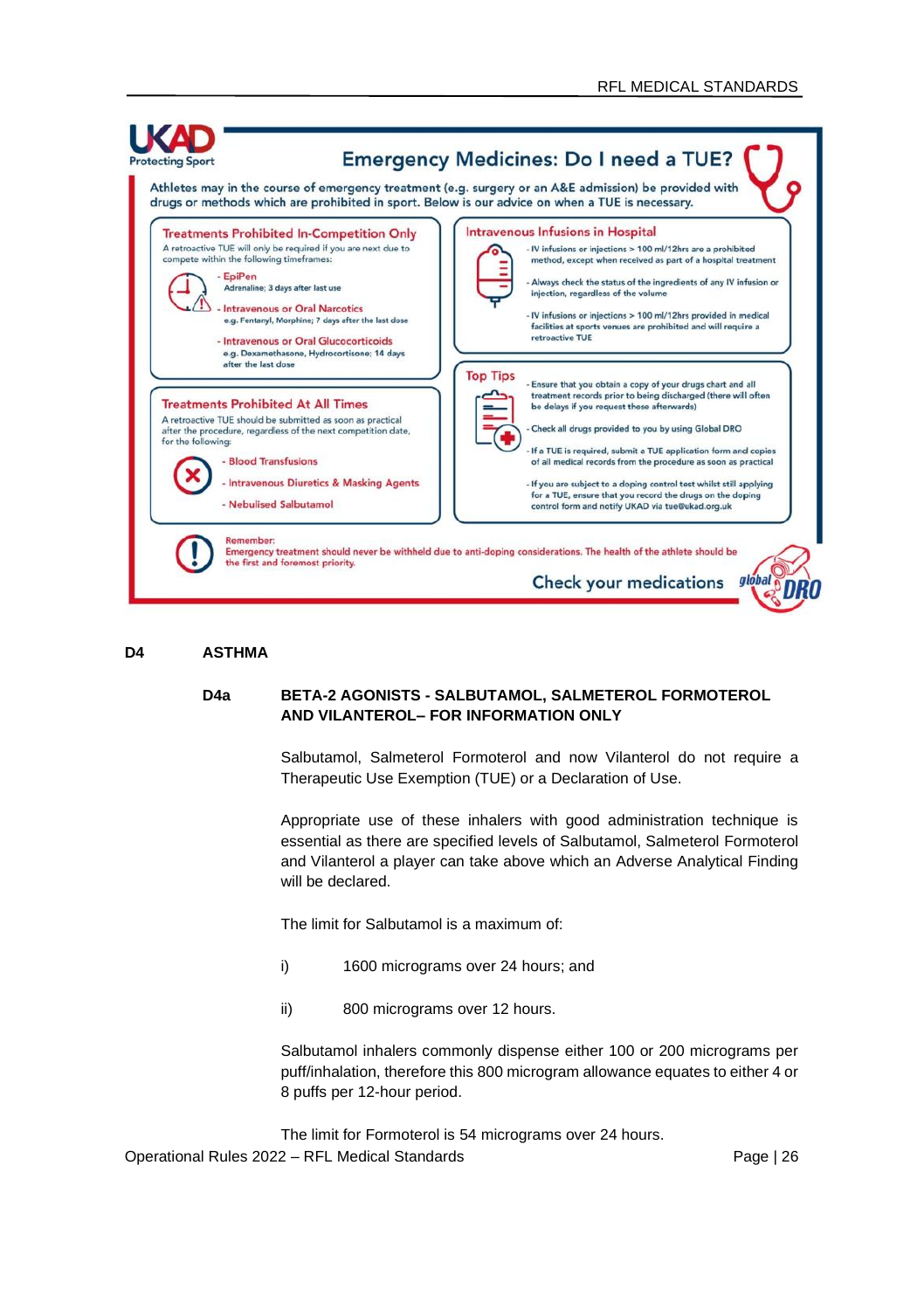Previously there has not been an explicit limit for Salmeterol, however the 2017 Prohibited List confirmed that maximum allowable amount permitted over 24 hours as 200 micrograms. If a player requires more than 200 micrograms per day, UKAD should be consulted as it may be necessary to apply for a TUE.

The limit for Vilanterol is 25 micrograms inhaled over a 24 hour period. **Inhaled dosage above this limit remains prohibited.**

The dose administered per puff/inhalation does vary between inhalers therefore it is vital that players are advised to check the information leaflet which accompanies the inhaler to establish the dose per puff/inhalation.

The presence in urine of these substances in excess of the respective limits is presumed not to be an intended therapeutic use of the substance and will be considered as an Adverse Analytical Finding unless the Athlete proves, through a controlled pharmacokinetic study, that the abnormal result was the consequence of the use of the therapeutic inhaled dose up to the maximum indicated above.

Poor administration technique or poorly controlled asthma are recognized as possible contributory factors to such abnormal urine findings. However, such a result will lead to an Anti-Doping Rule Violation hearing following which sanctions, including a suspension of up to two years, may be applied. It is therefore essential that all medical staff pay due diligence to ensuring optimal administration technique and optimum control of asthma in their playing staffs.

# **D4b BETA-2 AGONISTS - ALL OTHER BETA 2-AGONISTS OTHER THAN SALBUTAMOL, SALMETEROL AND FORMOTEROL – FOR INFORMATION ONLY**

All other Beta-2 Agonists (e.g. Terbutaline) still require a TUE application and the supporting evidence.

TUE applications for Beta-2 Agonists (e.g. Terbutaline) require:

- − Comprehensive Medical History
- − Clinical Review
- − Objective Spirometry assessment at rest and following a challenge
- Lung function test:
- Bronchodilator Challenge
- Bronchoprovocation Challenge

A clinical suspicion report should only be submitted if clinical suspicion persists and can be evidenced after Bronchodilator and Bronchoprovocation has delivered negative results.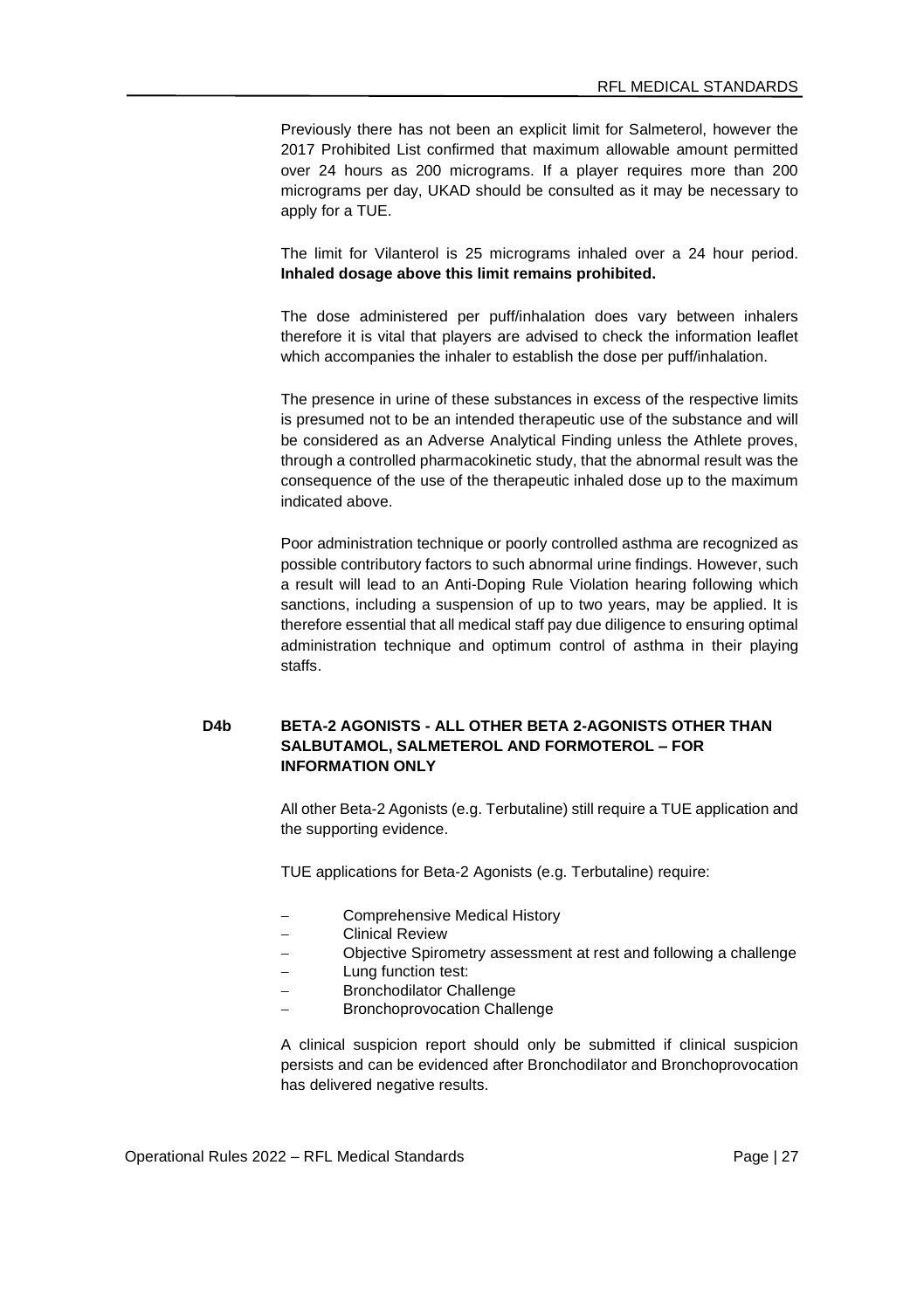It is essential that the TUE Beta-2 Agonist Guidance document is consulted to obtain full details of these requirements so that the correct evidence is submitted with TUE applications.

Also, please note that there is a specific TUE application form for those Beta-2 Agonists which require TUEs. Applications on regular TUE forms will not be accepted. These documents can be downloaded from the RFL website or obtained by contacting the RFL Professional Game Delivery Team.

In order to control the number of players having to undertake lung function testing, the RFL, in conjunction with UKAD, have decided that only the first team squads from Super League clubs will have to complete proactive TUEs for those Beta-2 Agonists which require TUEs. (ALL Beta-2 agonists OTHER THAN Salbutamol, Salmeterol and Formoterol) Proactive TUEs means that these must be granted before these players take the medication.

All other players (non- first team squad Super League players, Championship, League One, ACADEMYs, Reserve & Scholarship players) must complete TUEs for Beta-2 Agonists (i.e. FOR ALL Beta 2 agonists OTHER THAN Salbutamol, Salmeterol and Formoterol) retroactively, i.e. once they are tested they have 10 days to submit the TUE application.

However, we would recommend that any player currently using ANY Beta-2 Agonist speaks to his Doctor to ascertain if he really needs to use it, as it may be the case that a player was given an inhaler as a preventative measure but does not actually have asthma.

If a player needs a TUE as outlined above but after testing cannot meet the criteria, the player needs to have a discussion with the Doctor to find out why they have been prescribed asthma medication. If clinical suspicion of asthma or any other respiratory problem is still present then this must be recorded in a Clinical Suspicion Report as this can be used to support a TUE application if the criteria are not met, although it is not a guarantee that the TUE will be granted. If an application for a TUE is rejected, there is a TUE Appeals Committee to whom an appeal can be made. If this appeal is rejected then the player may be charged with an Anti-Doping Rule Violation. Therefore, medical staff need to take all reasonable steps to ensure that players who require Beta-2 Agonists do meet the criteria for being granted a TUE.

# **D4c BETA-2 AGONISTS AND INHALED CORTICOSTEROIDS SUMMARY - MANDATORY**

Players have a responsibility to ensure that they take appropriate action when prescribed any inhaled medication. The table below details the action to take:

| <b>Medication</b> | <b>Action Required</b> |
|-------------------|------------------------|
| Salbutamol        | None*                  |
| Salmeterol        | None*                  |
| Formoterol        | None*                  |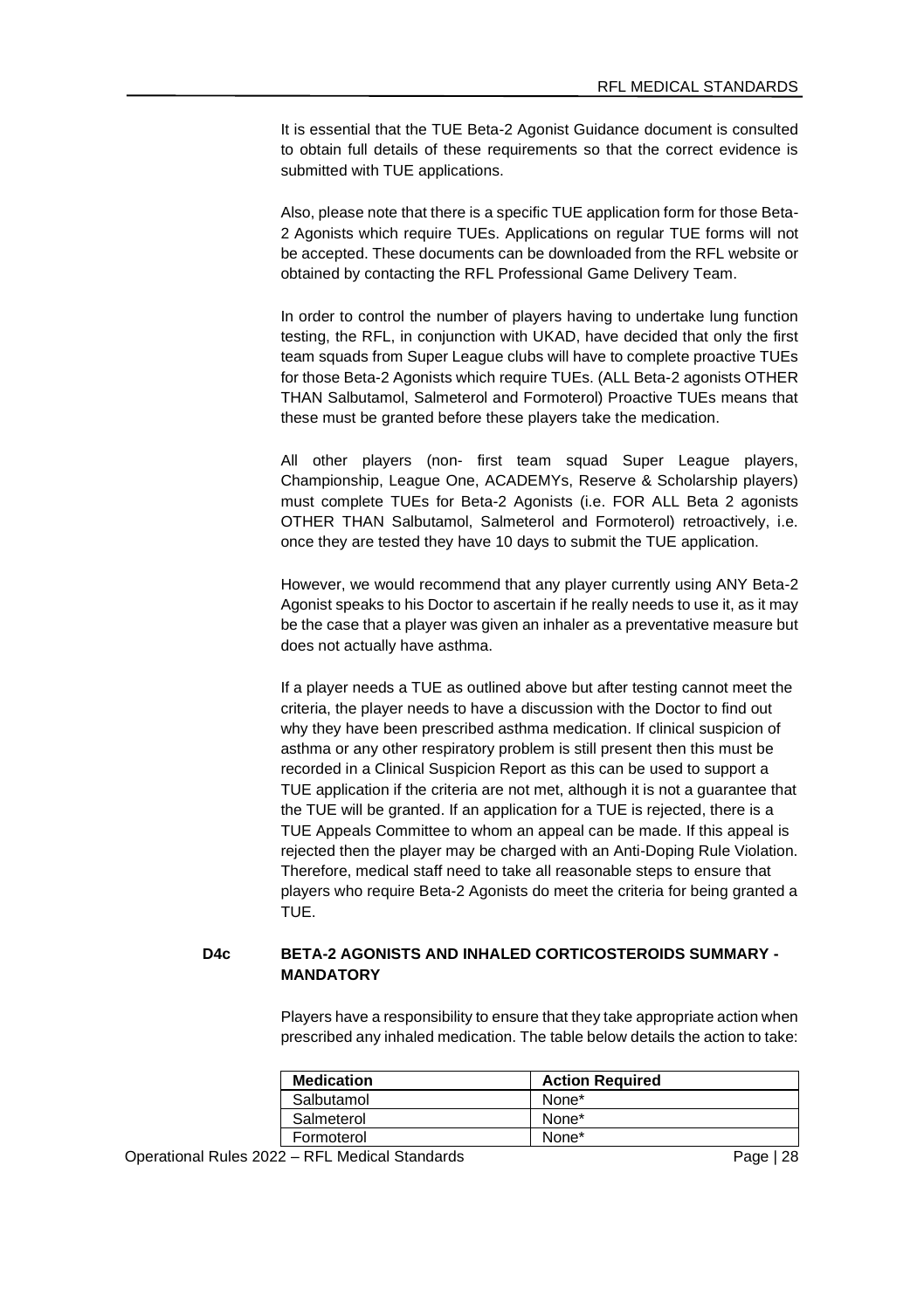| Terebutaline    | TUF   |
|-----------------|-------|
| Corticosteroids | None  |
| Vilanterol      | None* |

\*Refer to D11a regarding the upper limits for Salbutamol, Salmeterol and Formoterol.

Objective medical evidence will have to be provided to obtain a TUE. UKAD have developed a TUE Wizard which assists in identifying whether a TUE is required. Details are on the TUE form and Club medical staff need to be fully aware of this process. If specific advice is needed please contact the RFL or UKAD.

### **D4d ACUTE EXACERBATION OF ASTHMA**

UK Anti-Doping (UKAD) consistently receives Therapeutic Use Exemption (TUE) applications for the use of oral prednisolone, following the exacerbation of an athlete's asthma. Many of these are not supported by the relevant information or sufficient medical documentation to allow approval.

This class of medication is only prohibited in-competition and therefore a TUE application is only necessary if the athlete will be competing within two weeks of the final dose of prednisolone.

UKAD accepts that, in many cases, it is essential the athlete begins this medication as a matter of urgency. In these circumstances an emergency TUE must be submitted immediately. Any applications made after the treatment is complete may not be considered. Typically, UKAD require proof of asthma diagnosis it is advised to check for a previous specialist diagnosis in the event a TUE is required.

There are other circumstances where oral prednisolone is considered a possible treatment option but is not an emergency. These TUE applications must be made in advance of commencing treatment.

All applications for the use of prednisolone in athletes suffering from an exacerbation of asthma are expected to be supported by the following information:

- Details of clinical examination findings, including symptoms, heart rate, and respiratory rate
- Medications tried before, and leading up to, prescribing oral prednisolone (including names, doses and frequency of use of each medication, and whether inhaler dosages were increased before considering prednisolone)
- The athlete's 'normal' peal flow measurements and the measurements at the time of clinical examination
- Relevant past medical history (i.e. an outline of how the diagnosis of asthma was originally made, and details of any previous exacerbations requiring hospitalisation or oral prednisolone)
- The date that treatment with oral prednisolone began

For further information please contact UKAD.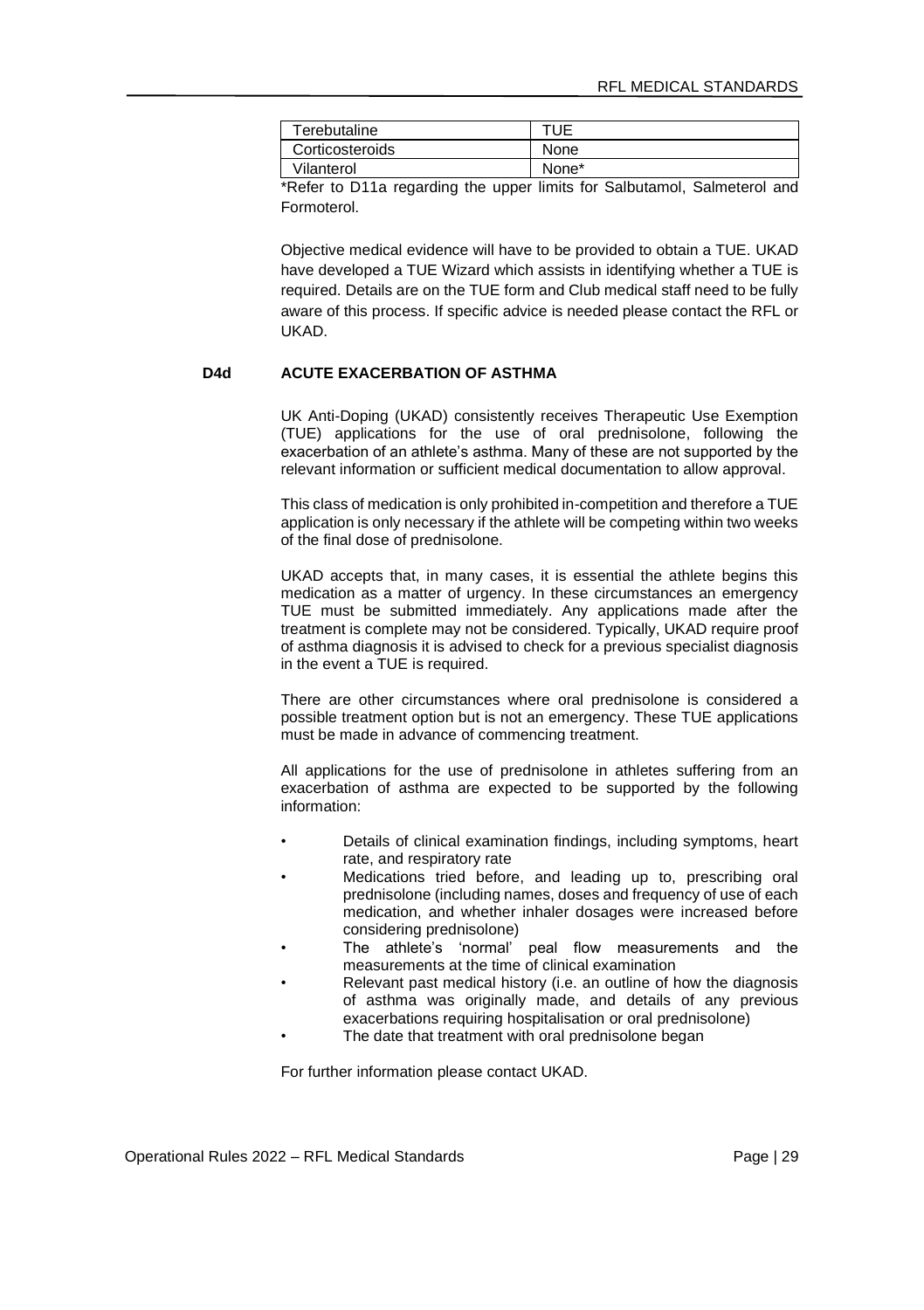# **D5 HAY FEVER - MANDATORY**

UK Anti-Doping receives Therapeutic Use Exemption requests for the one-off use of intramuscular corticosteroid injections to treat hay fever. Applications must be submitted in advance of treatment and be supported by medical evidence to justify therapeutic use.

Required supporting evidence:

### **1. Description of symptoms to confirm diagnosis**

Provide details of when the hay fever started; the symptoms experienced; the severity of these symptoms; the effect on performance; and symptoms suffered in previous years.

### **2. Medical history documented**

Provide details of any known allergens or allergic history. Submit results of immunological investigations such as skin prick tests or specific IgE to confirm these details.

### **3. Confirmation that reasonable therapeutic alternatives have been trialled**

Provide details of the permitted oral, nasal and/or ophthalmic medications that have been trialled for at least 2 weeks including names, doses, dates, duration and the effect of the treatment.

#### **4. Specialist referral**

A specialist opinion (i.e. ENT, immunologist or respiratory) is required to support the proposed treatment request. The specialist will need to give a reasoned opinion in view of the British Society for Allergy and Clinical Immunology (BSACI) guidelines and NHS Clinical Knowledge Summaries (CKS) on hay fever.

BSACI and CKS guidelines do not recommend the use of intramuscular corticosteroid injections to relieve hay fever symptoms. These guidelines consider the risk-benefit profile of intramuscular corticosteroid injections to be poor in comparison with other treatments available.

Please note that in severe uncontrolled cases where symptom control is critical (e.g. imminent competition), an emergency TUE application for a single short course of oral prednisolone will be considered without specialist opinion. Supporting evidence points 1, 2 and 3 above must be covered in such applications. Thereafter, applications will require specialist opinion to support any further proposed courses of oral prednisolone. Please contact tue@ukad.org.uk for further information.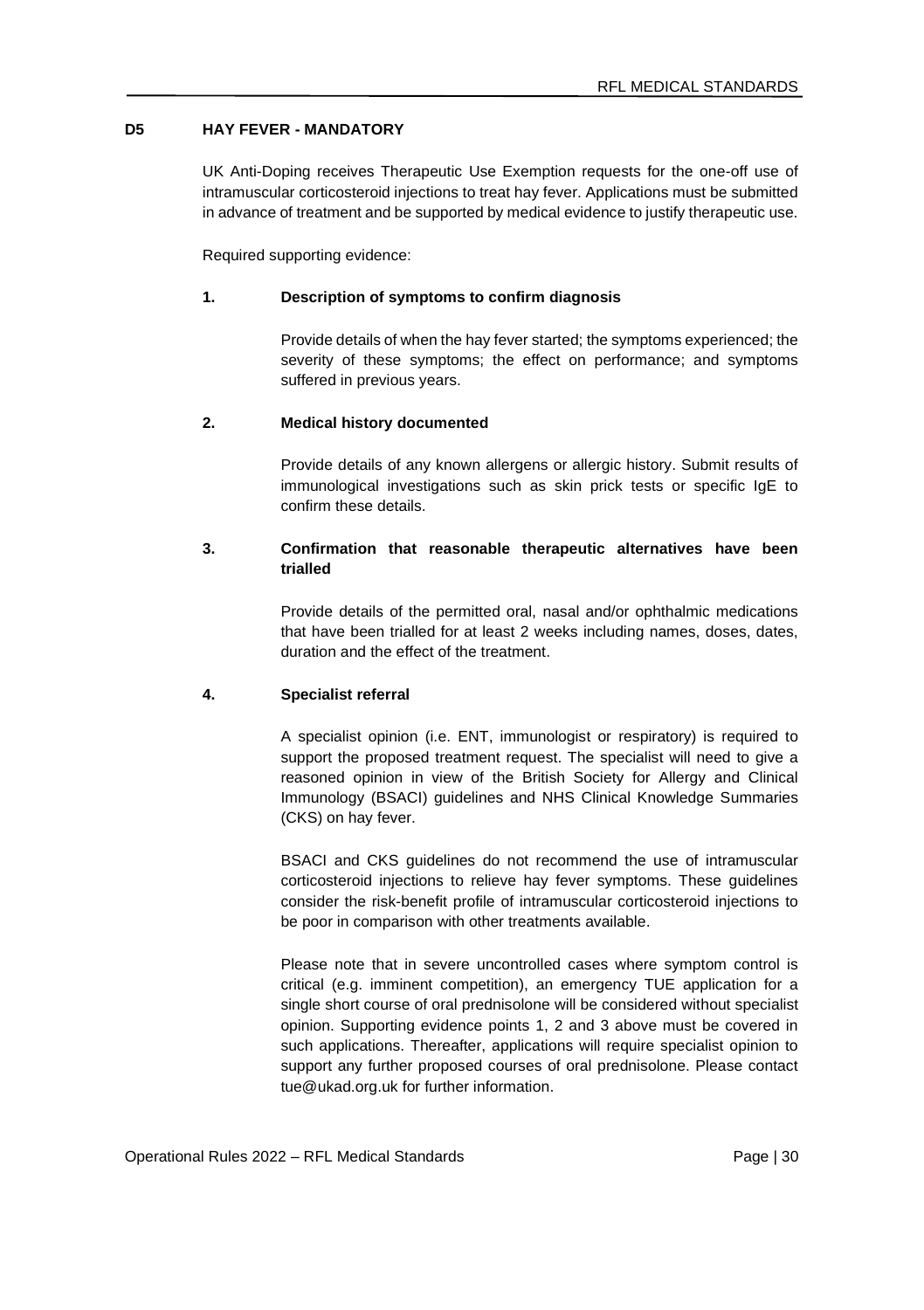# **D6 GENERAL - MANDATORY**

All other Prohibited Substances will require a full TUE (completed proactively) if prescribed for a legitimate medical condition. TUE applications are reviewed by a panel of independent physicians known as UKAD's TUE Committee.

TUE applications should be sent direct to UKAD in an envelope marked

"Private & Confidential" to:

TUE, UKAD, Fleetbank House, 2-6 Salisbury Square, London, EC4Y 8AE

Or emailed to [tue@ukad.org.uk](mailto:tue@ukad.org.uk)

# **D7 INTRAVENOUS INFUSIONS - MANDATORY**

Regardless of the ingredient or brand, intravenous infusions are prohibited at all times except in the management of surgical procedures, medical emergencies or clinical investigations.

This is to prohibit hemodilution and over hydration as well as the administration of Prohibited substances by means of intravenous infusion.

An intravenous infusion is defined as the delivery of fluids through a vein using a needle or similar device.

The following legitimate medical uses of intravenous infusions are not prohibited:

- Emergency intervention including resuscitation;
- Blood replacement as a consequence of blood loss;
- Surgical procedures:
- Administration of drugs and fluids when other routes of administration are not available (e.g. intractable vomiting) in accordance with good medical practice, exclusive of exercise induced dehydration.

Injections with a simple syringe are not prohibited as a method if the injected substance is not prohibited and if the volume does not exceed 100 ml within a 12 hour period.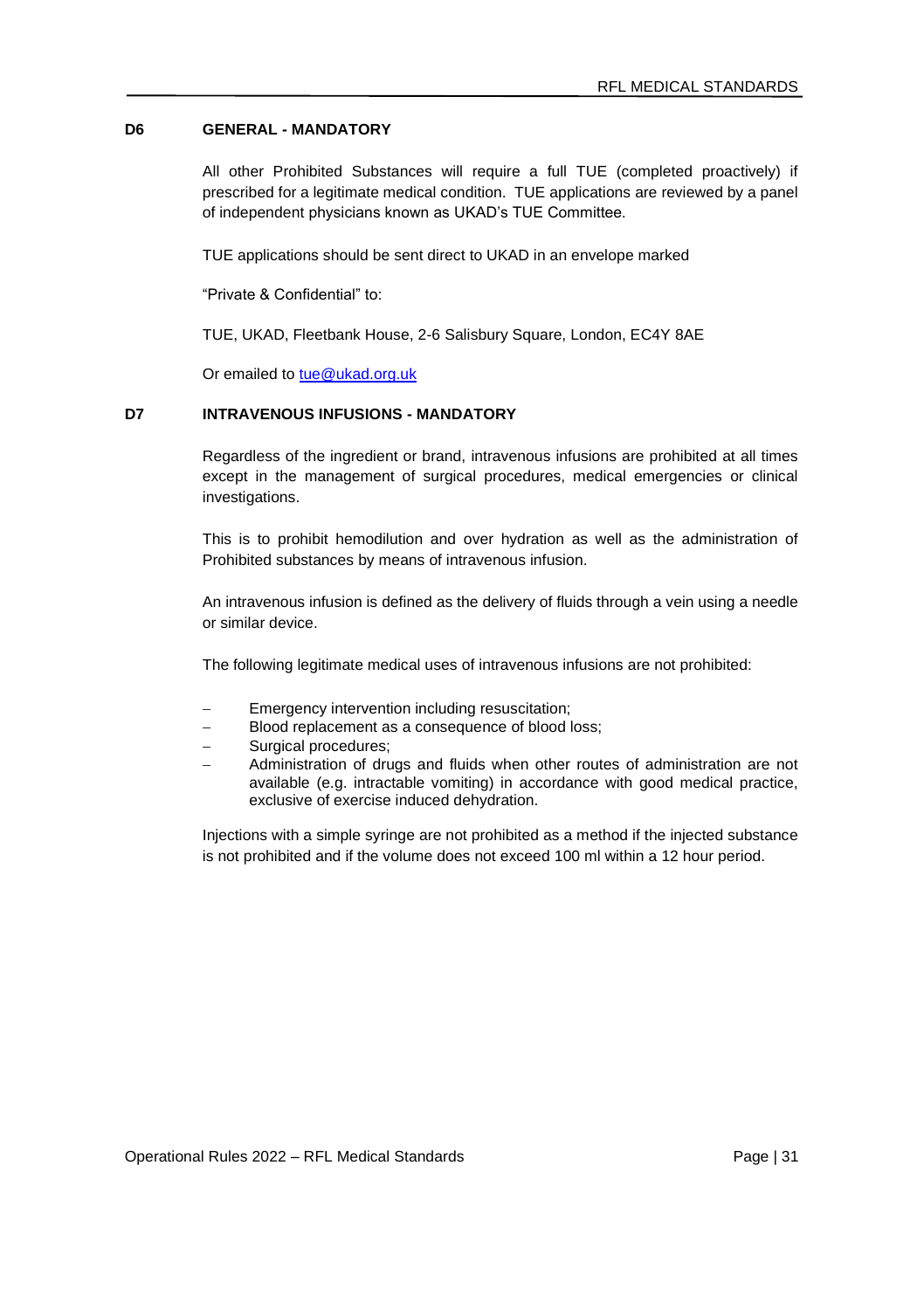### **E CONCUSSION & MANAGEMENT OF HEAD INJURIES REGULATIONS – MANDATORY**

### **E1 PURPOSE, SCOPE & INTERPRETATION**

The systems and protocols for managing head injuries are mandatory and have force of the Operational Rules as set out in A1 and C2 of those Rules. However, all decisions and diagnoses will be based on the clinical opinion of the relevant Doctor while acting within these Regulations.

The RFL will monitor (such monitoring will include reviewing recordings of matches) incidents of apparent concussion during matches, concussion assessments, notifications of concussion and Return to Play (RTP) and recurrent/subsequent concussions. Where appropriate the RFL may refer any concerns for peer review. The results of such peer review will be provided to the RFL and may form the basis for Misconduct action by the RFL Compliance department.

The RFL Chief Medical Officer or the RFL Head of Medical & Integrity or the RFL Compliance Department, are entitled to ask a Club and/or Medical team to justify and substantiate the clinical information and reasoning which underpinned the decision making in relation to Section E of these Regulations and in such circumstances the Clinician is required to respond promptly. It is therefore especially important that all Doctors, including any locum Doctors, ensure the clinical reasoning supporting their decision making is clearly documented in contemporaneous clinical notes. Where appropriate the RFL may refer such a response to panel of at least two Doctors for peer review. The results of such peer review will be provided to the RFL and may form the basis for Misconduct action by the RFL Compliance department. In addition, the RFL may ask Clinicians to carry out an internal self-reflective review of their procedures.

The protocols set out in these Regulations are only for use by qualified Doctors or Equivalent working in the professional game (all levels). All other personnel involved in concussion management should use the Community Game Regulations/Guidelines.

# **E2 CONCUSSION INTRODUCTION**

The RFL takes player welfare very seriously and follows the guidelines from the International Consensus on Concussion in Sport when drawing up its Concussion Regulations. The Regulations in these Medical Standards follow the principles agreed at the 2016 Berlin Conference and include several significant quotes from the text of the Consensus Statement on Concussion in Sport published by the 2017 Concussion in Sport Group (CISG). It is recommended that all medical staff read the full Consensus Statement which can be downloaded at [http://bjsm.bmj.com/content/early/2017/04/26/bjsports-2017-097699.](http://bjsm.bmj.com/content/early/2017/04/26/bjsports-2017-097699) It should be noted that a further International Consensus on Concussion in Sport was scheduled to take place in 2020, however, this was not possible due to the SARS-Cov-2 Global Pandemic, therefore the current guidelines remain.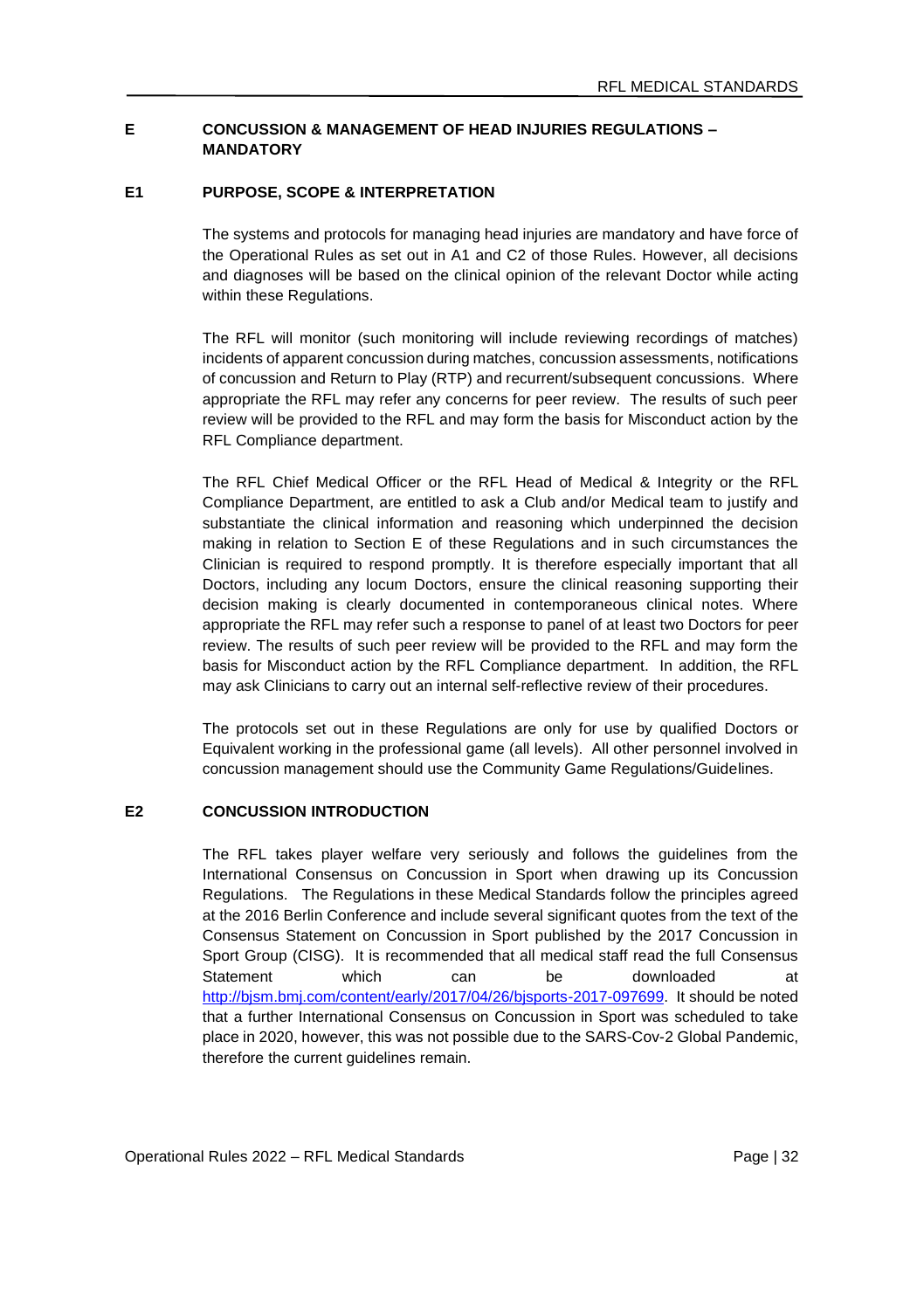#### **E3 COGNIGRAM – DIGITAL CONGITIVE ASSESSMENT SYSTEM - MANDATORY**

To effectively manage Concussion Assessments the RFL uses the Cognigram Digital Cognitive Assessment System as part of its Graduated Return to Play protocols.

It is essential that clubs have appropriate baselines and concussion records in place for all its registered players.

NB Cognigram costs are recharged to Clubs on an annual basis.

#### **E3.1 Cognigram - Normative Database and Comparison Score**

The normative sample represents data from a healthy population.

The Normative Comparison Score is intended to show the extent to which performance on the current assessment differs from that of healthy agematched individuals. This is achieved by comparing the current assessment to normative data within that age range. For each of the outcomes, performance is standardized against a normative database and presented on a scale consisting of three categories: Normal, Borderline and Abnormal. The score is a standardized t-score with a mean of 100 and standard deviation (SD) of 10.

### **E3.2 Cognigram Baselines - Mandatory**

It is mandatory for a club to ensure that each of its registered players, across all levels, (First Team, Reserves, Academy & Scholarship) including trailists, establish a valid Cognigram baseline prior to taking part in any contact training, either pre-season or in season, or play, including any warm up fixtures. It is also mandatory for a club to log and keep a record of all concussion HIA undertaken.

A **Player is not eligible to participate in training or to play until a valid baseline has been established. NB:** CogniGram is suitable to use for players of Scholarship age. **Any Club allowing a Player to take part in contact training or play without first establishing a current baseline/valid baseline will be guilty of Misconduct**

### **E3.2.1 Review of Baseline Results - Mandatory**

It is the club's responsibility to ensure the Cognigram test report is reviewed for each registered player to determine if the baseline assessment provides a valid measure of baseline performance of a healthy individual. This is determined by the following criteria:

• There should be **no** completion (red exclamation) or performance (yellow triangle) flags on **any** of the outcomes

### • **The normative comparison scores on any module should not be in the abnormal range (a score of 79 or below)**

If either of the above were not met, a retest must be undertaken. If the retest still does not meet the criteria for a valid baseline (as defined above), evaluate if the results make sense in the context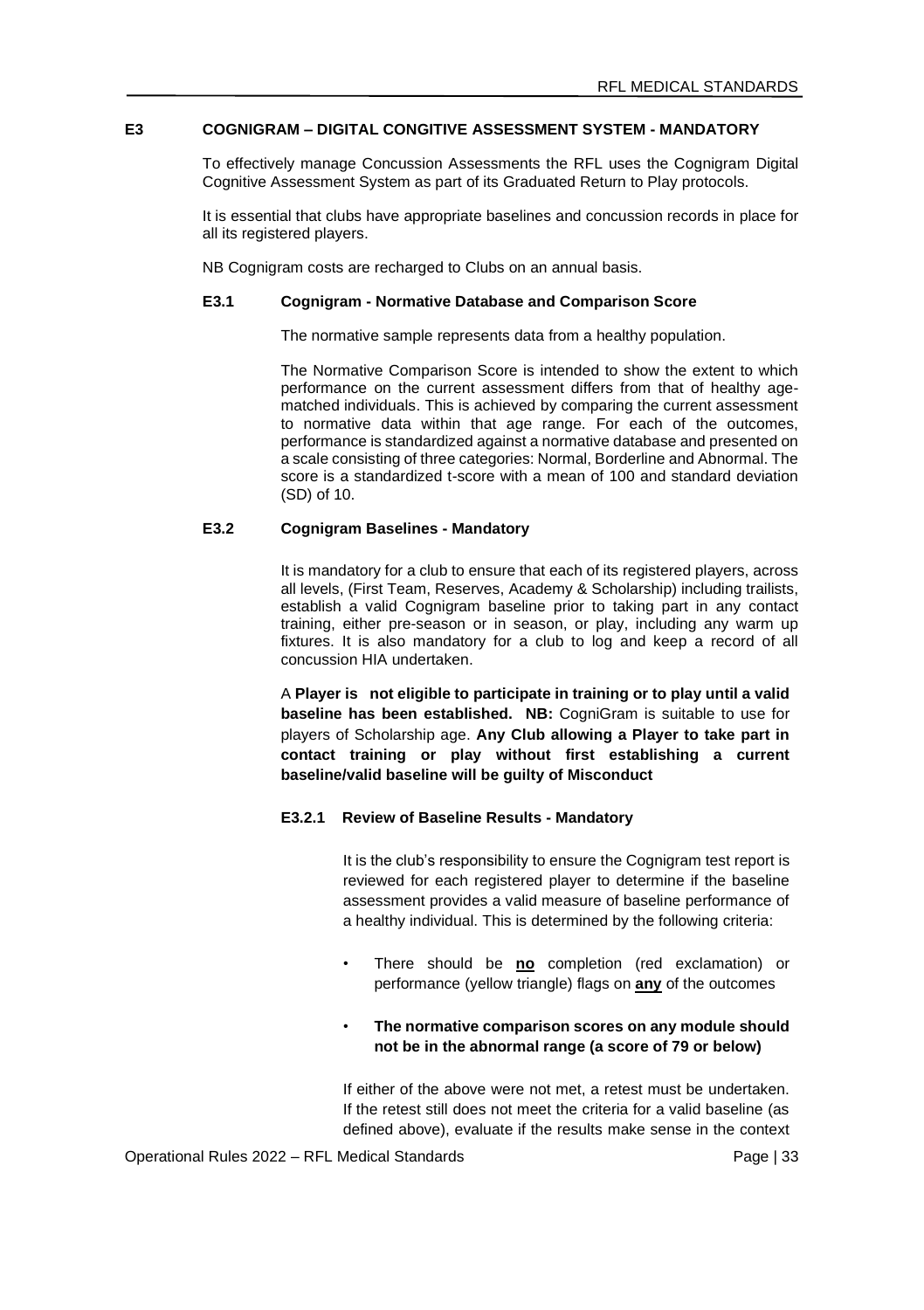of the person's medical history, the testing conditions, etc.

**NB: It is Serious Misconduct to allow anyone other than the player to whom the record belongs to take a CogniGram test (baseline or Return to Play) on his behalf.** 

#### **E3.2.2 Failure to Establish a Cognigram Baseline**

If a player is repeatedly producing invalid Cognigram baseline results and otherwise shows no signs of a head injury the RFL should be informed that the player is unable to record a baseline. In which case the club should arrange for an alternative baseline for instance King Devick, to be established. The results of any alternative baseline must be submitted to the RFL.

#### **SCAT5 as an Alternative Baseline**

**Please note that SCAT5 is not considered suitable as a standalone tool for ongoing management of concussion as its utility decreases significantly three to five days after injury.** 

#### **E3.2.3 Dual Registered/Loan Players**

It is the responsibility of a player's Parent club to ensure baseline testing on any Dual Registered or loan Players is undertaken. However, it is also incumbent on the receiving club to check that the player in question has established a valid baseline before allowing him to take part in any training or play. **Allowing a player, without a valid baseline, to train or play is Misconduct and clubs concerned will be referred to Compliance.** 

### **Loan/Dual Registered Players Cognigram Record**

It is preferable for the Cognigram record of a loan/dual registered player to remain on the parent club account. If a player sustains a concussion whilst on loan each club's medical staff should liaise regarding GRTP management and post-injury testing. To note: a Clinician User at a player's parent club can launch an out of clinic post injury (after notification of successful completion of stages 4 & 5 of the GRTP protocol) and provide the club a player is loaned to with a copy of the test result report (pdf format) as required for onward transmission to the RFL along with all other RTP documentation.

### **E3.2.4 Cognigram Record – Players Changing Club Pre-Season or Mid-Season (Permanent Transfer)**

### **i) One Player One Cognigram Record (Tracking Change in Performance Accuracy Over Time)**

Operational Rules 2022 – RFL Medical Standards Page | 34 It is preferable for a player to only have one Cognigram record throughout his career which provides the healthcare professional(s) at each relevant club a quick visual of any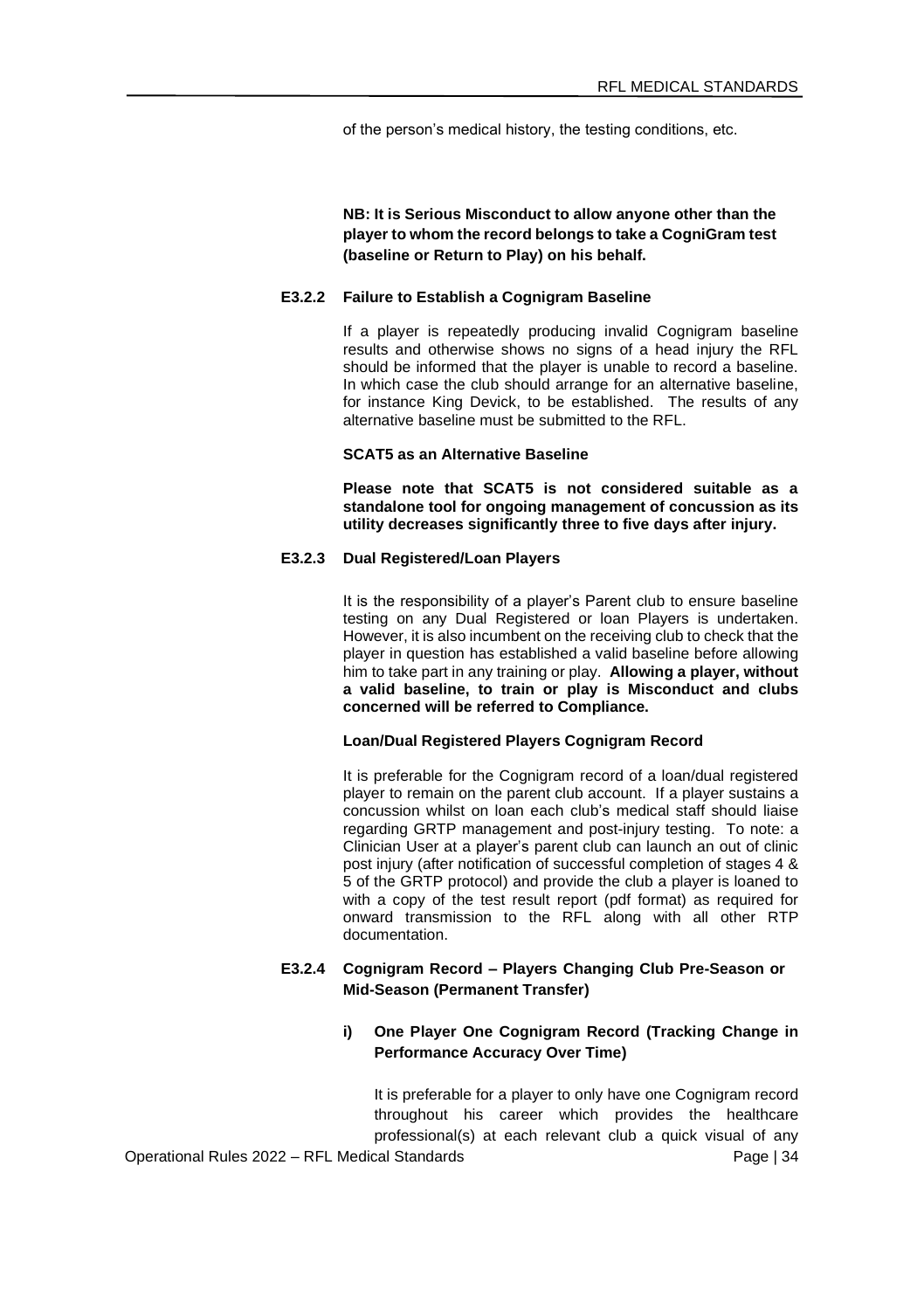change(s) in performance over time,

If a player joins another club pre-season or is permanently transferred in-season etc. his CogniGram record can be ported to his new club's account. However, the record transfer can only take place if a written request to do so is made to the RFL, upon receipt the RFL will ask CogState to make the necessary arrangements for the transfer.

NB: Cognigram is not linked to LeagueNet and a record transfer does not occur automatically.

Transferring records between club accounts would ensure that one player does not have multiple Cognigram records on multiple club accounts.

**NB in-season transfer**: If a transfer request is not received the player's Cognigram record will remain in situ on his previous club's account and will be unavailable for his new to club to use as a comparator for post-injury tests.

#### **E3.3 OTHER NEUROLOGICAL ASSESSMENTS**

It is mandatory for all players in the first team squad of a Super League Club, and Best Practice for all first team squad players at other Clubs, to have a full neurological assessment baseline.

# **E3.4 SCAT5 BASELINES - MANDATORY**

It is a Club's responsibility to ensure they have established a pre-contact SCAT5 baseline for each of their players, at all levels. The SCAT5 should be provided in an easy format and must be available and used as part of the Head Injury assessment process in training and on match days (both home and away). It is particularly important for SCAT5 baselines to be available inseason where the away team does not have a Doctor or Equivalent present. Clubs must share baselines with the RFL upon request.

SCAT5 baselines must be established before players take part in **any contact training**

### ▪ **Head Injuries can be sustained in pre-season training and both a Cognigram and SCAT5 baseline must be established for every player before it commences**

Any variation from baseline in one or more sections is strongly in favour of a diagnosis of concussion. Doctors should also be wary of the possible "ceiling" effect with SCAT5 and where a player's baseline is high should place particular emphasis on clinical signs.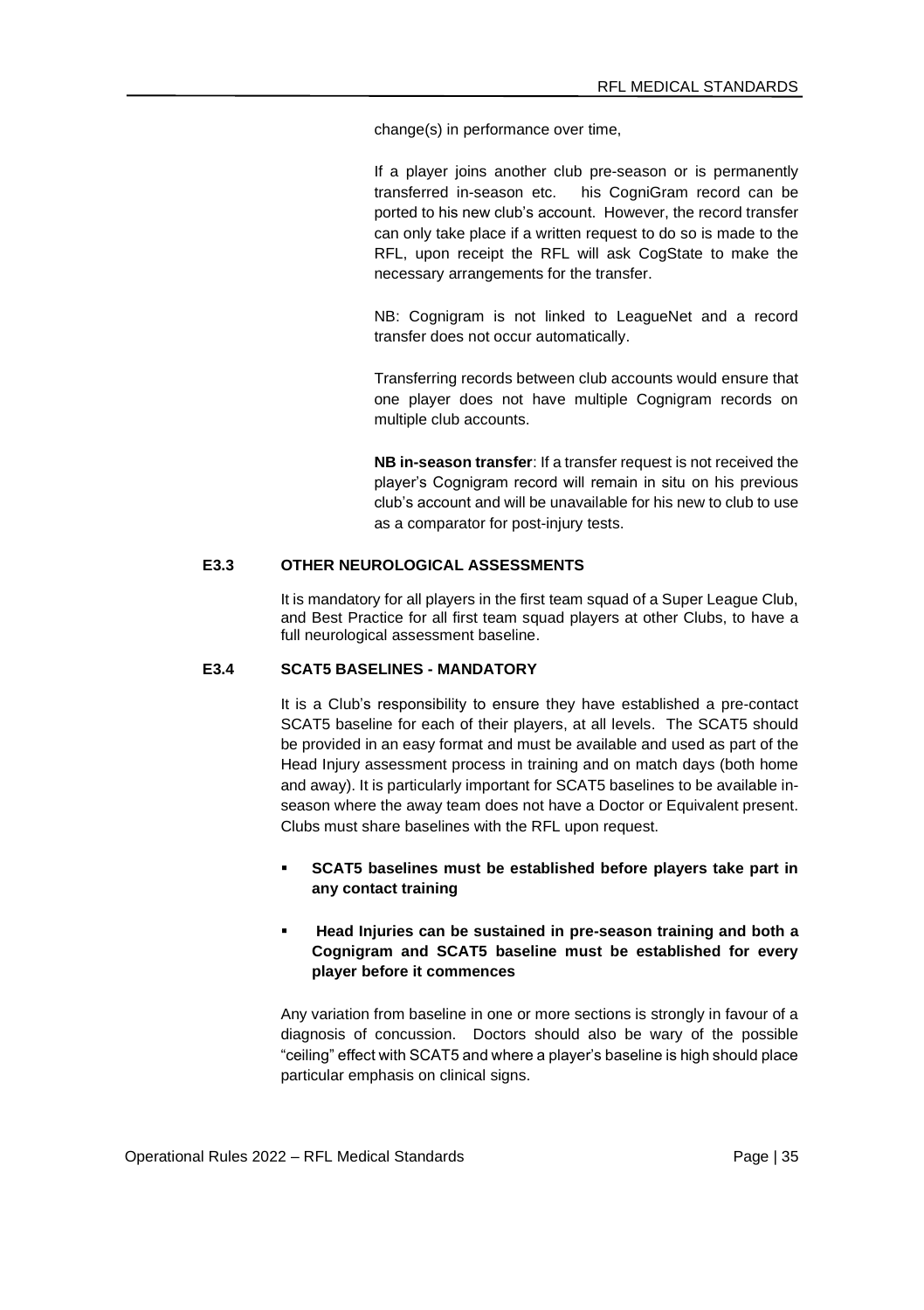# **E4 MATCHES &/OR TRAINING**

### **E4.1 Removal from Play (or Training)**

All players with diagnosed concussion OR players who have any of the signs or symptoms set out below OR players whom medical staff suspect may have concussion MUST BE REMOVED from the field of play. A player must also be removed if a concussion/suspected concussion is sustained during a training session which takes place indoors, ie at a gym wrestle session.

Where medical staff are unsure whether a player is concussed or concerned that a player may be concussed a Concussion Assessment MUST be carried out. For clarity, during a match or outdoor training session assessments must not be carried out on the field of play and Maddox questions should not be used to decide whether to carry out a Concussion Assessment. The Club (Doctor or Equivalents, Physiotherapist or Equivalents, trainers and coaches) is responsible for ensuring that Players are removed from the field of play or other environment.

**During any match (applicable at all levels) if a player is removed from the field of play more than once for a Concussion Assessment they are not allowed to return to play that same match.**

#### **E4.2 Signs and Symptoms of Concussion**

#### **i) CATEGORY ONE SYMPTOMS**

- − Clinical features including abnormal neurological signs of a serious or structural head and/or neck injury requiring emergency management and hospital transfer
- − Confirmed loss of consciousness
- − No protective action in fall to ground
- − Traumatic convulsion
- Impact seizures including tonic posturing, tonic/clonic jerks
- − Loss of body tone (floppy)
- − Ataxia unsteady on feet
- − Memory impairment
- − Disorientated or confused, dazed blank/vacant stare or not their normal self
- − Behavioural change atypical of the player

**Where Medical Staff observe, become aware of or are reliably informed that a player has presented Category One symptoms he must be removed from the field of play/other environment outside the field of play and may not return**

**Where the Medical Staff have removed a player for a Concussion Assessment but subsequently become aware that the player has, or has had Category One symptoms, the player cannot return to the field of play/other environment outside the field of play.**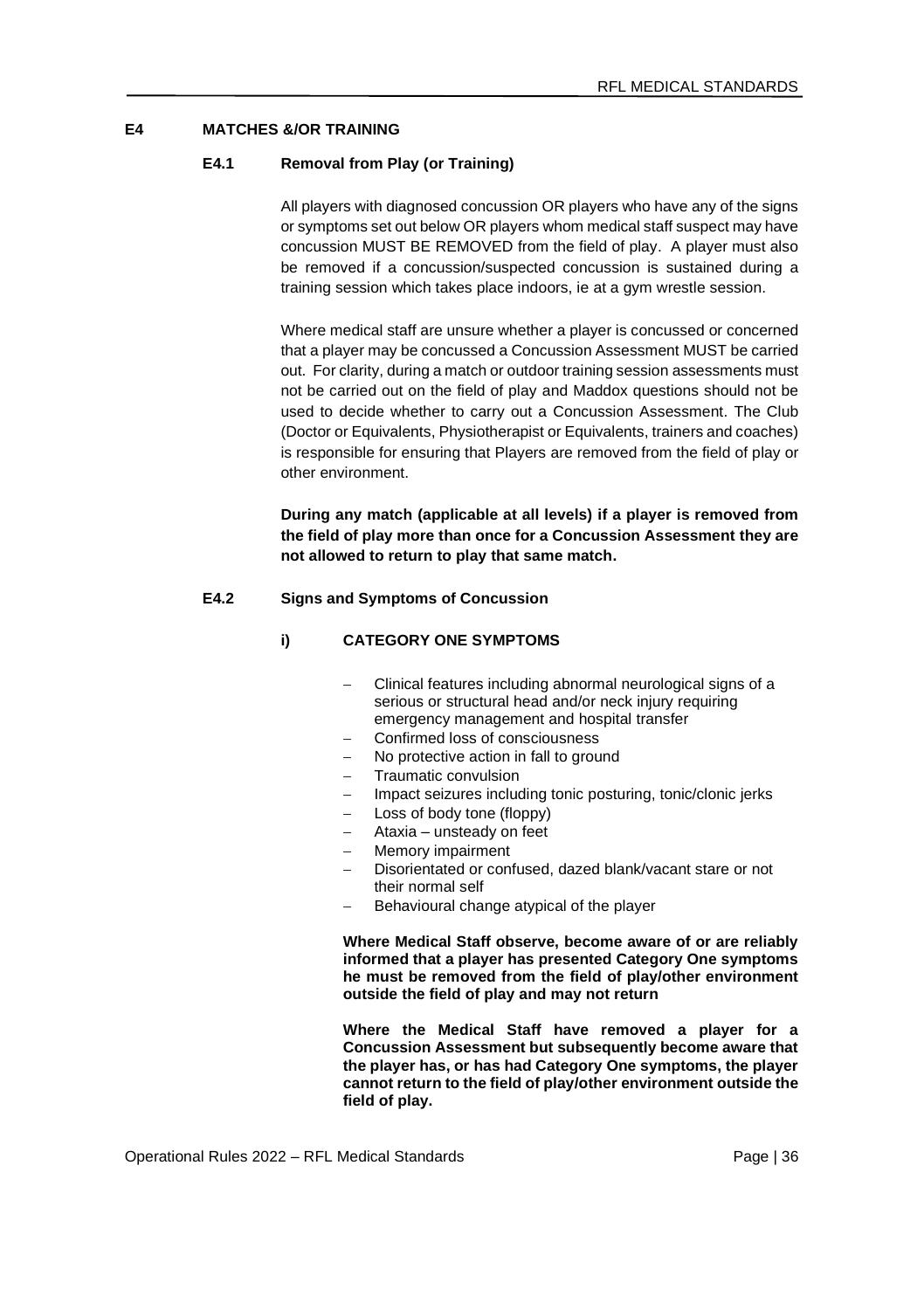### **ii) CATEGORY TWO SYMPTOMS**

- − Possible loss of consciousness
- Loss of responsiveness (player motionless until medical staff arrive)
- − Possible impact seizure including (possible tonic posturing, tonic/clonic jerks)
- − Possible balance disturbance, specifically slow to stand following contact with a delay greater than 10-15 secs
- Suspected facial injury or facial fracture

Any other sign or reported symptom that may indicate concussion

. **Where Medical Staff observe, become aware of, or are reliably informed that a player has presented with Category Two symptoms or otherwise suspect that a player may have concussion he must be removed from the field of play/other environment outside the field of play, for a Concussion Assessment. There must be a rest period of five minutes before the Concussion Assessment takes place.**

# **E4.3 Player Refuses to Leave the Field of Play During a Match – Match Officials**

Where a player refuses to follow the instructions of the medical staff to leave the field of play the medical staff may ask the match referee to instruct the player to leave the field. In which case the clock shall be stopped until the player departs.

If a Match Official has concerns that a player may have suffered a concussion, he may stop play and call the medical team onto the field of play to express his concerns and ask them to examine the player.

### **E4.4 Pitch side Replay - Mandatory**

Each Super League, Championship and League One Club must have a pitch side replay facility (which must also be available to the visiting club). It is Best Practice to have a dedicated Pitch side Replay operator who can operate the system for the medical staff. A visiting club must be shown the location of the system, how to use it and how and to whom any malfunctions should be reported.

**E4.4.1** The Doctor or Equivalent should use the pitch side replay facility to identify if a player has suffered Category One or Two Symptoms.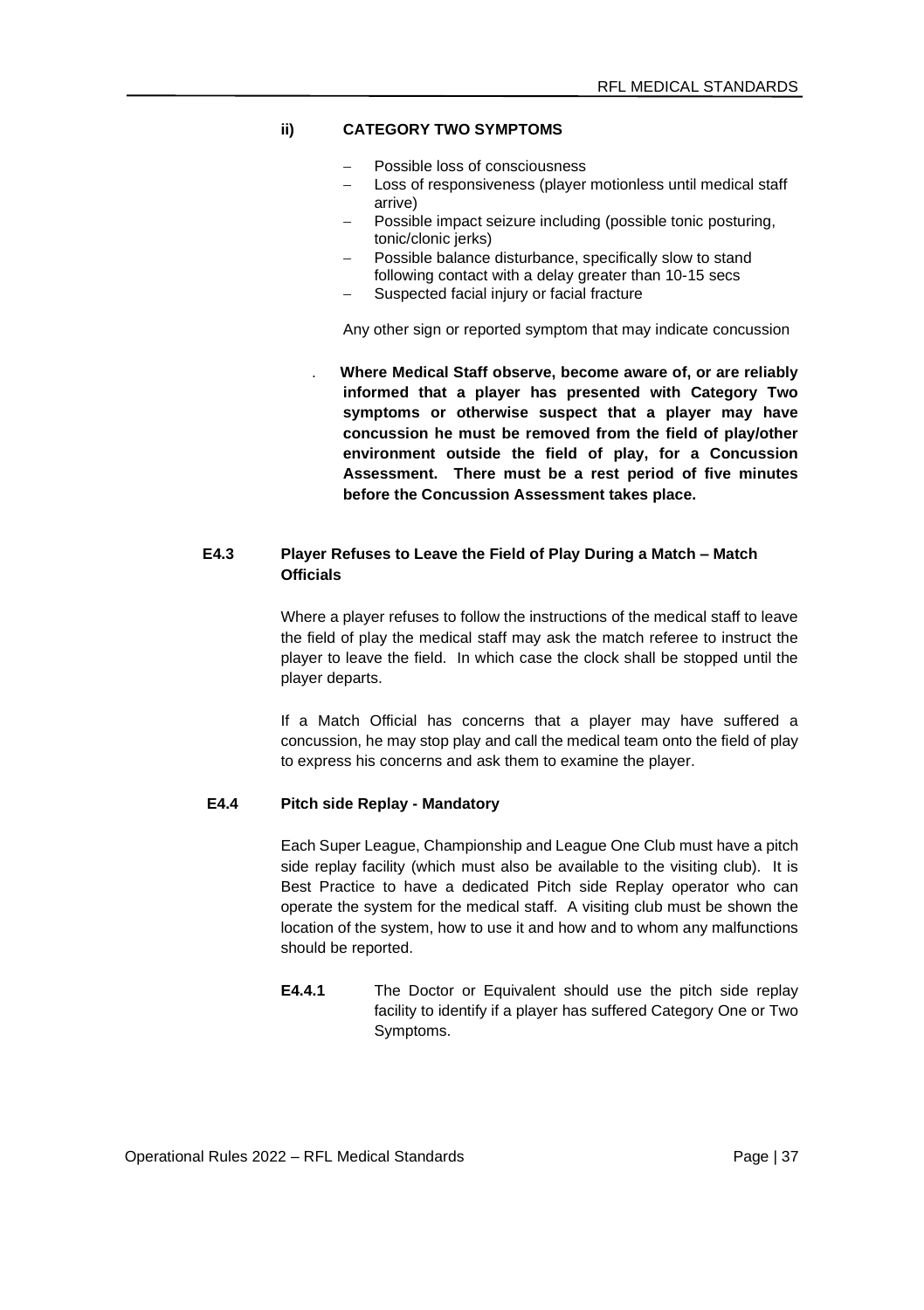### **E5 CONCUSSION ASSESSMENT PROCESS**

- 1) The Doctor or Equivalent must wait five minutes before beginning a Concussion Assessment during which time they should view a playback of the incident on the pitch side replay system. If at this stage they become aware that the player had a Category One symptom the player cannot return to play and must be diagnosed as concussed.
- 2) The Concussion Assessment must not take place on the pitch-side but in the medical or dressing room.
- 3) SCAT5 **must** be used as part of the Concussion Assessment, as an aid to clinical judgement. The Club Doctor or Equivalent may also elect to use additional assessment tools such as King Devick as part of their evaluation. However, the assessing Doctor or Equivalent in their match-day clinical assessment may not overrule an adverse SCAT5. .
- 4) Where a Doctor or Equivalent is aware, or becomes aware, that a Player has at least one Category One symptom, the Doctor or Equivalent **must diagnose them as being concussed for the purposes of these rules** and may **NOT** use clinical judgement or the results of SCAT5 (or any other assessment tool) to return the Player to the field. Alternative concurrent causes for the displayed signs and symptoms must always be considered as structural brain injuries can mimic concussion in the initial stages.
- 5) Where the Player has not had any Category One symptoms and has returned a SCAT5 comparable to pre-season baseline assessment SCAT5 then the Doctor or Equivalent may use their clinical judgement to determine whether the Player has suffered a concussion. In these circumstances where the Doctor or Equivalent using his clinical judgement deems that the player is fit to RTP, the Player may do so at the end of the 15-minute concussion assessment, but not earlier than the end of the 15 minutes.
- 6) Where a Doctor or Equivalent does not know the player, they should err on the side of caution when applying clinical judgement.
- 7) Each player must only be subject to one Concussion Assessment per game (E4.1).

**NB: It should be remembered that SCAT5 SUPPORTS the Doctor or Equivalent to make a diagnosis and is not a stand-alone method to diagnose concussion, measure recovery or make decisions about a player's readiness to return to competition after concussion. Within SCAT5 it is highlighted that a player may have a concussion even if their SCAT5 is "normal".**

Therefore, a Doctor or Equivalent using SCAT5 for a Concussion Assessment at matches may diagnose that a player is concussed despite a "normal" SCAT5, however, to re-iterate, a Doctor or Equivalent is **NOT** entitled to use clinical diagnosis to overrule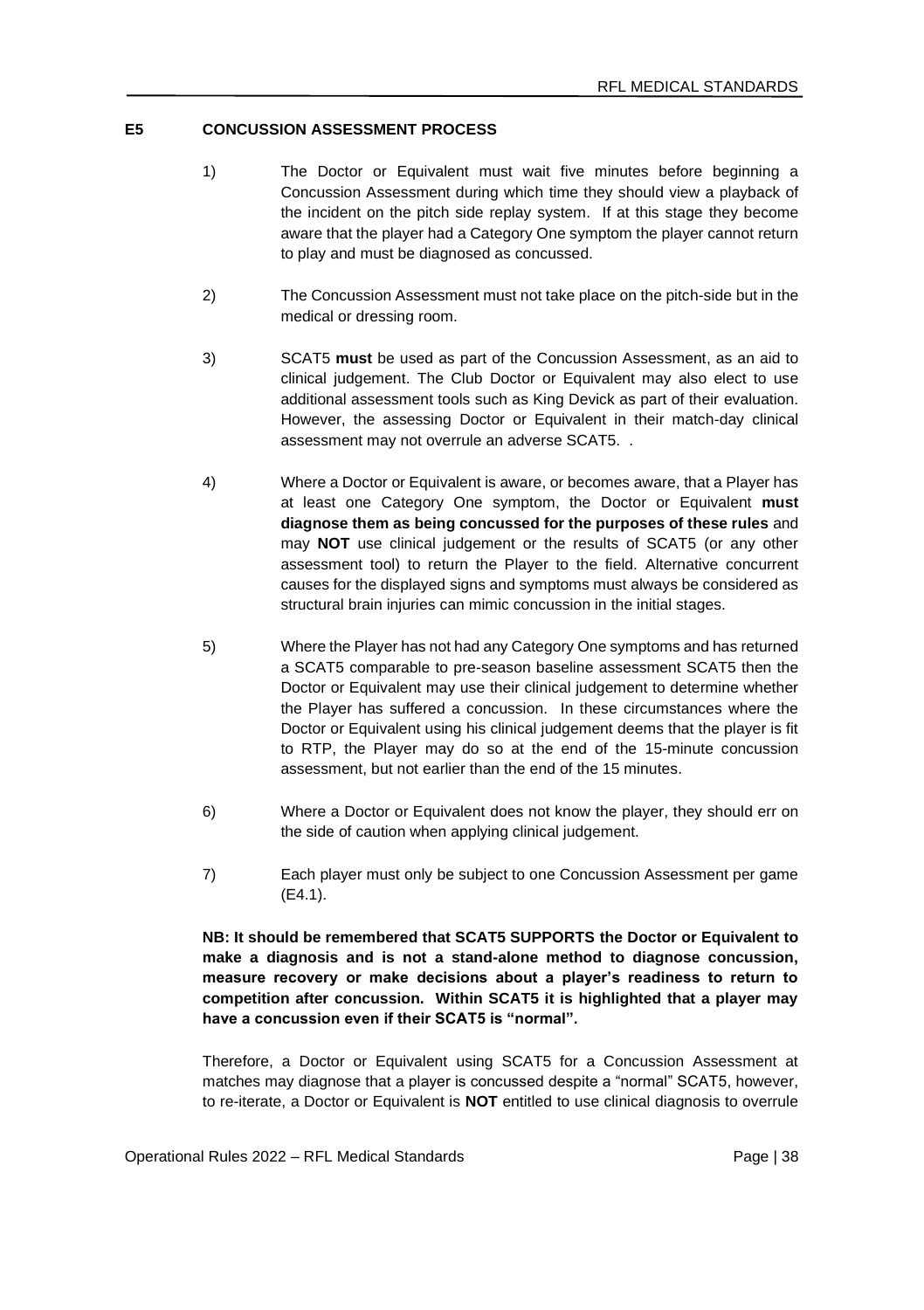a SCAT5 which is below the player's baseline or, where no baseline is available, has any significant fails.

Failure to comply with this Rule constitutes Misconduct, and the Club (and any relevant individual) may be subject to disciplinary action

**E5.**1 Informing the Match Commissioner and/or Interchange Officials

When a Match Commissioner is appointed to the match they must be informed by the medical staff as the player leaves the pitch whether the player is leaving the field for a Concussion Assessment, and medical staff must also inform the Match Commissioner of any Concussion Assessments undertaken during the half time interval or post-match where appropriate. Where a Match Commissioner is not appointed this process must be managed by identified personnel from each Club with the appointed Match Officials.

- 1) Where the Medical staff have already diagnosed concussion, the player must not return to play, and an interchange (subject to availability) should be made immediately.
- 2) Where the Medical staff suspect concussion, the Concussion Assessment period will begin as the Player leaves the field of play. (The team may have a free interchange which starts as the player leaves the pitch.) Full details of interchange process is detailed within the Match Day Operations Manual.
- 3) The player may not return to the field (if it is judged that he does not have concussion) until a minimum of fifteen minutes have elapsed (five minutes' rest and ten minutes to conduct the SCAT5 and make a decision around return to play). If the player is diagnosed as being concussed, or if the Concussion Assessment takes longer than 15 minutes the "free" interchange becomes permanent. In circumstances where the player's treatment takes longer than 15 minutes, e.g., wound, toilet, repair, *and* concussion assessment, with the caveat the player has passed the Concussion Assessment, the player can return to play (RTP), yet will count as a further player interchange against the team's quota.
- 4) If the Player is deemed fit to Return To Play (RTP) then at the end of the 15 minute assessment period the process will be managed by the Match Commissioner and/or medical and bench staff (as set out in the Match Day Operations Manual). In summary:
	- a. The Player must be (subject to the following paragraphs) with the Match Commissioner and ready to return to the field of play at the expiry of the 15 minute assessment period.
	- b. The Match Commissioner shall then release the Player to the Interchange Official.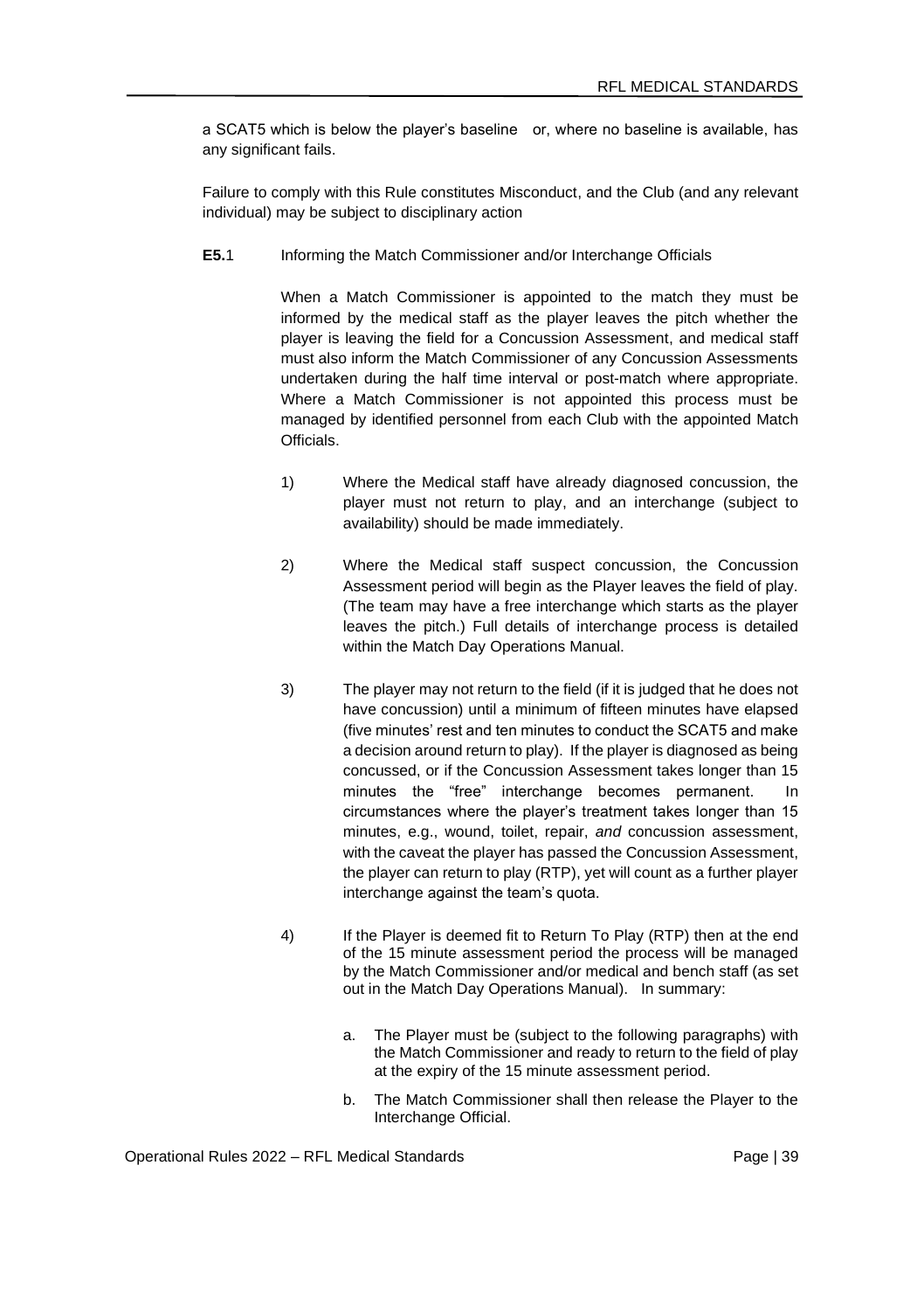- c. The Interchange Official shall return the Player to the field of play as per the normal Interchange Process listed in the Match Day Operations Manual. For the avoidance of doubt the interchange may take place during general play, after any scoring has been completed or when play has been temporarily suspended by the Referee.
- d. The latest time that a Player must return to the field is immediately his team is in possession at the commencement of a new set of six tackles for his team. If the interchange is not made on or before this time, then the concussion interchange will convert to a normal interchange and the Club must hand the next interchange card to the Interchange Official.

# **E6 POST MATCH AND TRAINING**

#### **E6.1 Immediate After Care**

Where a player is diagnosed with concussion, he should not be allowed to drive himself home, but should (assuming hospitalisation is not indicated) be taken home by and left in the care of a responsible adult. The responsible adult should be given a head injury sheet (e.g. SCAT5 Concussion Injury Advice section) and advised to monitor the Player over at least the next four hours. The responsible adult should also be advised of the warning signs and symptoms of deteriorating head injury, which may indicate cerebral bleed, and advised in this event to contact emergency services.

The Player should be advised to avoid alcohol and non-steroidal antiinflammatory medication, sleeping tablets and other sedating medication and should not be allowed to drive until medically cleared to do so.

#### **E6.2 Follow Up Evaluations**

Where following a Concussion Assessment a player is not diagnosed as having had concussion, he **must** be subject to a follow up evaluation including SCAT5 and clinical judgement at 24 and 48 hours to check that he has not had delayed onset symptoms.

### **E7 DOCTOR OR EQUIVALENT - CONCUSSION REPORTING REQUIREMENTS - MANDATORY**

### **E7.1 Concussion Report**

A correctly completed Concussion Report must be submitted to the RFL for every player who is removed from the field of play with concussion or with suspected concussion **within 24 hours of the incident** and applies to all levels.

A Concussion Report must be submitted to the RFL for every player who shows symptoms of concussion post-match or following a training incident or when the player reports a concussion due to an incident which occurs outside the game **within 24 hours of the incident** and applies to all levels.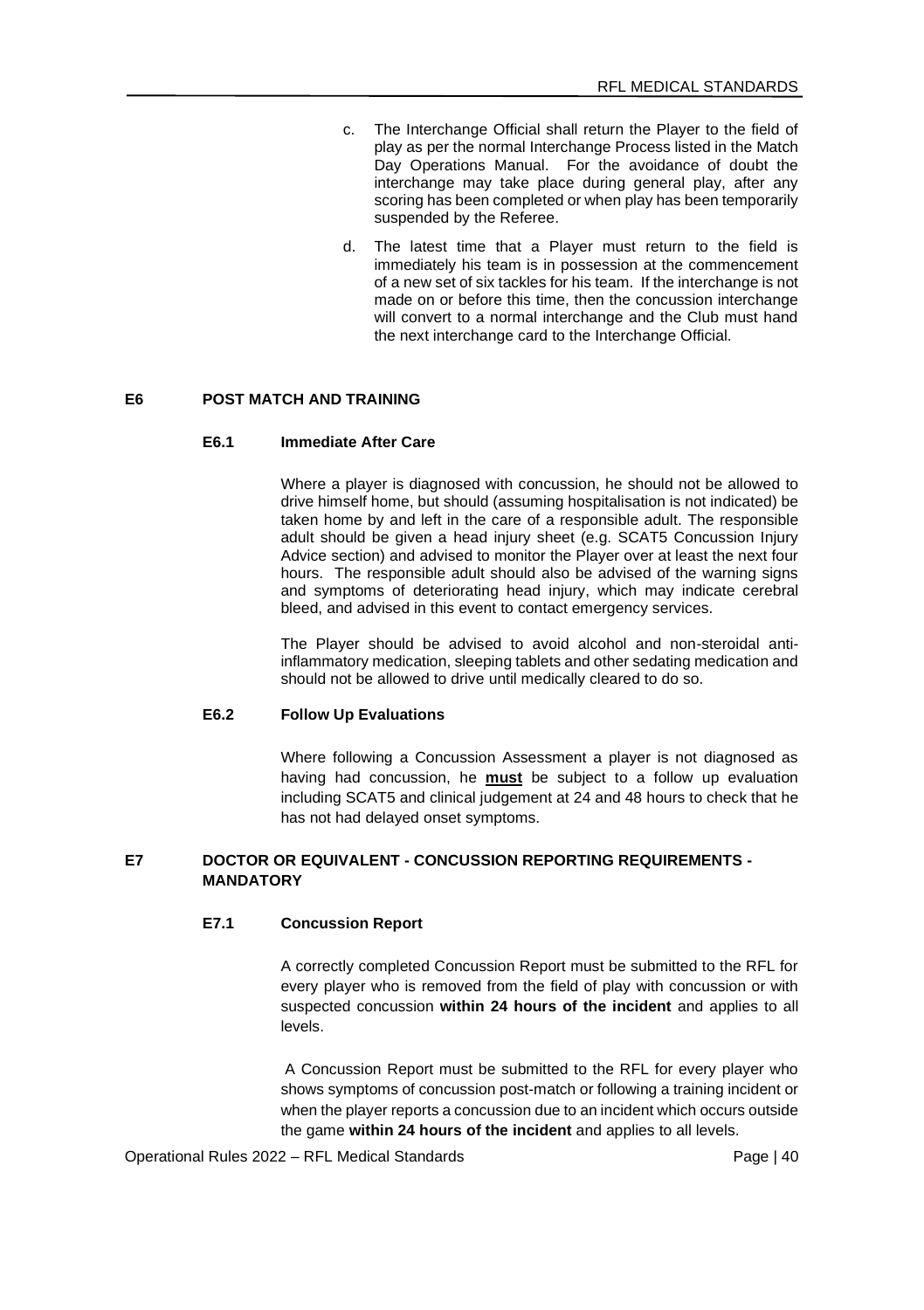# **E7.2 SCAT5**

Where following a Concussion Assessment the Doctor or Equivalent has judged that the player is not concussed a copy of the SCAT5 **must** be submitted with the Concussion Report irrespective of the time the concussion assessment takes place. For instance, if there is insufficient time left for the player to return to the field a SCAT5 assessment needs to be undertaken and a copy of the SCAT5 submitted. NB SCAT5 baselines must be available on matchday and where there is only a home Doctor or Equivalent present the away team shall ensure that SCAT5 baselines are provided to the home Doctor or Equivalent – see E3.4.

### **E7.3 Report to Away Club Medical Team**

At matches where only the home Doctor or Equivalent is present, he/she MUST report the concussion and forward relevant documentation to the Medical Team of the away Club **within 12 hours** of the conclusion of the match so that the correct after care, including any referral to and appointment with a specialist, and GRTP protocol can be implemented.

# **E7.4 Dual Registration/Loan Players**

Where a player on Dual Registration or Loan is concussed playing for their Dual Registered or Loan Club (receiving club) the Doctor or Equivalent must report the concussion and forward relevant documentation to the Doctor or Equivalent of the parent Club **within 12 hours** of the conclusion of the match.

### **E8 GRADUATED RETURN TO PLAY PROTOCOL - MANDATORY**

All players diagnosed with a concussion (including any concussion from training and/or incidents outside sport, i.e, sustained in a car accident) MUST progress through a Graduated Return to Play (GRTP) protocol as set out in the table below.

The GRTP must be managed by a Doctor or Equivalent who may delegate the observation of progress to a healthcare professional save that the Doctor or Equivalent must confirm that the player is able to progress to Stage 5.

### **There are mandatory rest periods before GRTP can commence when a young player sustains a concussion:**

- − **For players eligible by age for the Academy but not the U16s & U15s Scholarship (in the applicable season) – the rest period before GRTP can commence (subject to the player being asymptomatic) is 7 days**
- − **For players eligible by age for the U15s & U16s Scholarship (in the applicable season) – the rest period before GRTP can commence (subject to the player being asymptomatic) is 14 days.**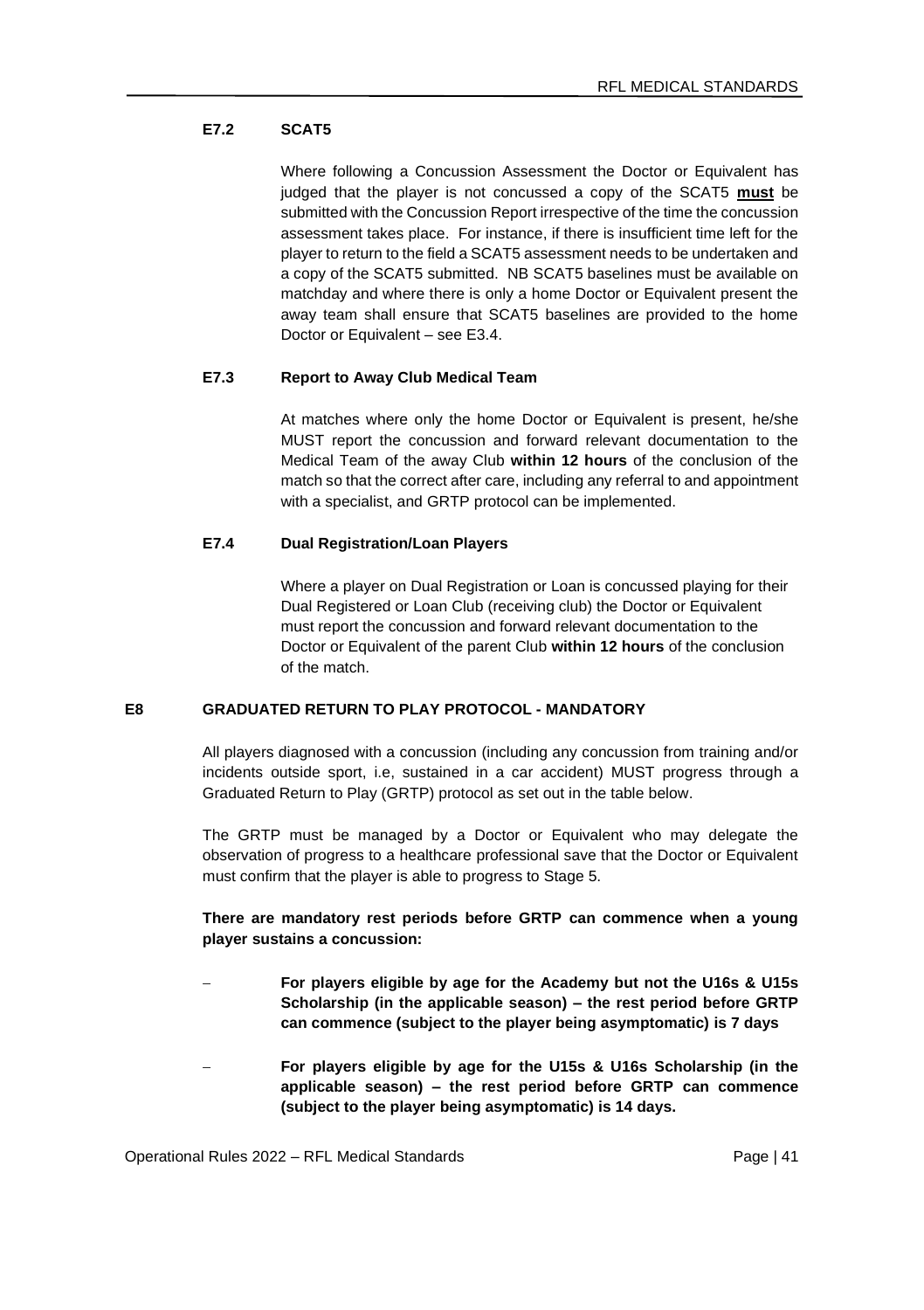**For the avoidance of doubt eligibility applies to players born between the dates shown below:** 

> **Under 18s - 1.9.2003 – 31.8.2005 Under 16s – 1.9.2005 – 31.8.2006 Under 15s – 1.9.2006 – 31.8.2007**

**NB: If a player is a member of the first team squad but falls into a category referred to above, the mandatory rest period applies to his age not the team he is playing for. For example, a player who has played for the first team but is eligible by age to play for the Academies must follow the GRTP pathway for the Academies age group.**

During the mandatory rest period, it is important to emphasise to the Player that:

- (i) He requires physical and cognitive rest. Activities which require concentration e.g. any screen time, reading, driving, education assignments, may make the symptoms worse and may delay recovery so should be avoided.
- (ii) If any signs or symptoms develop during the GRTP they must be reported to the Club Medical Officer as soon as they occur, either by the Player and/or coaching and training staff.

NB an important consideration in GRTP is that concussed players should not only be symptom-free but also they should not be taking any pharmacological agents/medications that may mask or modify the symptoms of concussion.

#### **E8.1 Recurrent or Difficult Concussions**

Players who have:

- a second (or subsequent) concussion within 12 months;
- a history of multiple concussions:
- − unusual presentations;
- − persistent symptoms; or
- prolonged recovery (for the purposes of these Rule prolonged recovery means a player who still shows concussive symptoms ten days or more after the concussive incident)

must be assessed and managed by a specialist (the specialist must be a neurologist or a neurosurgeon or a concussion specialist) with experience in sports related concussion. It is the responsibility of the Club to ensure that the specialist they use has evidence of CPD appropriate to the opinion that they are giving, this should usually be evidenced in the form of their Appraisal. In addition, the club must check that the specialist has current Medical Defence Union insurance to cover his role as a concussion specialist.

The player may not Return to Play until the specialist has given written confirmation that in their opinion he is fit to do so. The RFL may require such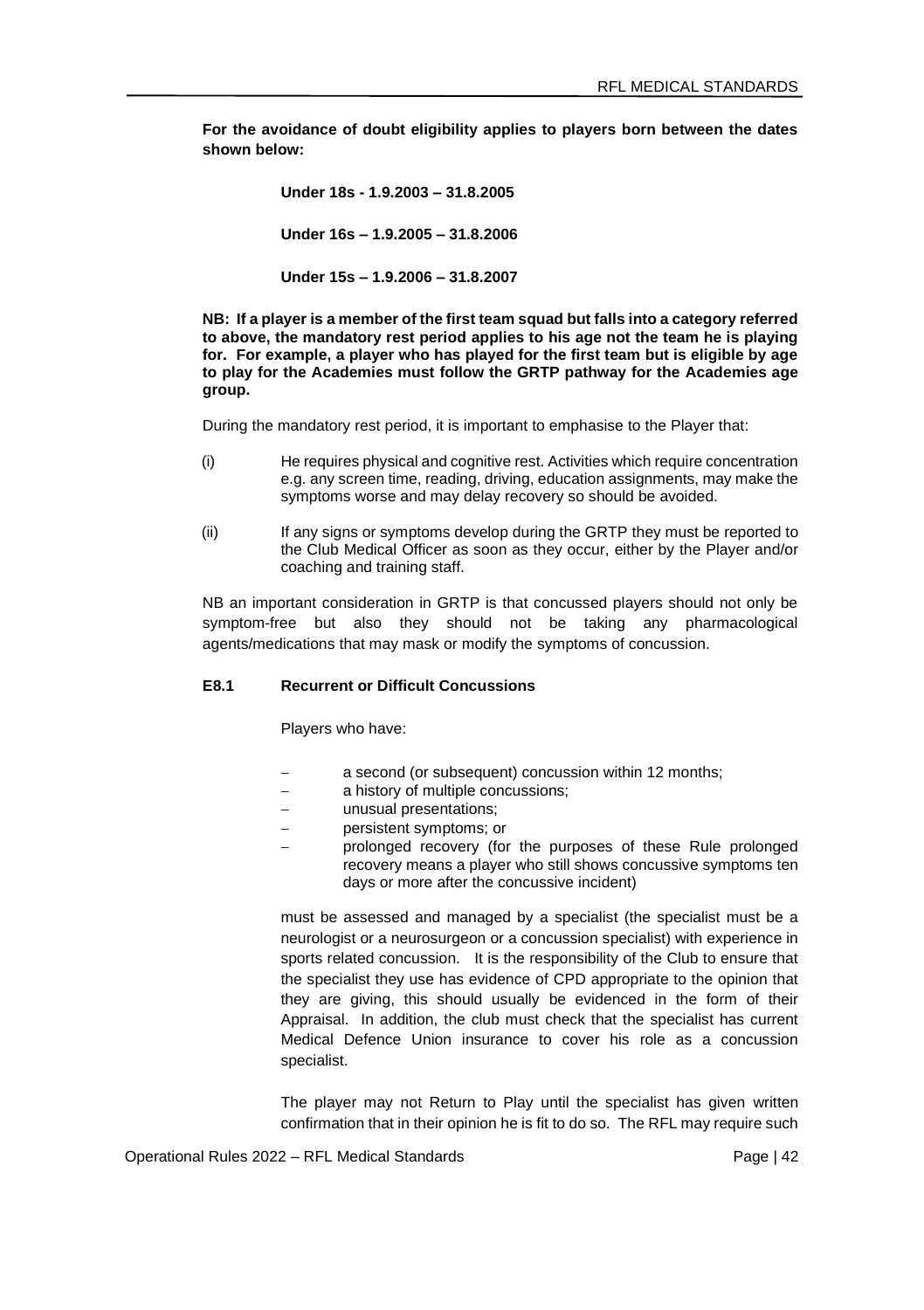specialist's reports to cover such tests or examinations as it mandates from time to time.

Persistent symptoms (>10 days) are generally reported in 10-15% of concussions. Symptoms may not be specific to concussion, and it is important to consider other pathologies. Cases of concussion where clinical recovery falls outside the expected window (ie, ten days) must be managed in a multidisciplinary manner by healthcare providers with experience in sports-related concussion and must include a specialist assessment as set out above.

### **E8.2 COGNIGRAM POST INJURY TESTING**

**All** players who have sustained a concussion must establish two (at stages 4 & 5 of the GRTP) valid post injury Cognigram tests when sign and symptom free so they can be evaluated against their current baseline. Players must register valid post injury tests before they can be signed off to Return to Play (unless the Doctor or Equivalent has submitted their clinical reasoning for over-ruling a failure to achieve valid Cognigram post injury tests and received approval from the Chief Medical Officer – see below). Repeat of any baseline neuro-psychometric tests may be used as part of a suite of information provided to the RFL Chief Medical Officer to support a RTP decision in the context of an invalid Cognigram.

Under no circumstances should a player make repeated attempts to "pass" a Cognigram test (at either stage 4 or 5 of GRTP) post-concussion and players must be limited to one test every 24 hours. The RFL will monitor the use of Cognigram and where a player takes more than one test within 24 hours this constitutes Misconduct and the Club and/or personnel involved may be subject to Disciplinary action.

It is imperative to ensure the outcome of all post-injury Cognigram tests by logging into the Club account and reviewing the results of each of the first four modules of the test report to confirm validity. **There should be no results on any of the four modules in the abnormal range.**

The performance of a follow-up assessment (post injury Cognigram test) should be reviewed for decline. If performance on **any** module has declined by **more than –1.0 SD or below (on the standardized change score outside (below) the blue shaded area on the graphs)** when compared to current baseline, then a further test must be conducted to determine if this decline is sustained or if performance is returning to baseline. **Therefore, a player should not be playing again until test scores on all the first four modules are –1.0 or greater (anything acceptable is from -1.0 to 0 or above ('above' includes scores in the + range) on the standardized change score)) or clinical reasoning to Return to Play has been applied for (See E8.2.1 below)**

Please note Cognigram records for dual registered/loan players remains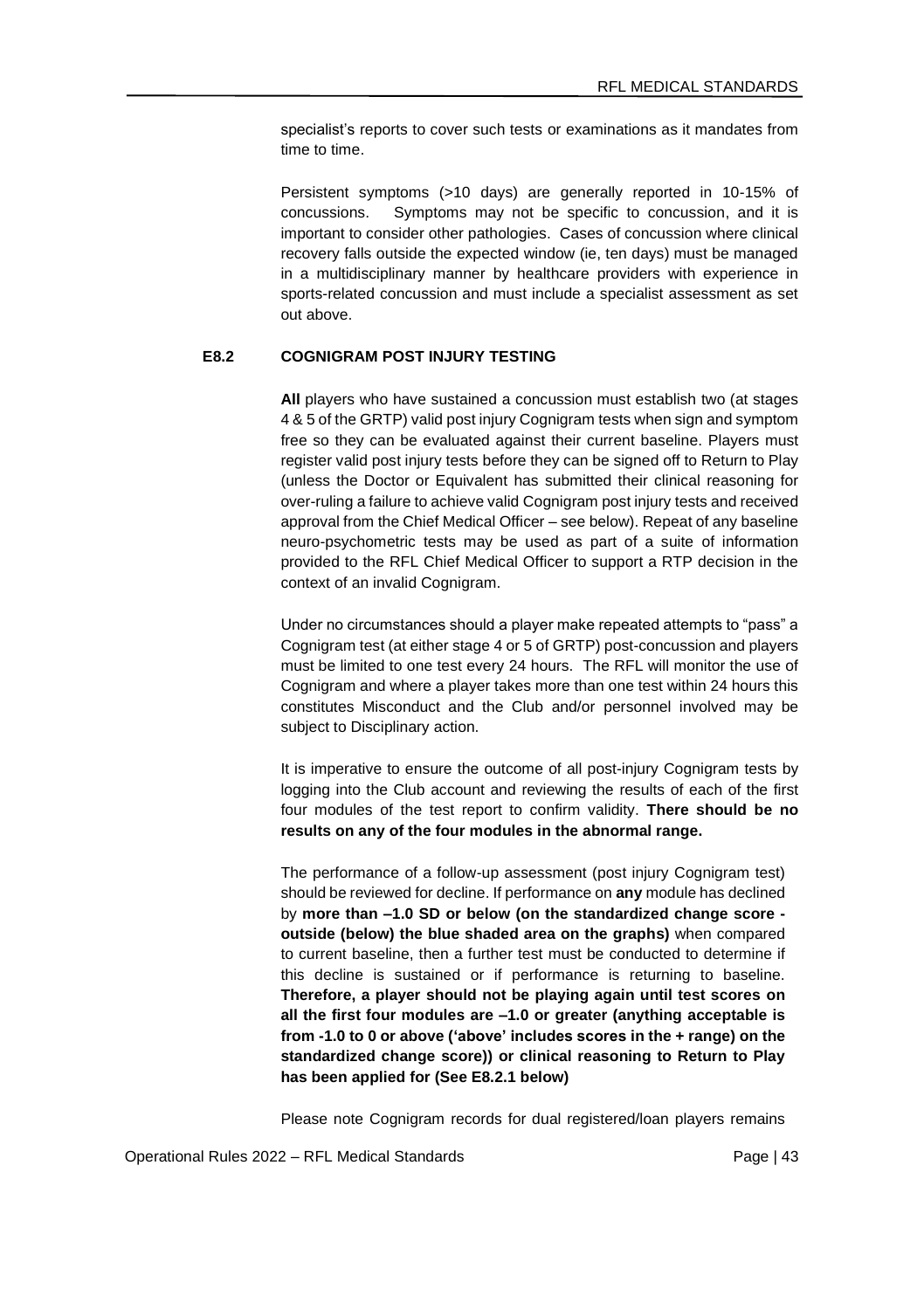with the parent club on their Cognigram account. If the parent club is not managing the players GRTP the medical staff at both clubs are under an obligation to liaise and share information on the best way to manage the process to ensure appropriate management of the concussion. (Bearing in mind that Cognigram provides the parent club with the ability to launch an out of clinic test).

Cognigram is a vital tool when used in conjunction with symptom checklists and balance evaluation as an aid to the clinical decision-making process. However, it is important that Cognigram is not relied on as the only decisionmaking process as a significant percentage may have normal neuropsychological testing but still have other symptoms of concussion.

**Allowing a player to Return to Play without first establishing a postinjury Cognigram test / valid post injury Cognigram test is Misconduct and the club concerned will be referred to Compliance.**

### **E8.2.1 Failure to Establish a Valid Post Injury Cognigram – Applying for Clinical Reasoning to Return to Play**

Where a Player has not achieved a valid post injury Cognigram test after a concussion within the GRTP process set out, but the Club Doctor or Equivalent believes through clinical judgement, that despite an adverse post injury test that he is fit to Return to Play he/she may submit clinical reasoning for deciding that the player has recovered from the concussion.

For the avoidance of doubt clinical reasoning must be in writing and submitted by the Club Doctor or Equivalent (who may consult with other medical personnel involved in the player's recovery) to the RFL's Chief Medical Officer, (sent via the RFL Medical Department) and must be accompanied by the invalid post injury Cognigram report. The Doctor or Equivalent must wait for the Chief Medical Officer's response and answer any questions before permission for the player to Return to Play is given.

For the purposes of these Rules the Chief Medical Officer may appoint a panel of Doctor or Equivalents each of whom may carry out the Chief Medical Officer's function under these Rules when asked to do so by the RFL Head of Medical Standards, Anti-Doping and Integrity. Repeat of any baseline neuro-psychometric tests may be used as part of a suite of information provided to the RFL Chief Medical Officer to support a RTP decision in the context of an invalid Cognigram

#### **E8.3 SUBMISSION OF RETURN TO PLAY DOCUMENTATION - MANDATORY**

#### **Return to Play (RTP) Form**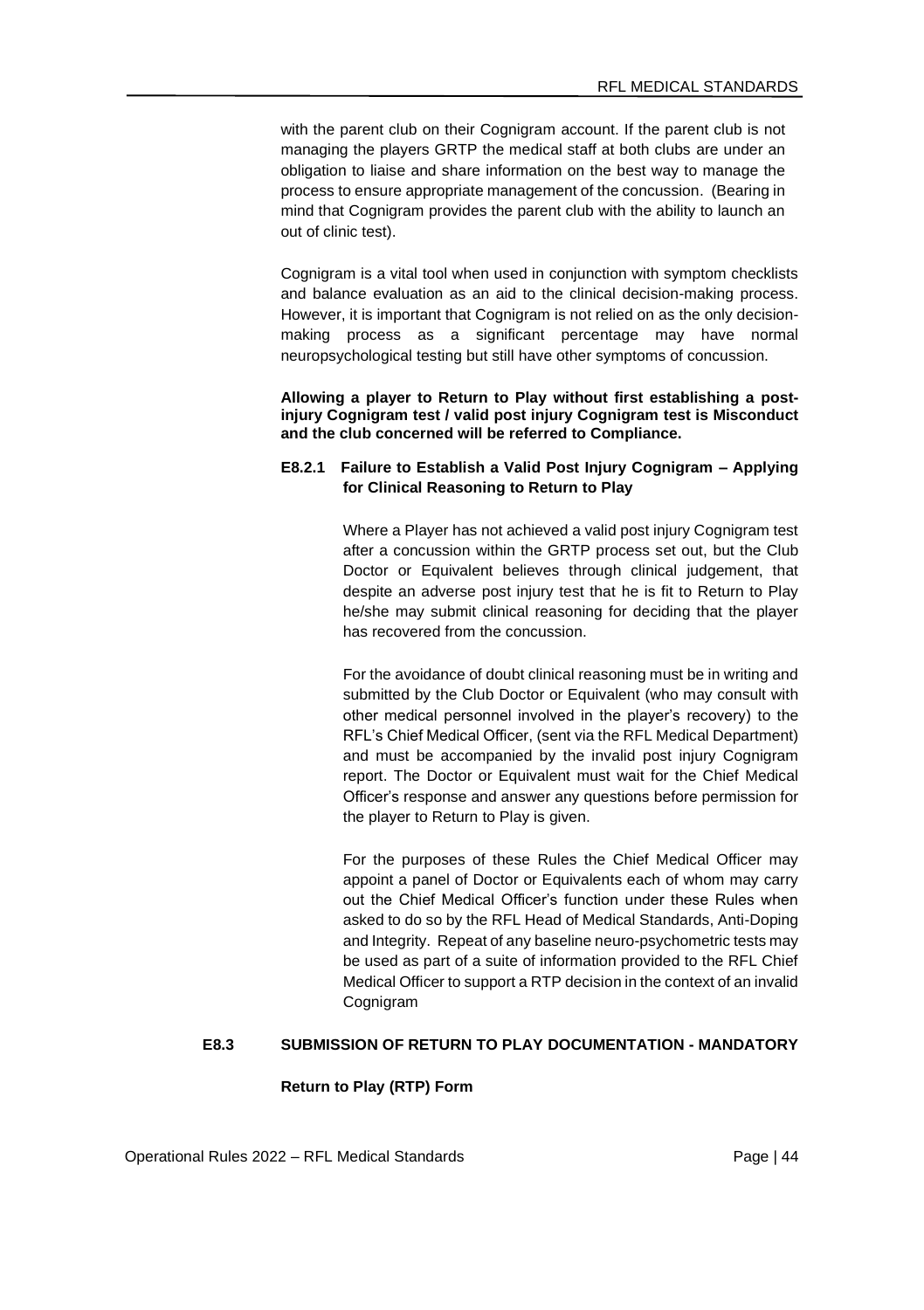Clubs must submit a Return to Play form, which must be completed and signed by the club Doctor or Equivalent,

#### **Post Injury Cognigram Reports**

A pdf of the Stage 5 valid Cognigram post injury test (or alternative where used) report must be submitted along with the RTP form. Stage 4 valid Cognigram post injury test does not require submission to the RFL

### **Specialist Report(s) and Player's Written Acknowledgement of Receipt**

The player must be provided with a copy of any specialist reports and must declare, in writing, that he has received, read, and understood the contents. (For players under the age of 18 a parent or guardian must countersign to state they have received read and understood the contents of the report(s).

A copy of all specialist reports along with the player's (and where applicable parent/guardian) written declaration of receipt and understanding of the contents must be submitted to the RFL at the same time as the RTP form and Cognigram post injury test reports.

The above documentation **must** be submitted to the RFL before the player is eligible to play again.

**It is the responsibility of the Club to ensure that all relevant documentation is submitted to the RFL before the player Returns to Play. Failure to do so is misconduct.**

### **E8.3.1 Players suffering a second or subsequent concussion**

For players suffering a second or subsequent concussion doctors are reminded of the need to take a conservative approach to their management. Doctors will be required to submit detailed clinical reasoning for approving the Return to Play and is in addition to any sign off to RTP by a specialist.

### **CONCUSSION MANAGEMENT - LOAN/DUAL REGISTERED PLAYERS**

If the player receives a concussion whilst playing or training with the Receiving Club, the Receiving Club: (a) is responsible for the immediate care of the player; and (b) should inform the Employing Club immediately after the match / training session.

The medical staff from the two clubs are responsible for liaising to ensure that the player's Graduated Return to Play is managed in accordance with the Concussion Regulations.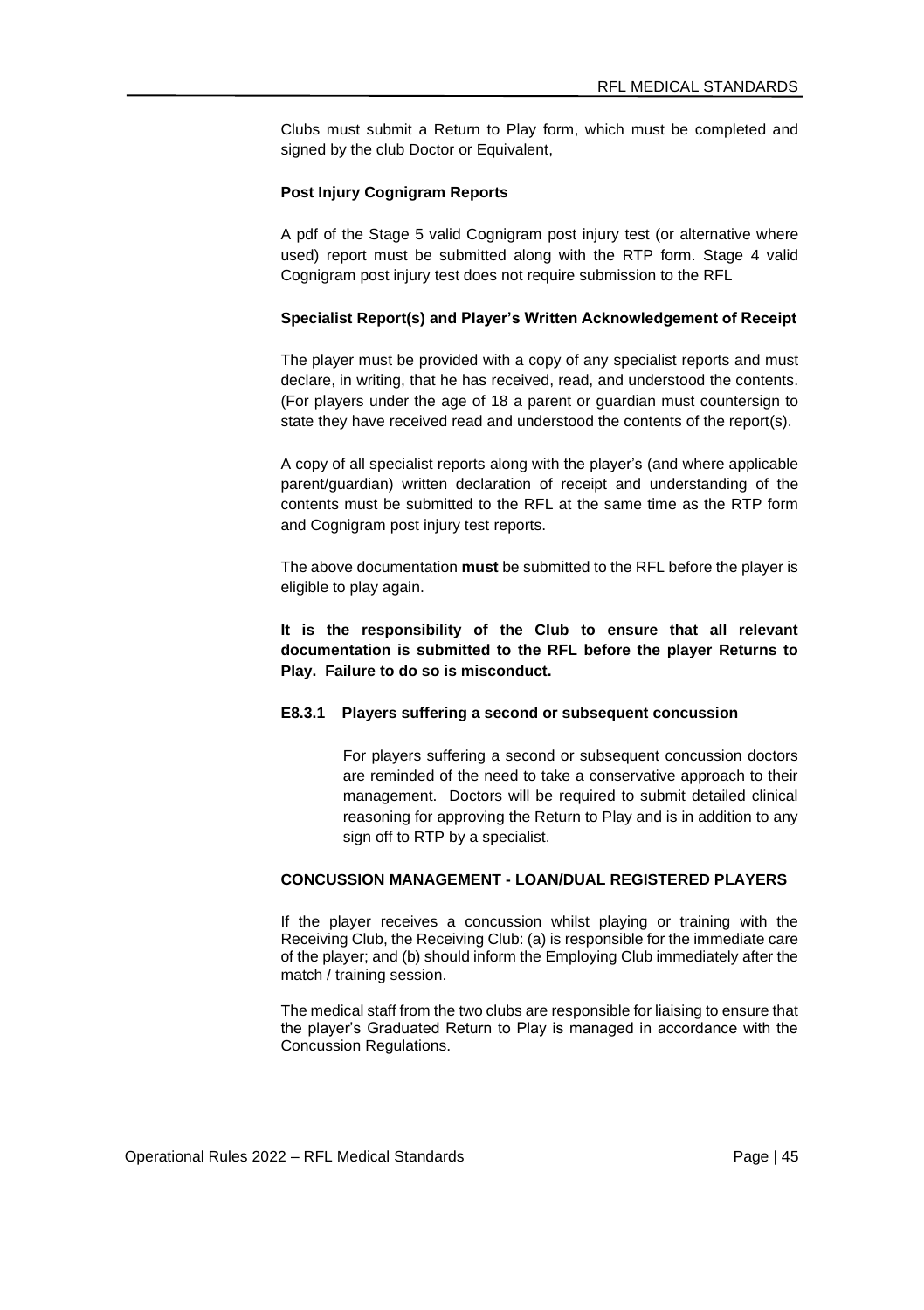| <b>Stage</b>                                                                          | Time                                                                 | <b>Activity Level</b>                                                                | Exercise at each stage of GRTP                                                                  | Objective                                      |
|---------------------------------------------------------------------------------------|----------------------------------------------------------------------|--------------------------------------------------------------------------------------|-------------------------------------------------------------------------------------------------|------------------------------------------------|
| Zero                                                                                  | Head injury day                                                      | None                                                                                 | None                                                                                            | Assessment, treatment & recovery               |
|                                                                                       | Concussion Report to be completed & submitted to the RFL (all Clubs) |                                                                                      |                                                                                                 |                                                |
| GRTP PROTOCOL - ALL DAYS ARE POST DAY ZERO                                            |                                                                      |                                                                                      |                                                                                                 |                                                |
| 1                                                                                     | DAY 1 and DAY 2                                                      | No activity for 48 hours (adult) or 7 days<br>(Academy) or 14 days (U16 Scholarship) | Symptom limited physical & cognitive rest                                                       | Recovery                                       |
| $\overline{2}$                                                                        | DAY <sub>3</sub>                                                     | Light aerobic exercise                                                               | Walking, swimming or stationary cycling keeping intensity<br><70% maximum predicted heart rate. | Increase heart rate                            |
| 3                                                                                     | DAY 4 and DAY 5                                                      | Sport specific exercise                                                              | Running drills - no impact.                                                                     | Add movement                                   |
| 4                                                                                     | DAY 6 and DAY 7                                                      | Non-contact training drills                                                          | More complex training drills eg passing drills. May start<br>progressive resistance training.   | Exercise, co-ordination and cognitive<br>load. |
| Cognigram Return to Play test to be taken - Limited to one test every 24-hours        |                                                                      |                                                                                      |                                                                                                 |                                                |
| Doctor or Equivalent must confirm that the player may progress to Stage 5 (all Clubs) |                                                                      |                                                                                      |                                                                                                 |                                                |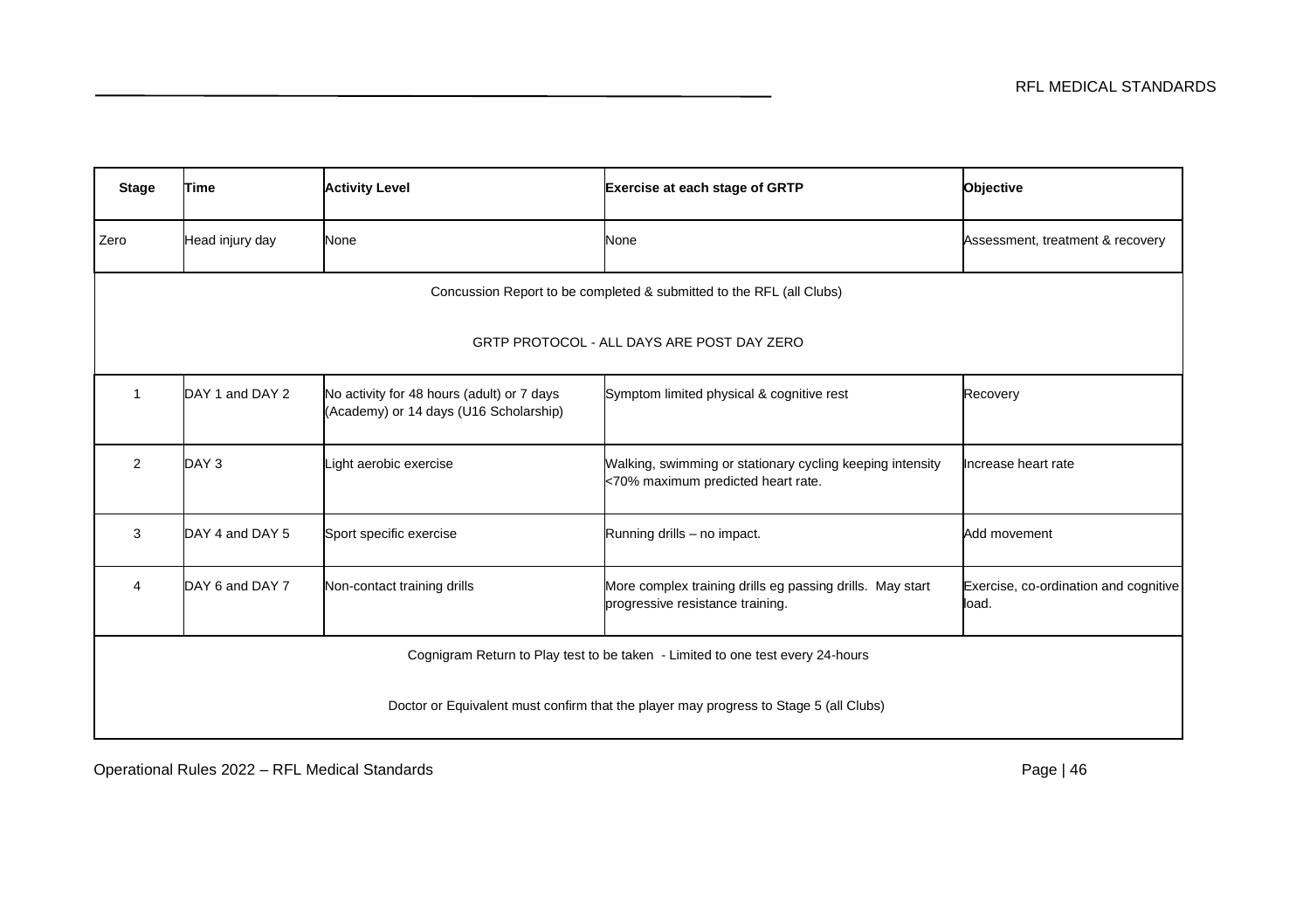| Stage                                                                          | Гіmе                       | <b>Activity Level</b> | <b>Exercise at each stage of GRTP</b>                                                                               | Objective                                                            |
|--------------------------------------------------------------------------------|----------------------------|-----------------------|---------------------------------------------------------------------------------------------------------------------|----------------------------------------------------------------------|
| 5                                                                              | DAY 8, DAY 9 and<br>DAY 10 | Contact practice      | Full unrestricted contact training MUST be preceded by a<br>controlled contact session (i.e., tackle bag / wrestle) | Restore confidence and coaching<br>staff to assess functional skills |
| Cognigram Return to Play test to be taken - Limited to one test every 24-hours |                            |                       |                                                                                                                     |                                                                      |
| 6                                                                              | DAY 11                     | Return to play        | Normal training and/or match activity                                                                               | Recovery complete                                                    |

# **NOTE:**

- THE DAY OF THE CONCUSSION IS DESIGNATED AS DAY ZERO.
- DAY ZERO MUST THEN BE FOLLOWED BY 48 HOURS / 7 DAYS / 14 DAYS OF COMPLETE REST (AS APPLICABLE) BEFORE ANY GRTP PROTOCOLS ARE COMMENCED.
- **For the avoidance of doubt stage 2 of the Return to Play protocol can ONLY commence AFTER 48 HOURS / 7 DAYS / 14 DAYS REST (AS APPLICABLE) IN ADDITION TO DAY ZERO and ONLY then if the player concerned is totally asymptomatic.**
- Players should only continue to the next level of the GRTP if they are asymptomatic at the current level. If there are any post-concussion symptoms during the GRTP then the player must drop back to the previous asymptomatic level and not progress again until at least a further 24-hour rest period has passed.
- Where a player has not recorded a Cognigram baseline/valid Cognigram baseline prior to the season the medical practitioners must add 7 days (extended Graduated Return to Play) to his Return to Play protocol after which the player must set a Cognigram baseline (prior to Stage 5, Full Contact Practice). In circumstances where a player has established a neurological baseline, it may be possible to use it, subject to approval, to avoid an extended Graduated Return to Play.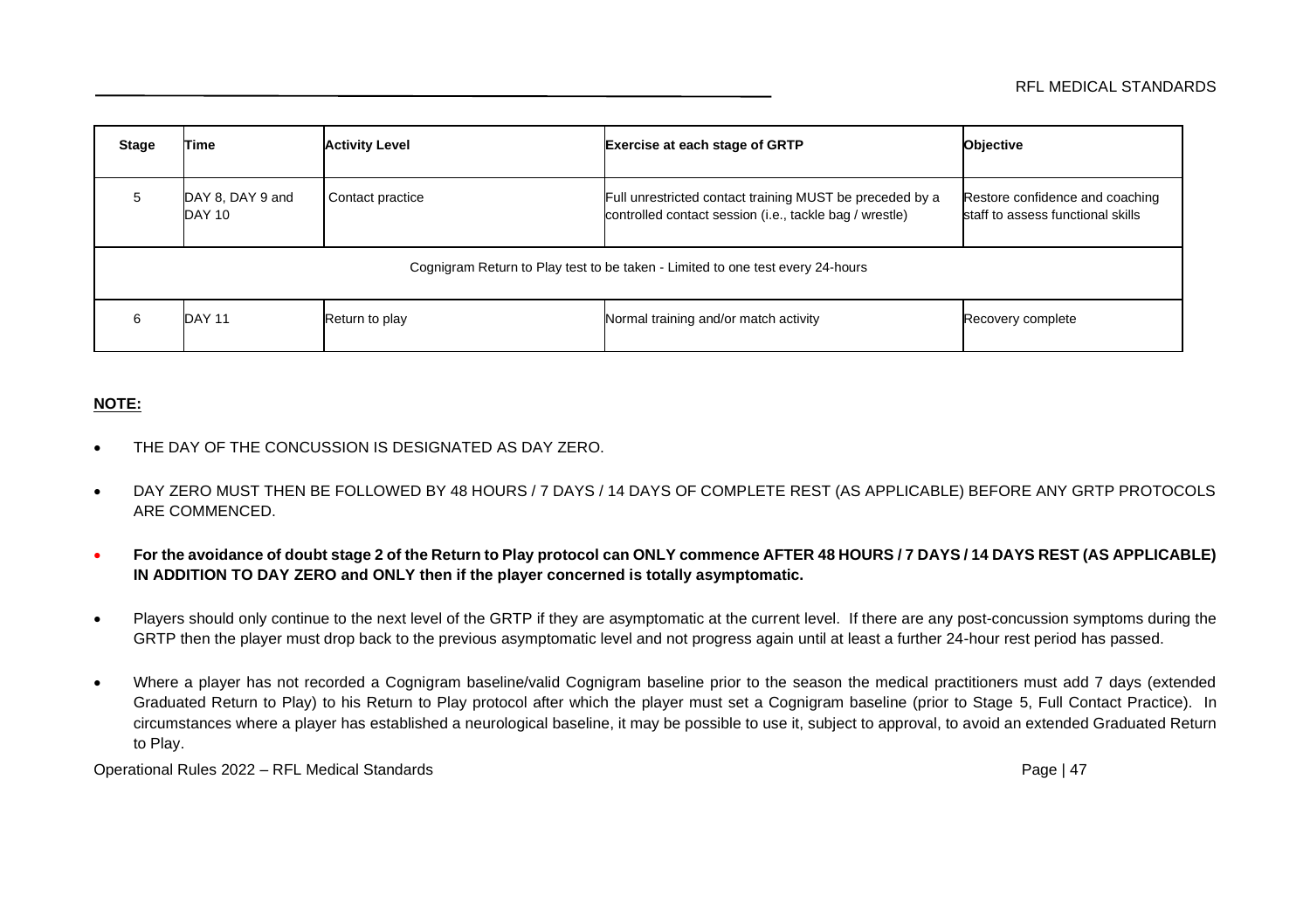# **E8.4 Concussion Records**

Where a player joins a new club, the previous medical team must share the player's concussion records with the new medical team.

# **E9 STRUCTURAL HEAD INJURIES**

If a structural head injury is suspected (for example if a player has a reduced conscious level, is in any way persistently confused or drowsy or has vomited more than once) then the player should be referred to hospital. In addition, the NICE HI guidelines should be followed regarding who should be referred to Hospital.

#### **E9.1 Process**

Please be aware that the only validated high level evidence based protocols available in the UK around HI management are the NICE recommendations. LOC and amnesia are pivotal components in these guidelines and clinicians must therefore afford these special significance in their clinical assessment, especially around which players to refer to Hospital.

A clinician's duty of care ends in making this referral. Subsequent management is the responsibility of the Hospital clinicians. It is recommended that any player referred to A&E following a head injury is accompanied by a responsible adult and that a short, relevant clinical summary is provided for the consultation with A&E staff.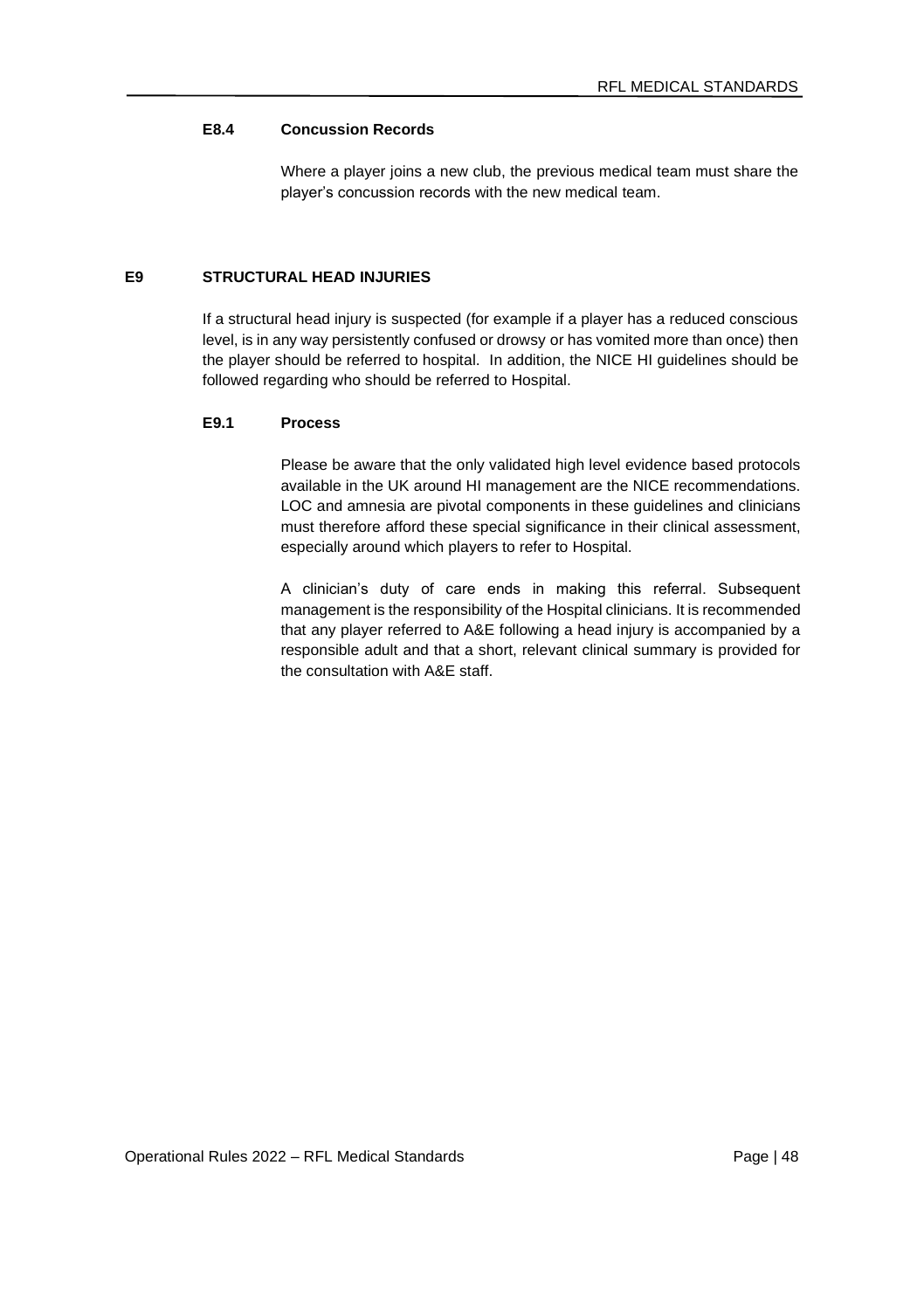

# Selection of adults for CT scanning of head



<sup>1</sup>If patient presents out of hours and is ≥ 65, has amnesia for events more than 30 minutes before impact or there was a dangerous mechanism of injury, it is acceptable to admit for overnight observation, with CT imaging the next morning, unless CT result is required within 1 hour because of the presence of additional clinical findings listed above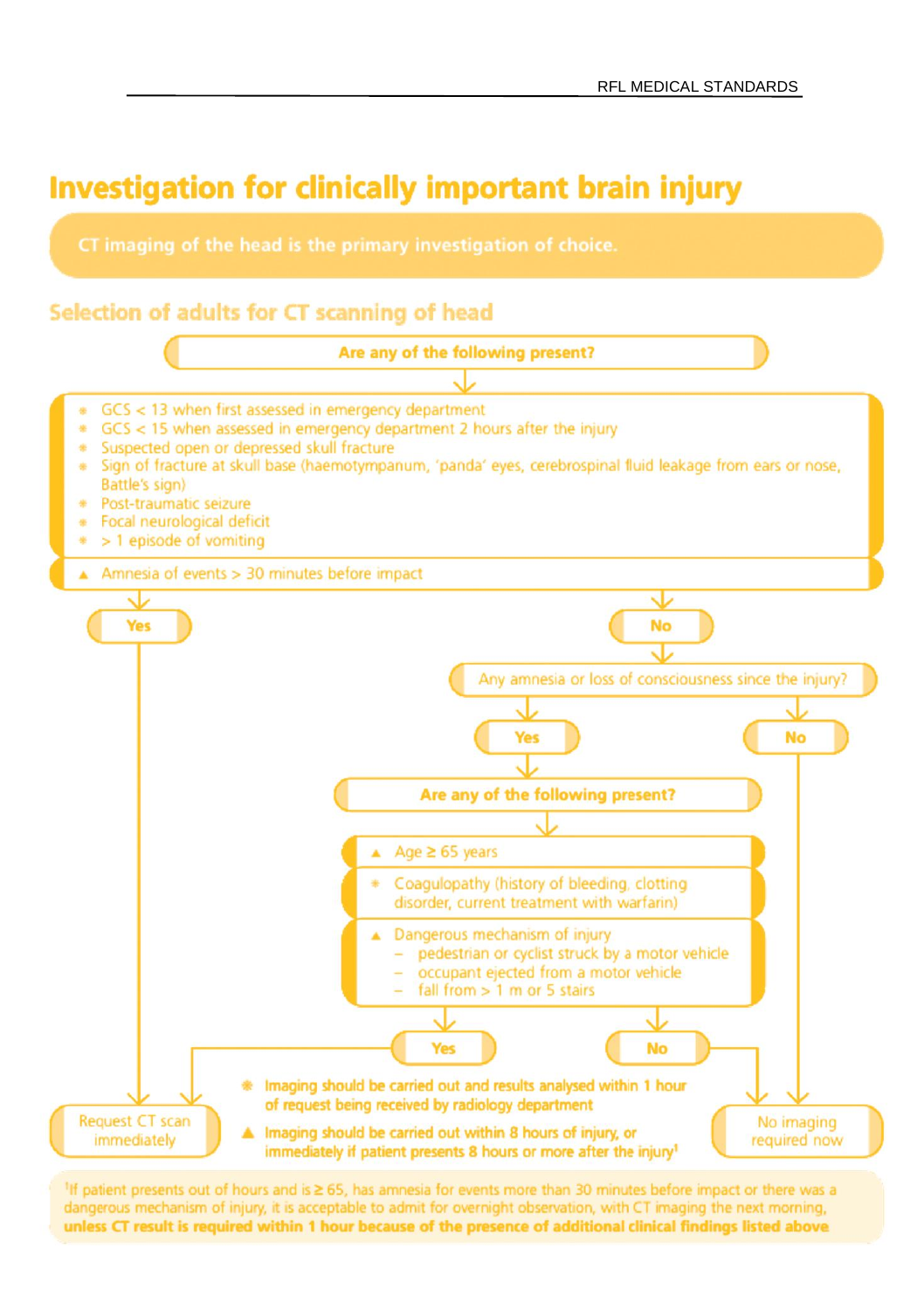# **SECTION F**

#### **RFL MEDICAL POLICIES**

#### **F1 BLOOD BORNE INFECTIOUS DISEASES - GUIDELINES - MANDATORY**

This section should be read in conjunction with the relevant Operational Rules relating to Blood Borne Diseases Section.

The aim of the guidelines below is to prevent the spread of disease via infected blood and other bodily fluids. The guidelines cover the following:

- − Matches and Training Bleeding Injuries
- − Team Areas
- − Blood contamination
- − Equipment Guidelines
- On and Off Field Treatment of Bleeding Wounds
- − Hepatitis B Vaccination

Super League clubs should consider working with a specialist infection prevention company to ensure that their facilities are appropriately maintained.

#### **F1a MATCHES & TRAINING - BLEEDING INJURIES**

It is the players' responsibility to report all wounds and injuries in a timely manner to medical and/or coaching staff, and their responsibility to wear appropriate protective equipment.

If a player suffers a cut at training or during f a match, the player must leave the field as soon as practicable, and the following procedures will apply:

### **a) During Matches**

In the presence of a clearly visible amount of blood on a player's jersey or other clothing or on a wound dressing or padding applied to any body part, the Player must leave the field of play for the jersey/dressing to be changed before they can be allowed to return to play to avoid the risk of transfer of infection.

#### **Blood Bin Procedure**

The following procedure will apply in all cases where a Player is bleeding on their person or clothing or equipment has been contaminated by blood:

• If the Referee notices a bleeding or blood contaminated Player, they will immediately stop play and call 'time-out' and signal to the Physio to attend to the Player.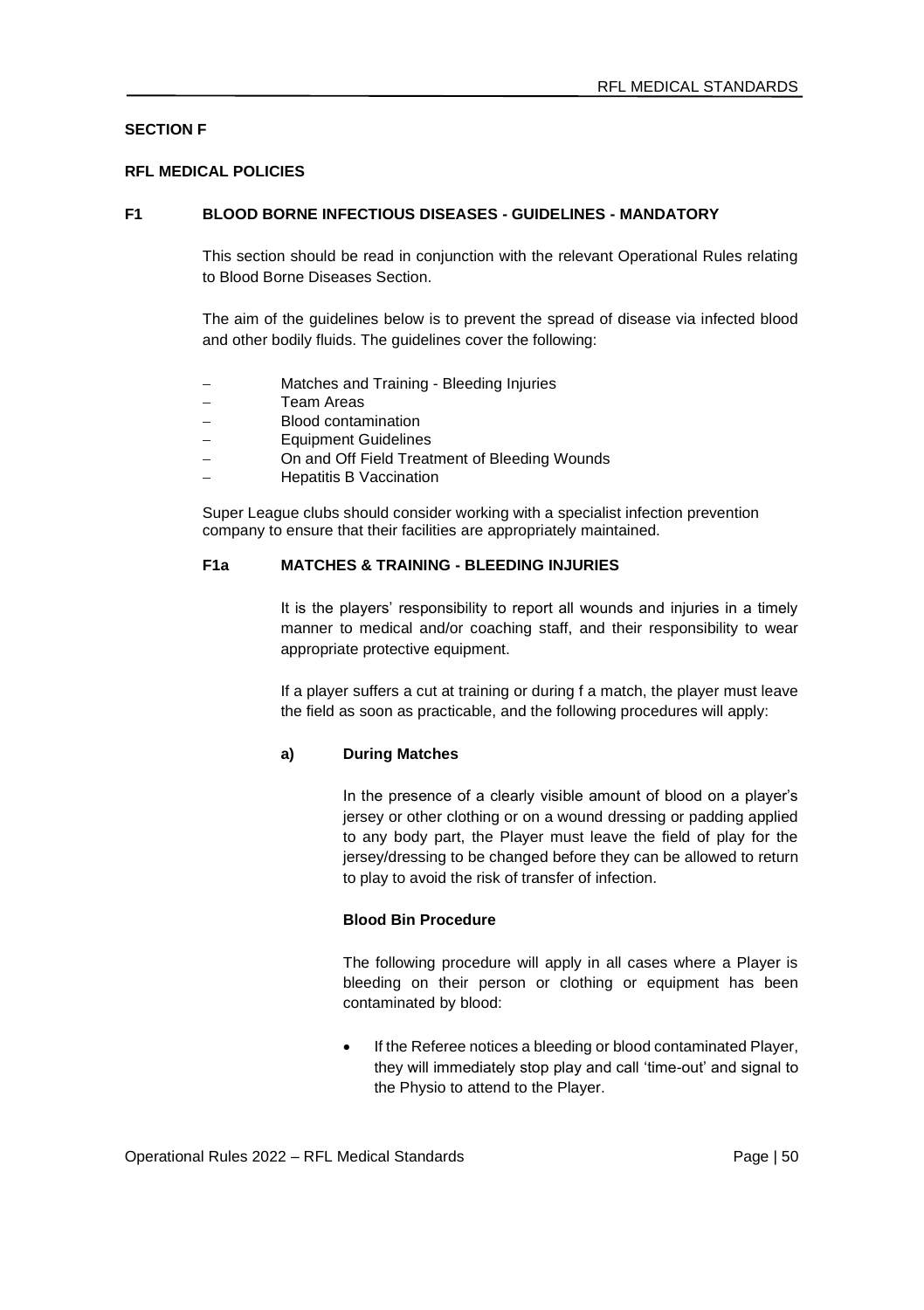- The Physio will immediately enter the field of play to assess whether the Player can be quickly treated on the field or whether they will require treatment off the field.
- If the Physio advises that the Player can be treated on the field. the Referee will instruct the player to drop out behind play for that purpose and the match will immediately recommence.
- If the Physio advises the Referee that they will have to treat the Player off the field, the match will not restart until the player has left the field. The Player may be interchanged, or alternatively the team can elect to temporarily play on with 12 players. (Note: other than for the initial assessment, the match will not be held up while the bleeding player receives treatment or is interchanged).
- If the Referee stops play twice for the same player and the same wound, the Player must be taken from the field for treatment and either interchanged or the team may elect to play on with 12 players until the bleeding player returns.
- If the bleeding player has left the field for treatment and is not interchanged, they may return to the field of play at any time provided they do so from an on-side position. If the bleeding Player has been interchanged, they may only return to the field through the interchange official as a normal interchange player.

A bleeding player returning to the field of play who has not been interchanged, is not to be regarded as a replacement/interchange player and therefore may take a kick for goal. Conversely, a bleeding player returning to the field of play who has been interchanged may not take a kick for goal at that time.

### **Stitching**

Any Player who is bleeding and requires treatment by way of either stitches, stapling or otherwise**, must be taken to the team dressing room or medical room so this procedure can be conducted out of the view of the general public**. After the treatment the wound must be bandaged or covered to protect the injury and to eliminate the risk of further bleeding and to prevent the potential risk of transmission of blood-borne infectious diseases.

#### **Contaminated Clothing**

In any case where a Player's person, clothing or equipment has been contaminated by blood, whether through a wound to themself or through contact with a wounded player, the Referee shall direct the Team Trainer to enter the field of play to attend to the Player by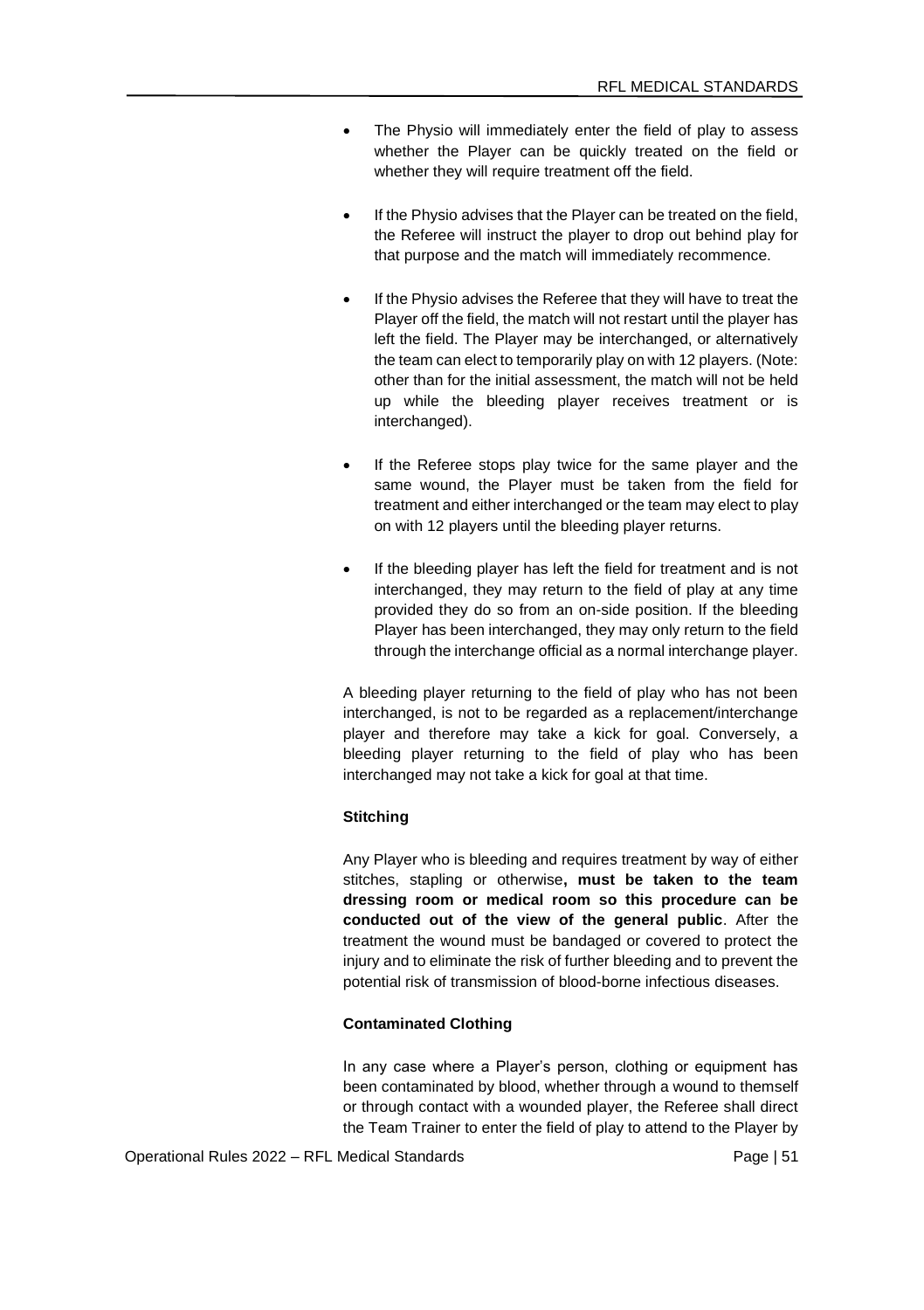taking immediate steps to ensure that that player is free of any blood contamination before the Player shall be permitted by the Referee to re-join play. Until those steps have been taken, the player shall, at the minimum, drop out behind play.

Contaminated clothing and / or equipment should be treated with a solution of detergent and bleach.

### **b) During Training**

The bleeding Player must be removed from the field/other environment immediately by the coach or must voluntarily leave the field/other environment and seek medical attention.

If the bleeding cannot be controlled, the Player must cease training for that session.

# **F1b TEAM AREAS**

### **a) Dressing Rooms**

The following apply:

- There must be hand basins (with hot and cold running water)
- Toilets, showers and benches must be cleaned with disinfectant after each training session and game.
- Any chairs used must be made from impervious material

In addition, the following apply:

- Drains must run freely.
- − A liquid antiseptic soap dispenser, disposable hand towels, brooms and wash buckets must be readily available.
- Sponges must not be used at any time.
- Spitting is prohibited in or around the area.
- Urinating, other than in the toilet area, is prohibited.
- Sharing of equipment, including use of another's towel or use of clothing to stand/sit on whilst drying is strongly discouraged.
- Players should have a clean pair of flip flops to wear to and from the shower/toilet
- − Communal baths are not allowed.

#### **b) Medical Room(s)**

The following apply:

- The medical room(s) must be cleaned after each match and training session.
- Rubbish bins must contain plastic liners, which are to be disposed of after each training session/match.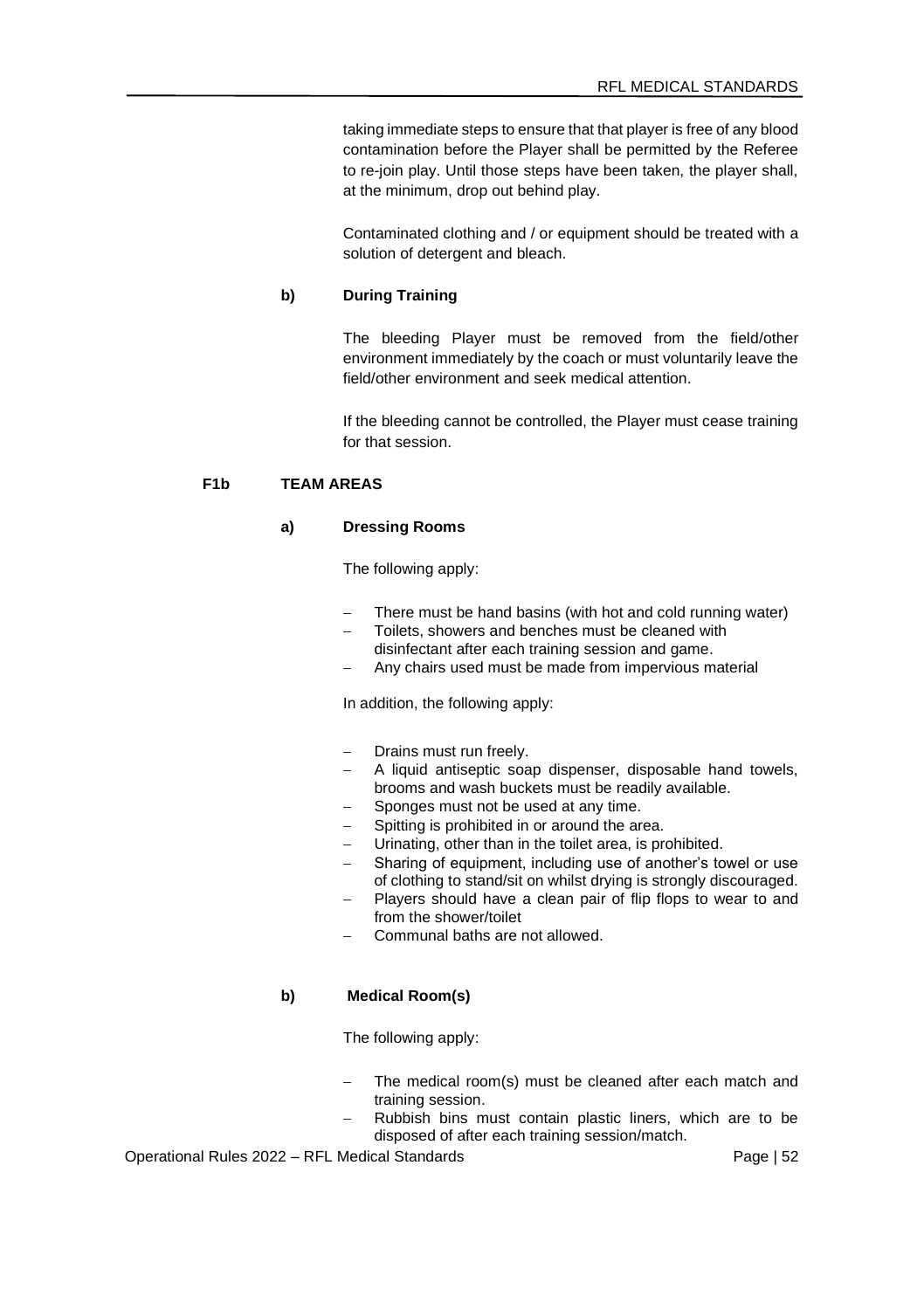- − Clinical waste must be disposed of in Yellow Clinical Waste bags and disposed of in the correct manner (incineration under controlled situations either hospital or Local GP/ as per local Health Authority guidelines.)
- Needles/syringes must be disposed of after use in a suitable waste disposal kit in a sharps bin, which when full must be incinerated in the proper manner (as per LHA guidelines).

#### **c) Gymnasium**

The following apply:

- Flooring should be of an impervious material with a sealed surface that is easily cleaned.
- Carpet or artificial turf type are not allowed.
- − Players must have shoes, shirt and own towel for each session.

# **F1c BLOOD CONTAMINATION**

#### **a) Use of Detergent/Bleach Sprays**

The following apply:

- A spray container with 15mls of standard washing up liquid and 32 mls of standard household bleach and 250mls of water (see below) is to be standard equipment for each team both on the touchline and in the dressing rooms.
- Minor contamination of clothing and equipment must be sprayed and thoroughly soaked with the solution immediately the player leaves the field.
- The decontamination solution should be in contact with the blood spill for between one and five minutes.
- Prior to return to the field, the contaminated area must be thoroughly rinsed off with water.
- All but minor blood contamination of clothing and equipment must result in the contaminated clothing and equipment being replaced prior to the player returning to the field.

As standard household bleach deteriorates with time, the decontamination solution must be made up on the day of the game. Do not use bleach which has passed its expiry date. A standard medicine glass can be used to ensure concentrations of detergent and bleach are correctly added to 250 mls of water.

Typically, a solution of one part household bleach to ten parts water should be prepared fresh daily and used as a disinfectant for contaminated areas.

A 0.5% concentration of bleach is not considered hazardous; however care must be taken to avoid contact with eyes or wounds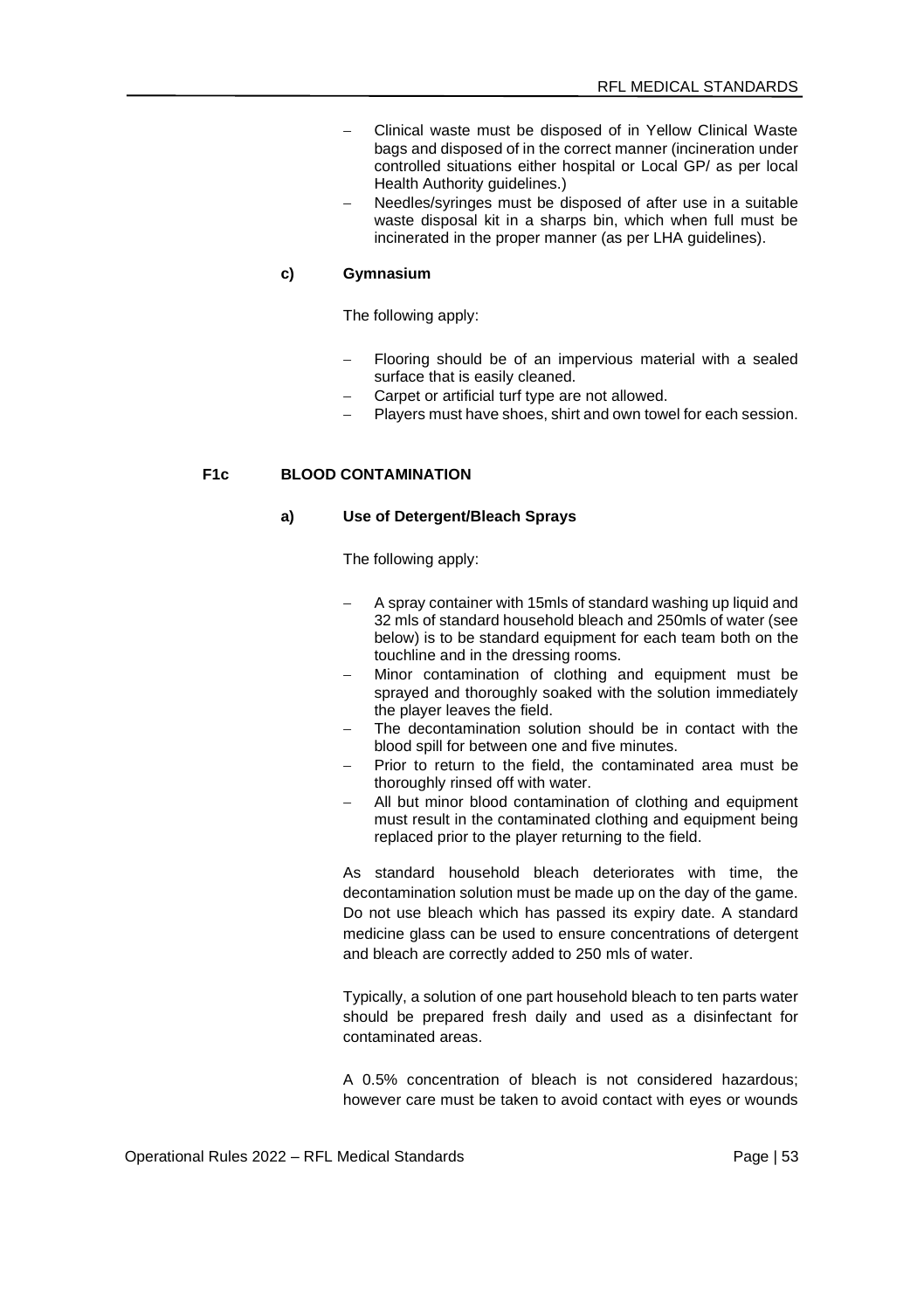and prolonged contact with the skin. Thorough rinsing with water will further reduce the risk.

#### **b) Contaminated clothing/equipment**

Contaminated clothing/equipment must be sealed in a plastic bag within a clearly marked bin and laundered separately in a hot wash at a minimum temperature of 80°C.

# **F1d EQUIPMENT REQUIREMENTS**

# **a) Medical/First Aid Kit**

The kit must contain disposable protective gloves, hibiscrub (or equivalent) and plastic bags for disposal of contaminated equipment/clothing.

#### **b) Drink Containers**

The following apply:

- Players are to be supplied with and use their own drink containers which they must bring with them and use at every training session
- During matches, Players must drink only from recommended water containers possessing spouts.
- Players should not make contact with or touch the nozzle of squeeze bottles.

WARNING: The potentially life-threatening meningococcal disease can be transmitted by sharing drink containers.

### **c) Team Kit Bag**

Spare jerseys, shorts and socks must be available in the event that blood contaminated clothing needs to be replaced.

# **F1e ON AND OFF FIELD TREATMENT OF BLEEDING WOUNDS**

The control of bleeding should be carried out by the Trainer or Physio, it is mandated that he/she wear appropriate personal protective equipment.

The correct medical equipment to deal with bleeding wounds must be present at all times as laid out in RFL guidelines.

If a Doctor or Equivalent is not present at training and a Player requires sutures then the player must be sent to the local Casualty department either by car or 999 for the appropriate management of this injury. (For matches the location must be made known to both teams).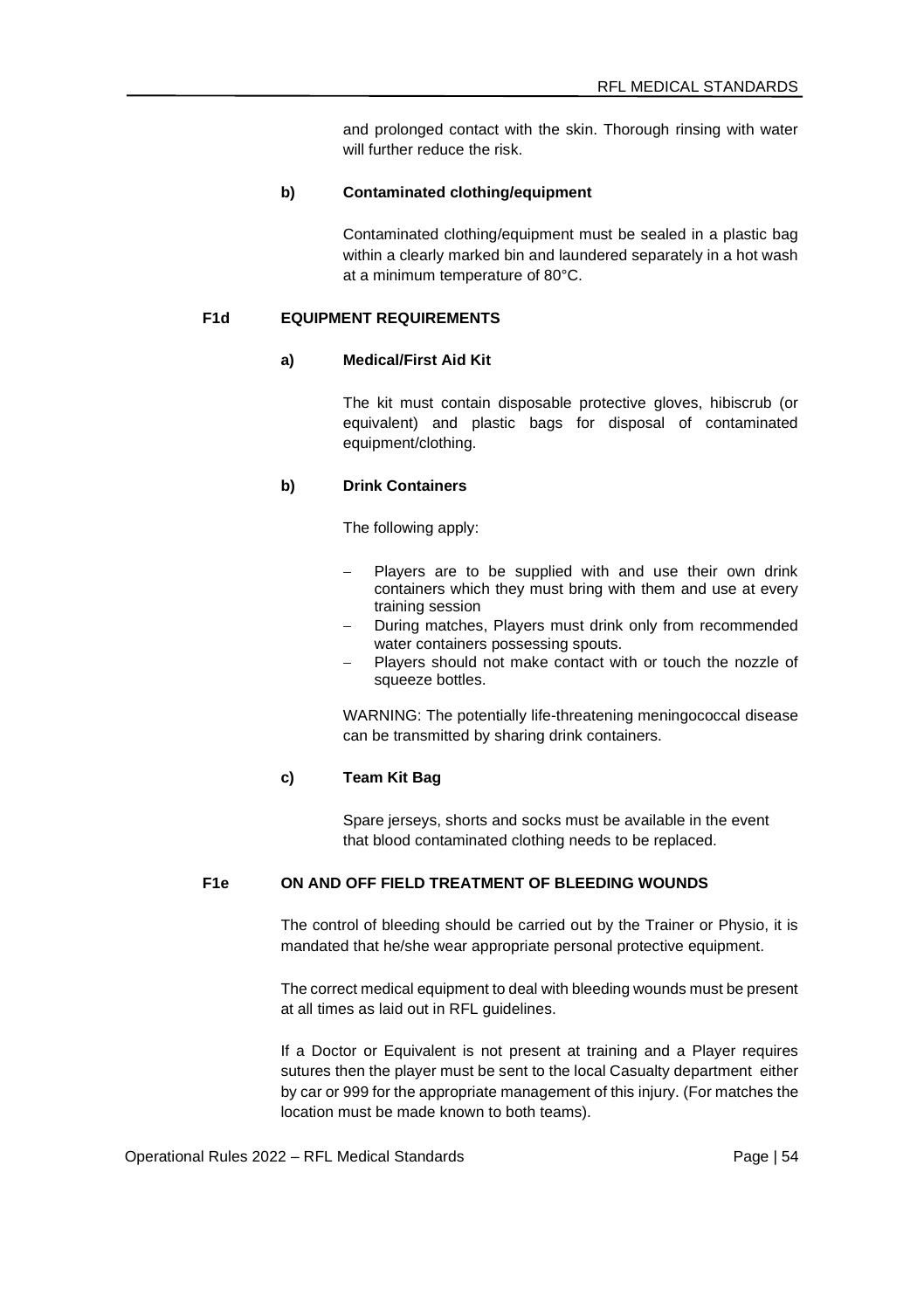# **F1f HEPATITIS B SCREENING**

### **SUPER LEAGUE & FULL TIME CHAMPIONSHIP & LEAGUE 1 CLUBS - MANDATORY**

It is mandatory for Super League and Full-Time clubs to run a Hepatitis B screening session, it is up to the individual player whether he accepts but those that refuse must sign a waiver which is kept on record by the Club, which must be provided to the RFL Head of Medical and Integrity upon request.

### **CHAMPIONSHIP & LEAGUE 1 CLUBS – BEST PRACTICE**

It is Best Practice for Championship and League 1 clubs to offer players Hepatitis B screening.

# **F1g HEPATITIS B VACCINATION – BEST PRACTICE**

It is mandatory for Super League and Full Time Championship and League 1 clubs to offer players and officials vaccination against Hepatitis B. It is up to the individual whether he accepts but those that choose not to be vaccinated must sign a waiver, a standard waiver document is available from and must be lodged with the RFL Head of Medical and Integrity upon request.

## **F1h SEXUALLY TRANSMITTED INFECTIONS/DISEASES – BEST PRACTICE**

It is recommended that clubs offer their players access to a STI/STD screening service.

#### **F2 BLOOD BORNE INFECTIOUS DISEASES – REGULATIONS - MANDATORY**

The Blood Borne Diseases Regulations are published in the Official Guide and on the RFL Website. [http://www.rugby-league.com/the\\_rfl/rules/operational\\_rules](http://www.rugby-league.com/the_rfl/rules/operational_rules)

# **NOTIFICATION AND TESTING OF MEDICAL STATUS**

The RFL shall appoint a Blood Borne Disease Officer ("BBDO"), who shall be the Head of Medical and Integrity. The responsibility of the BBDO shall include receiving notification of a Participant suffering from a Blood Borne Disease and convening the Blood Borne Disease Tribunal and Blood Borne Appeal Tribunal.

It shall be the responsibility of the BBDO to ensure that the identity of the Participant and any medical information disclosed or produced in accordance with these Rules is kept confidential at all times.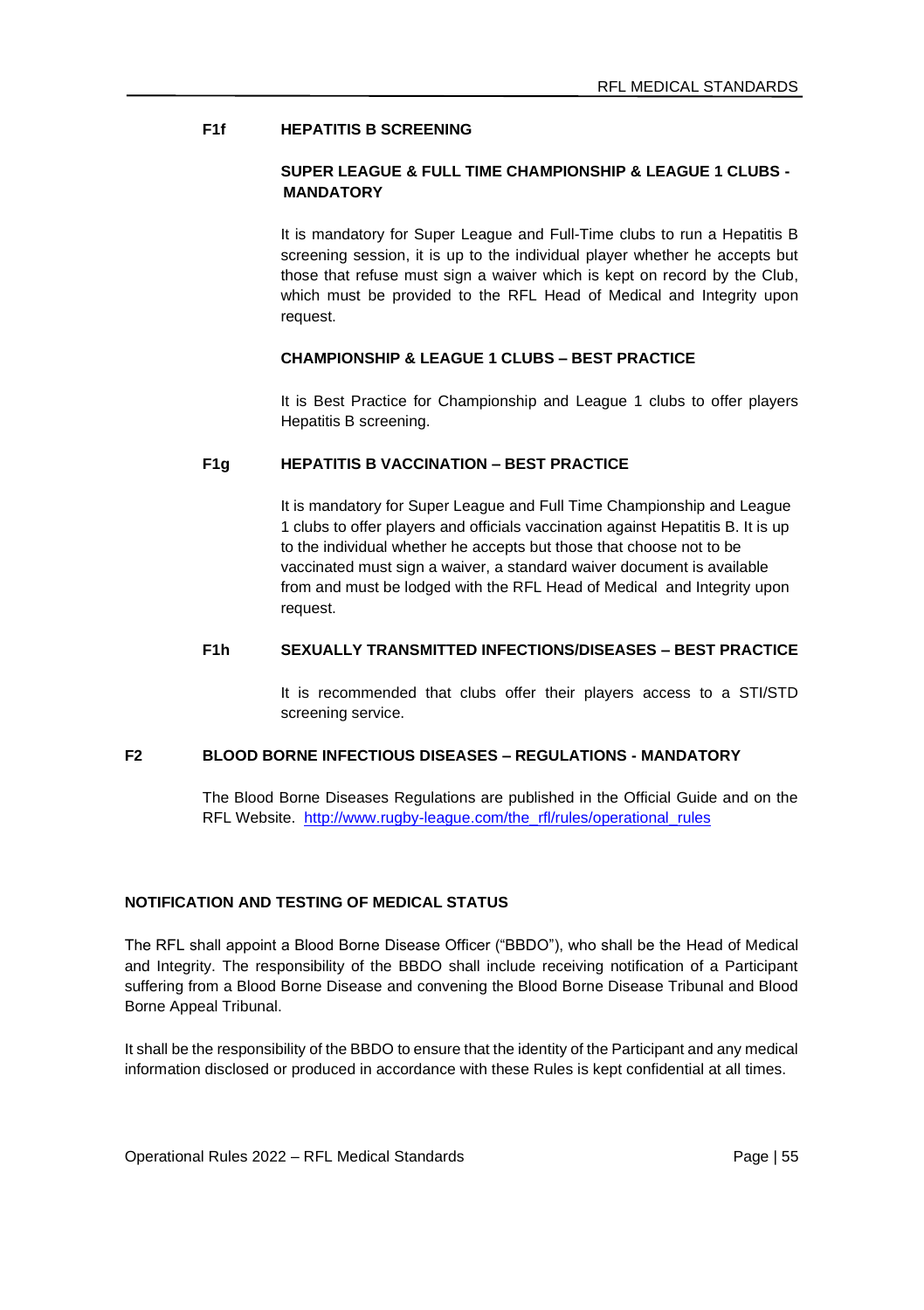A Participant aware or who ought reasonably to be aware that they have been diagnosed as having contracted and/or have contracted a blood borne disease shall notify the BBDO, club Doctor or Club Official of their medical status as soon as reasonably practicable.

Where any Doctor, club Doctor or Club Official is advised that a Participant has contracted a blood borne disease they shall notify the BBDO of this as soon as reasonably practicable.

Where anyone else subject to the Operational Rules is advised that a Participant has contracted a blood borne disease, and has received that Participant's consent to do so, they shall notify the BBDO of this as soon as reasonably practicable.

The BBDO may on notification request that the Participant undergo any necessary medical examination and or non-invasive test or sample collection in order to verify the diagnosis. Such examination or test shall be carried out by a suitably qualified medical practitioner appointed by the BBDO. The BBDO may also request that a Participant undergo any necessary medical examination and or non-invasive test or sample collection in order to verify the diagnosis if requested to do so by the Chair of either the Blood Borne Disease Tribunal or Blood Borne Disease Appeal Tribunal at any point prior to the hearing taking place or during any adjournment of the hearing.

Where a Minor is either aged 16 or over or is considered by the medical professional carrying out the examination or test to be 'Gillick' competent, the Minor's consent shall be sufficient. Otherwise, a person with parental responsibility must give prior written consent.

In the event that consent to undergo a medical examination or test is not forthcoming or in the event that a Participant withdraws their consent to waive their right to confidentiality or in the event that a Participant notifies the BBDO that they are no longer willing to be bound by the Rules, then that Participant shall no longer be entitled to participate in any events, competitions, games or other activities organised, convened or authorised by the RFL or any of its member or affiliate organisations, wherever held.

# **NOTICE OF BBDO'S ACTION**

Upon receipt of notification that a Participant is suffering from a Blood Borne Disease, the BBDO shall issue a Provisional Suspension to the Person from participating in events, competitions, games or other activities organised, convened or authorised by the RFL or any of its member or affiliate organisations, wherever held and it shall be misconduct to act in contravention of such Provisional Suspension or to assist a Participant to contravene a Provisional Suspension.

In the event that the BBDO concludes that the evidence is sufficient to conclude that the Participant is not suffering from a Blood Borne Disease then the Person shall be notified as soon as reasonably practicable and shall subsequently be permitted to resume participating in events, competitions, games or other activities organised, convened or authorised by the RFL or any of its member or affiliate organisations, wherever held.

In the event that the BBDO concludes that the evidence is sufficient to conclude that the Participant is suffering or may be suffering from a Blood Borne Disease then the Participant shall be notified as soon as reasonably practicable and the BBDO shall convene a Blood Borne Disease Tribunal to carry out a risk assessment as to whether or not the Participant should be permitted to participate in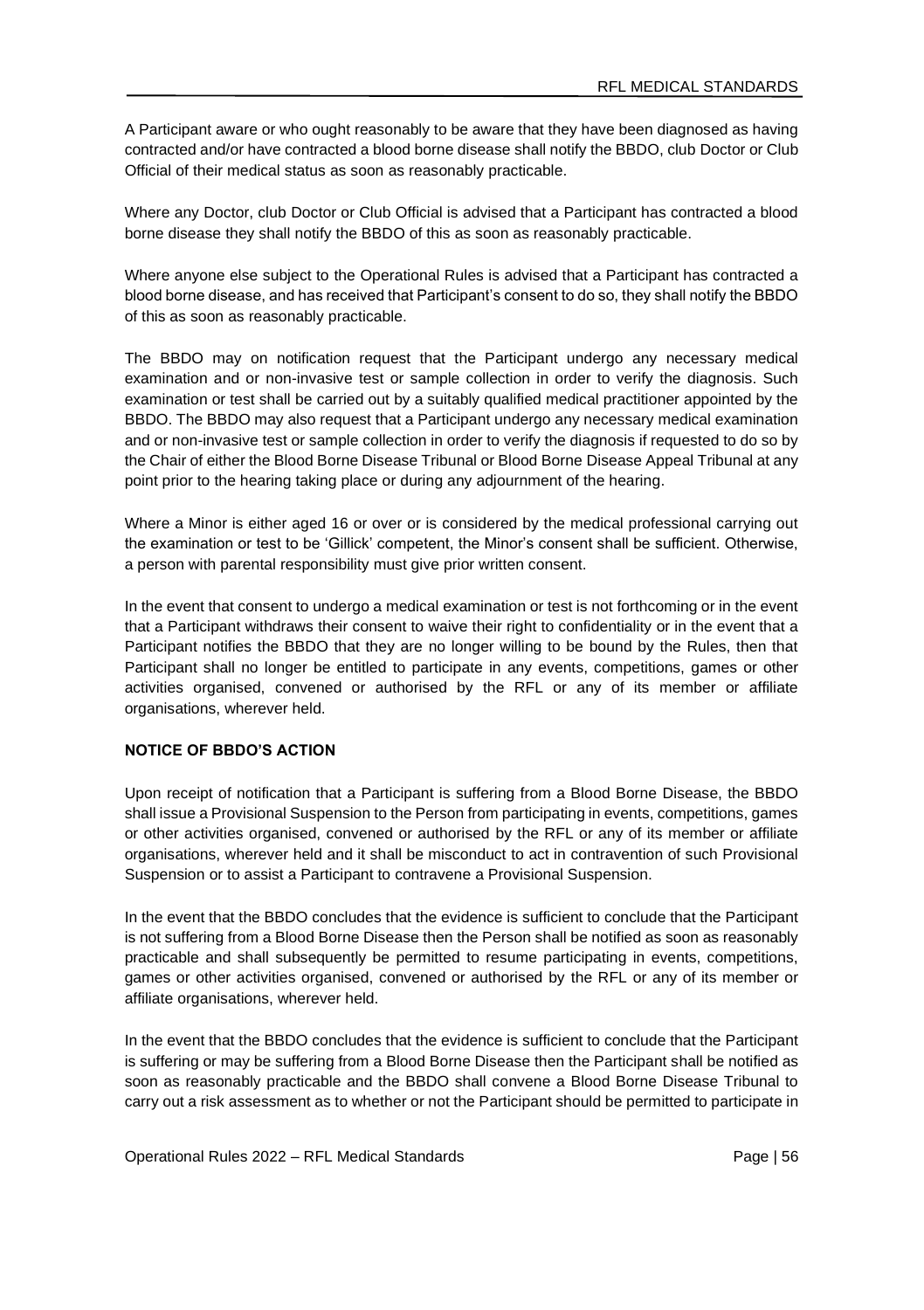the sport having regard to the need to protect the rights and the health and safety of other participants in the sport.

In the meantime, and until the Blood Borne Disease Tribunal has issued its decision the Provisional Suspension shall continue.

# **BLOOD BORNE DISEASE TRIBUNAL**

The BBDO shall appoint a Panel of persons suitable to be appointed to the Blood Borne Disease Tribunal or Blood Borne Disease Appeal Tribunal in any particular case. The panel shall be of sufficient size to allow the appointment of any individual tribunal within a reasonable period of time, having regard to the number of cases being notified to the BBDO and having regard to geography and the need to convene the panel as quickly as possible.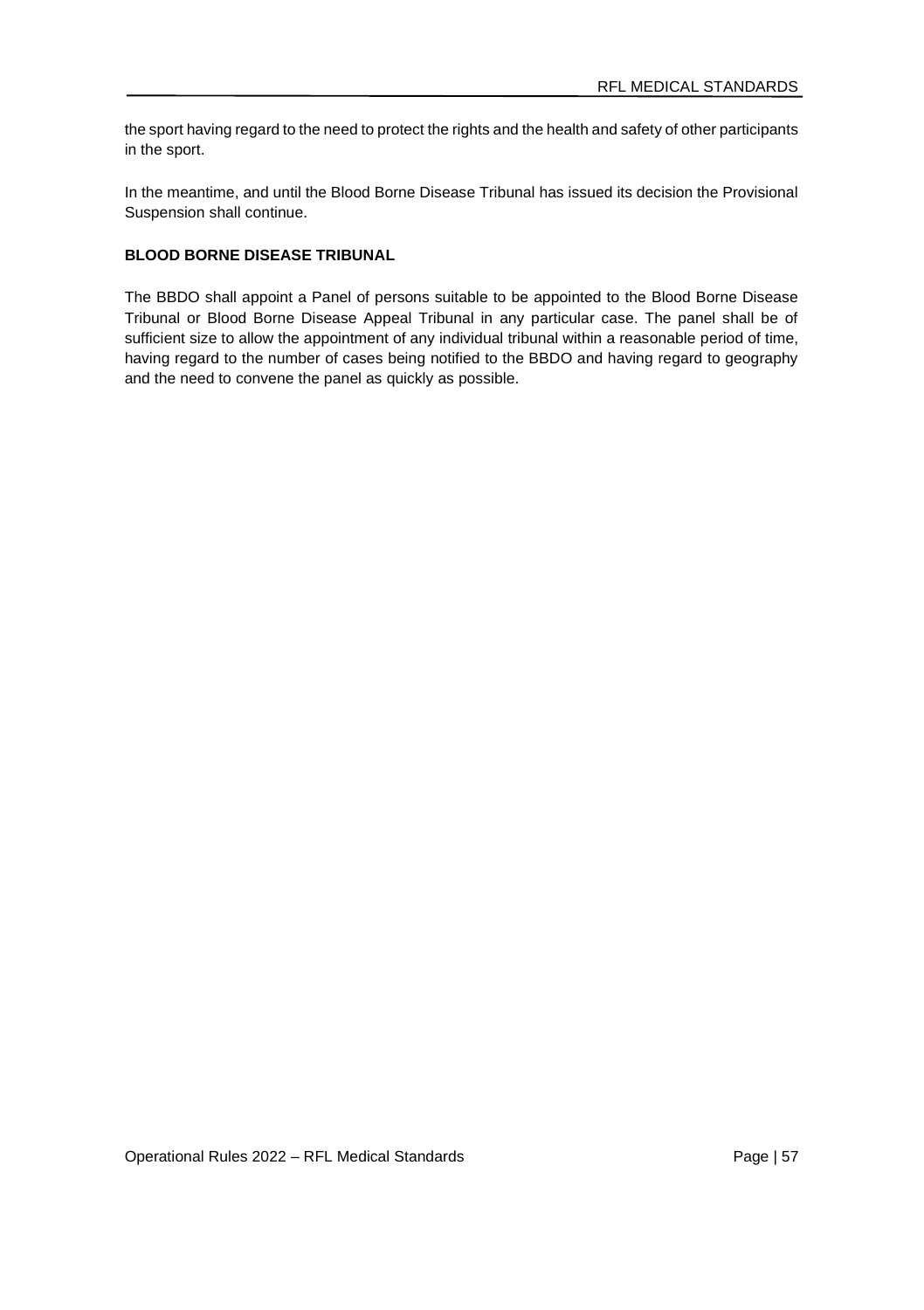### **HEARINGS BEFORE THE BLOOD BORNE DISEASE TRIBUNAL**

If the Tribunal is satisfied that the RFL has established that the Respondent is suffering from a Blood Borne Disease, the Tribunal must then carry out a risk assessment to determine on balance whether the rights and the health and safety of other participants in the sport are prejudiced so as to justify imposing a Permanent or Ongoing Suspension on the Respondent from being entitled to participate in any events, competitions, games or other activities organised, convened or authorised by the RFL or any of its member or affiliate organisations, wherever held.

The Tribunal shall issue a Permanent Suspension where it is satisfied on balance that the Respondent's medical condition is such that the rights and the health and safety of other participants in the sport will always be prejudiced.

The Tribunal shall issue an Ongoing Suspension where it is satisfied on balance that the Respondent's medical condition is such that the rights and the health and safety of other participants in the sport are currently prejudiced but that the medical condition is such that they may not always be prejudiced. In that event the Respondent shall be entitled to apply to the BBDO after such Minimum Period of Ongoing Suspension has expired in order for the BBDO to reconvene a Blood Borne Disease Tribunal.

Any party who wishes to appeal a decision of the Blood Borne Disease Tribunal must lodge a written notice of appeal with the BBDO, specifying the grounds for appeal, within 14 days of receipt of the written reasoned decision of the Blood Borne Disease Tribunal that is being challenged on appeal.

### **F3 CARDIAC SCREENING - MANDATORY FOR SUPER LEAGUE, CHAMPIONSHIP AND LEAGUE 1 CLUBS**

#### **F3.1 GENERAL**

Cardiac screening of Rugby League players within the professional game has been introduced in order to identify those players who may have conditions that will predispose them to sudden cardiac death. It is mandatory for Super League clubs to arrange appropriate cardiac screening (and follow up screening or consultations where required) for all their professional players and Best Practice to screen Scholarship players. It is compulsory for Championship and League 1 clubs to take part in the RFL organised cardiac screening programme or to arrange their own appropriate screening It is not compulsory (though strongly recommended) that each player registered at the Club at the time of the screen agrees to undertake the screening. Where a player makes an informed decision to refuse the screening he must complete a waiver form (in the format provided by the RFL) which must be submitted to the RFL. It is recommended as Best Practice for all screening be scheduled for pre-season.

All results from screening (or waivers) must be provided to the RFL.

It is recommended players are screened annually, however those players who are aged under 25 years and those over the age of 25 years who have not been screened in the last 2 years should be considered as a priority. It is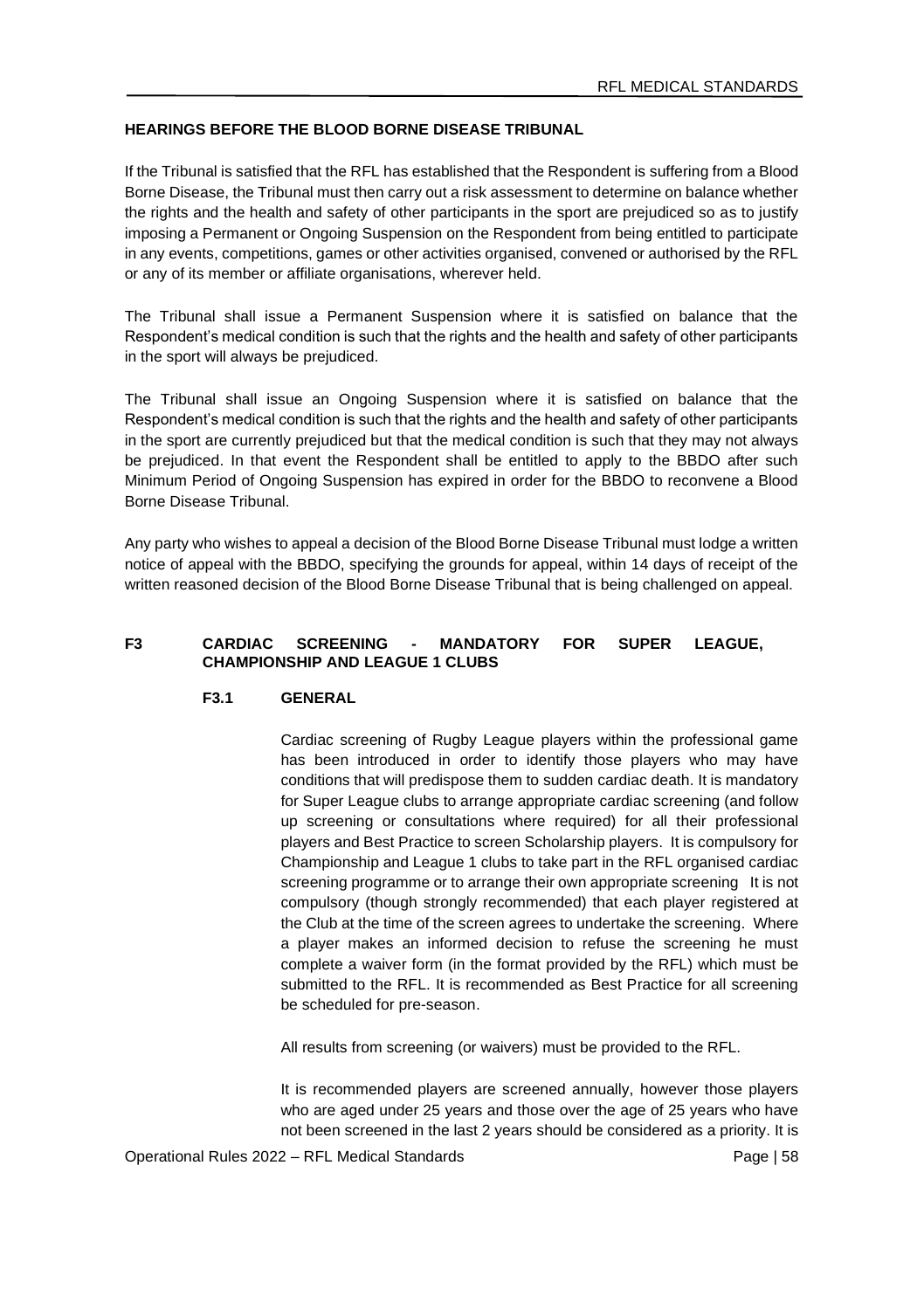recommended that each registered player agrees to undertake the screening. If a player makes an informed decision not to be screened the waivers must be completed and sent to the RFL.

Where a player is diagnosed as having a cardiac abnormality then subject to the specialist's opinion and advice, which shall be paramount, and after a thorough education process, usually a Player may if he wishes make an informed decision to continue to play in which case he must sign a deed of waiver in such form as the RFL requires. It is the responsibility of the club Doctor or Equivalent to make sure that all the club's medical team and the club Doctor or Equivalent of any subsequent club are aware of such a cardiac condition.

### **F3**.**2 SCREENING PROVIDERS**

The RFL has developed a relationship with Cardiac Risk in the Young (CRY) who offer Cardiology Support at reduced costs. The current cost is £50 per player for the 12-lead ECG only service and includes consultation with one of the CRY cardiologists and ECHO follow-up on the same day if required.

Clubs do not have to use CRY and may choose to use their own provider as long as the provider delivers the same service including specialist follow up and sends accurate registers of attendance, counter-signed by the Club CEO, to the RFL Head of Medical Standards, Anti-Doping and Integrity. Where the Club chooses to use an alternative provider, the Club is responsible for the cost of all follow up specialist appointments and the results of such follow ups must be provided to the RFL.

# **F3**.**3 CRY REQUIREMENTS**

The Club must supply a venue with appropriate space for a CRY technician to conduct the ECG examinations and inform players of their individual appointment times. It is recommended that a member of the Club medical staff is also present. CRY require a full list of all players attending in advance and each player may be required to complete a pre-screening questionnaire.

All ECGs will be reviewed by CRY and should further follow-up be required CRY will arrange that on behalf of the player and any relatives deemed necessary. There would be no further cost implications to the Club, unless they assisted with transportation costs of the player to subsequent appointments.

There are no set minimum numbers of players to attend, but because of the costs CRY incur in an ECG only screening a minimum of 75 players is required. For this reason, the RFL would suggest for clubs wishing to screen less than this number that they consider contacting local clubs and arranging a mutually convenient venue and share the day between them.

The timings required per player is 10 minutes for the test to be conducted.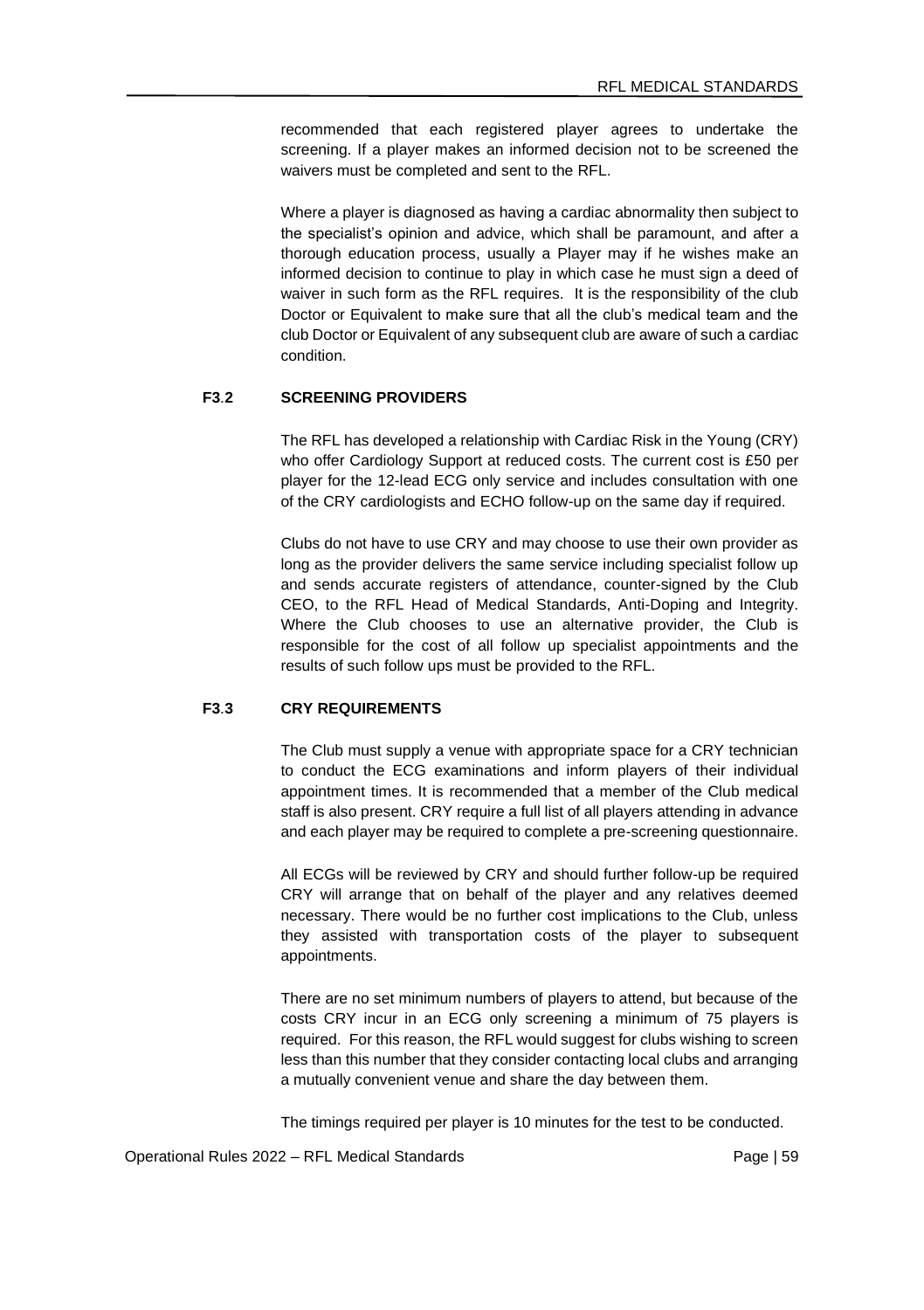### **F3.4 SCREENING - CHAMPIONSHIP CLUBS AND LEAGUE 1 CLUBS**

The RFL will arrange a screening programme with CRY to make most efficient use of resources. Clubs are responsible for arranging for their players to attend as required by the RFL and for meeting any travel costs the player may have. The RFL will recharge clubs for the costs of the programme over the season out of central distributions.

Clubs may also opt to use an independent provider in line with screening providers set out above.

The RFL will also keep a register of those players who have been screened but does not have access to the results.

# **F4 TURNING PLAYERS OVER ON THE FIELD OF PLAY - MANDATORY**

Under no circumstances must an injured player be moved by a fellow player. Only relevantly trained and qualified medical personnel may move injured players.

The RFL asks Club Doctor or Equivalents and/or Physiotherapist or Equivalents to explain to its playing staff the potential hazards to injured players of attempting this and reassure players that injured players are not at risk of "swallowing their own tongue".

#### **F5 PROTECTIVE & OTHER EQUIPMENT – FOR INFORMATION ONLY**

#### **F5a HEAD GUARDS**

The overwhelming view of international experts in sport-related head injury is that soft helmets do not prevent brain injury (as opposed to superficial head injury) and because of the phenomenon of 'risk compensation' there is a risk that encouraging helmet use in players may paradoxically increase the head injury rates. Because of this medical consensus, the RFL does not support the mandatory wearing of protective head guards in Rugby League.

# **F5b MOUTH GUARDS**

It is strongly recommended that players wear a mouth guard when playing or taking part in contact training sessions. Clubs are not responsible for paying the cost of any medical or dental treatment caused by a player's failure to wear a mouth guard, save where the club has expressly consented in writing to the Player not wearing a mouth guard. It is recommended that Players wear a custom mouth guard which has been made by a Dentist, rather than a generic mouth guard of the 'boil and bite' variety.

Please note that Rugby League Full Time and Part Time Player's Contract of employment states that Players must "wear a mouth guard at all times when playing unless expressly permitted in writing not to do so by the Club."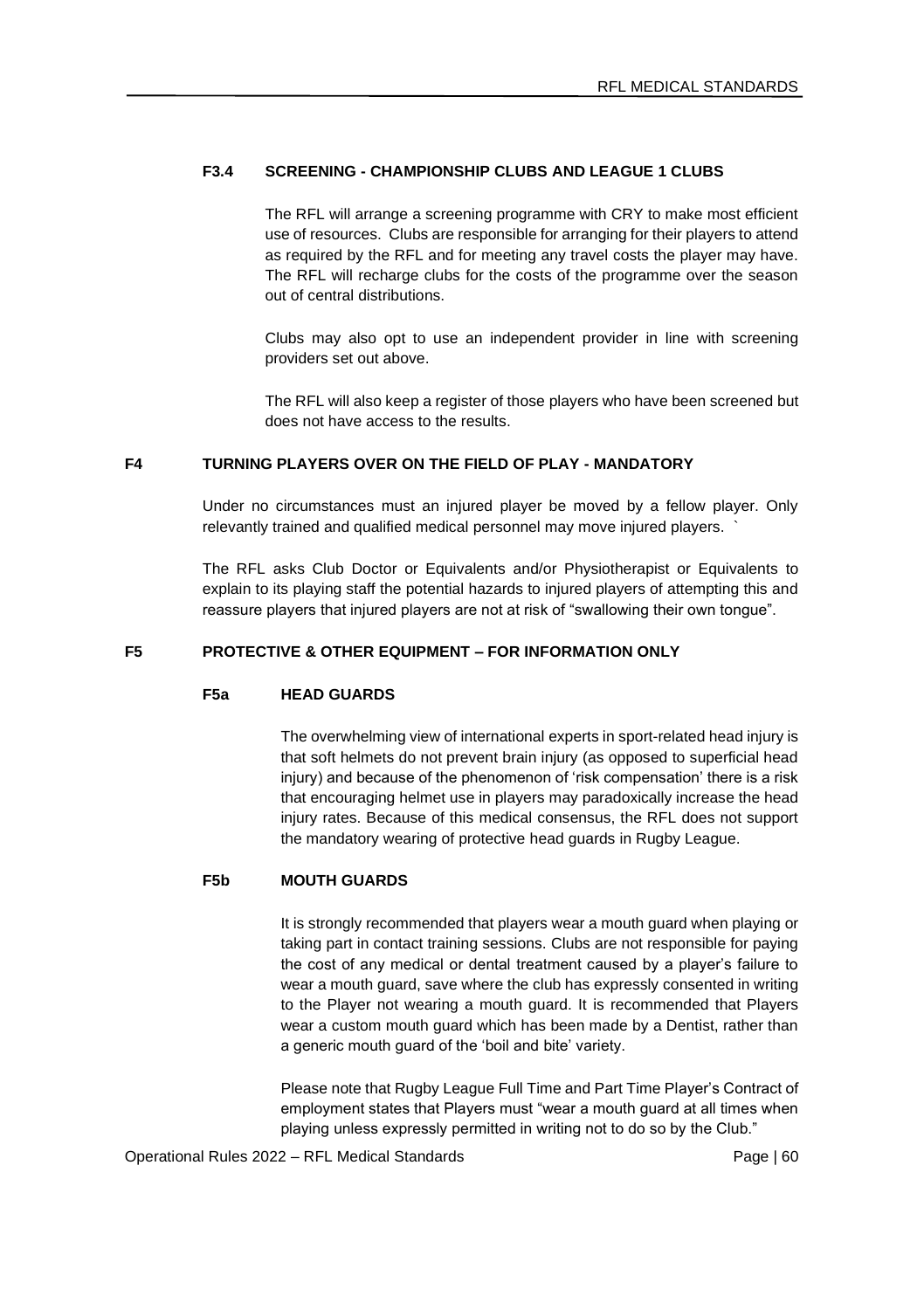Players should be encouraged to wear mouthguards for their general benefits but also to obtain data which can be gathered via the mouthguard project which commences in the 2022 season.

# **F5c BOXES**

Players may wear boxes as long as these are padded to prevent injury to opponents.

### **F6 MENTAL HEALTH COUNSELLING SERVICES – FOR INFORMATION ONLY**

The RFL has a fully funded confidential counselling service available to players as follows:

#### **Rugby League Cares**

Assistance can be obtained by contacting Steve McCormack, RL Cares Welfare & Development Manager, on 07477873902 o[r Steve.McCormack@rlcares.org.uk,](mailto:Steve.McCormack@rlcares.org.uk) in strict confidence or by contacting Sporting Chance direct as follows:

#### **Sporting Chance**

Websit[e www.sportingchanceclinic.com](http://www.sportingchanceclinic.com/) Emai[l info@sportingchanceclinic.com](mailto:info@sportingchanceclinic.com) o[r craig@sportingchanceclinic.com](mailto:craig@sportingchanceclinic.com) Phone +44 7664 542481 (Craig Dexter) or 07500 000777 (24 hours service)

### **F7 MENTAL HEALTH FIRST AID (MHFA) - MANDATORY**

Mental Health First Aid (PWM & HOY) or Mental Health First Aid Lite (Coaches, Conditioners, PPM & Physios) training is compulsory for the job roles as shown in brackets above. From time to time the RFL may approve alternative courses.

# **F8 INSOMNIA – FOR INFORMATION ONLY**

Clubs should be aware of the insomnia suffered by many players and may wish to provide workshops outlining good sleep hygiene habits or direct players to <https://www.sleepio.com/>

### **F9 SOCIAL & NON-PRESCRIBED PRESCRIPTION DRUGS POLICY**

The RFL has adopted a Social & Non-Prescribed Prescription (NPP) Drug Policy to meet a number of objectives:

- To prevent players from causing long or short-term damage to their health/mental well-being through misuse of illegal or non-prescribed substances
- To ensure that players can be offered appropriate treatment before misuse and/or addiction jeopardises their career
- − To protect other players who may be put at risk by players who train or play under the influence of social or NPP drugs
	- To protect the reputation and integrity of the game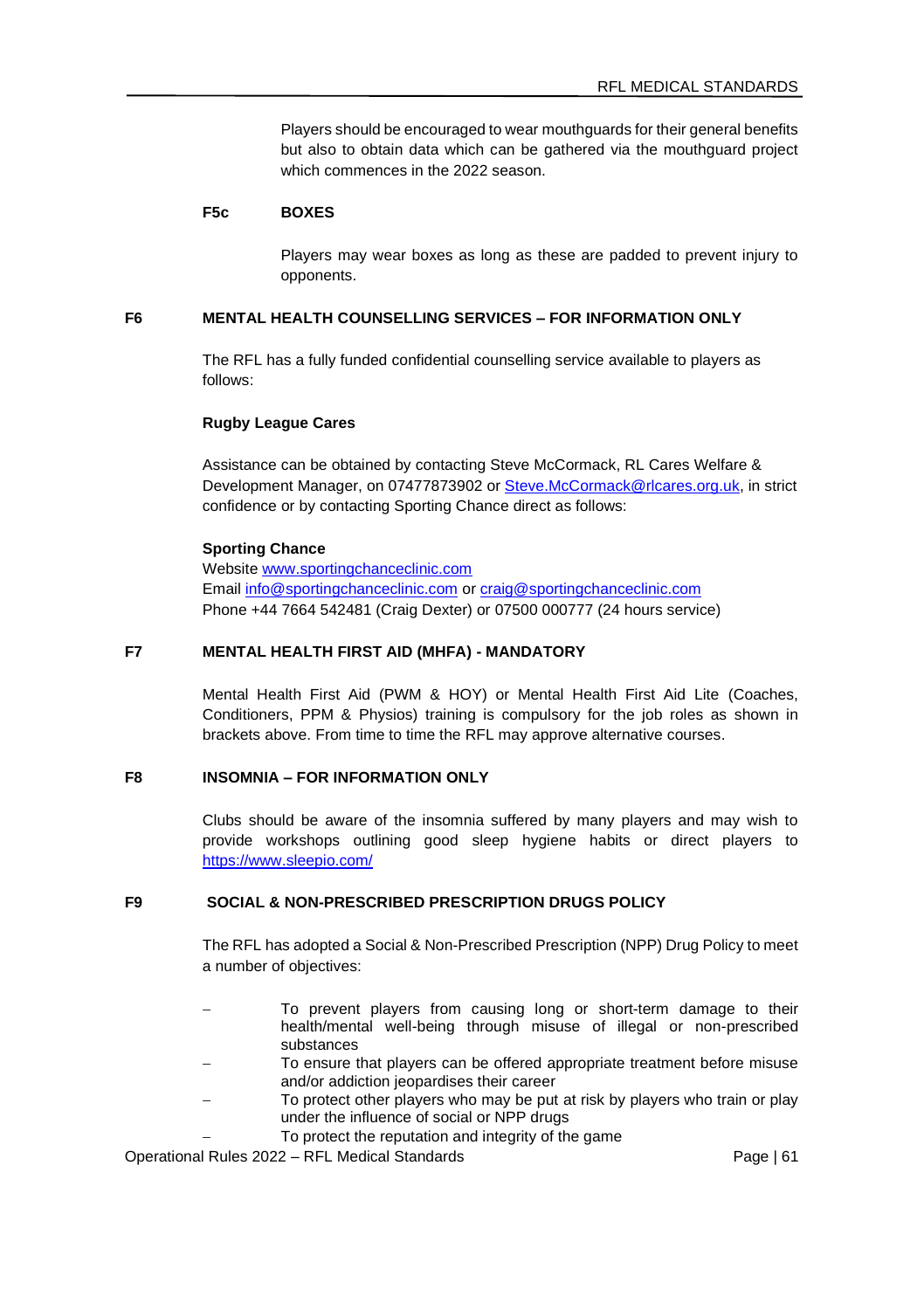The most effective way to meet these objectives is to have an integrated approach to education, deterrence and rehabilitation by adopting a RFL Social & NPP Drug Policy for Super League with three interlinked strands:

- − Education Programme
- − Testing Programme
- − Rehabilitation, welfare &/or disciplinary procedures

#### **1 Education Programme**

Clubs are required to ensure that players are educated about the programme annually.

#### **2 Testing Programme**

Clubs may run screens at their own cost with the provisos that all screens are dealt with in line with the Policy. (NB clubs must take care to ensure that screening is carried out in a way that ensures confidentiality)

#### **3 Rehabilitation, Welfare and/or Disciplinary Procedures**

The same policy applies across all Super League clubs as follows:

#### **Self-Declaration**

Where a player approaches the RFL or an appropriate member of club staff (PWM, HOY, medical staff, coaching staff) and self-declares that he has been using a Social or NPP Drug prior to screening being carried out then the process described under First Violation will be followed save that it will not count as a First Violation.

# **First Violation**

Following a first violation for Social Drugs or NPPD the players will be required to attend an Initial Case Review with the RFL Head of Medical Standards, Anti-Doping and Integrity and his Club Doctor or Equivalent and/or Player Welfare Manager. Following the Review, the Player will be required to attend an Assessment with a representative of the RFL's Counselling & Addiction Service (Sporting Chance). Following the Assessment, the player will be required to attend such counselling and/or drug treatment programme as the RFL's Counselling and Addiction Service recommends. Subject to the player agreeing to attend the assessment and engaging with the counselling/treatment programme there will be no further action. (NB if the player fails to engage then the Violation is treated as a Second Violation)

The Player will be subject to a targeted testing programme for such period of time as the RFL thinks fit however the Player cannot register a Second Violation until the First Violation Review and Assessment have been completed.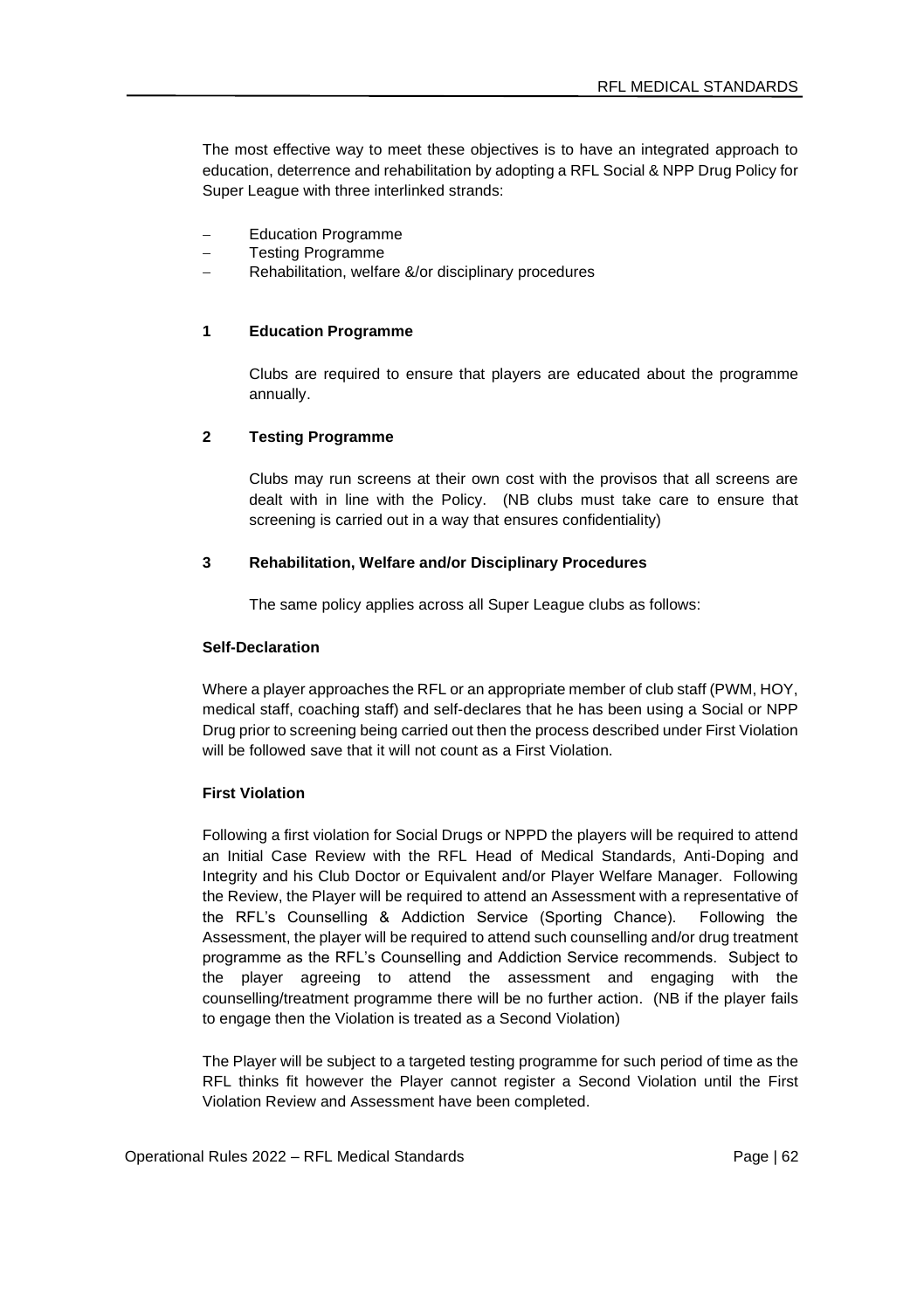#### **Second Violation**

Following a second violation for Social Drugs in addition to review and assessment clubs will be able to take such internal disciplinary action as they consider necessary including dismissal and/or fines (subject to the provisions and procedures of the Standard Players Contract or the Operational Rules as appropriate) or agree to continue the process set out under the First Violation.

In the case of a second violation for NPPD the process set out in under the First Violation will continue, however clubs may take disciplinary action including a fine and written warning but not including dismissal.

### **Third Violation**

For Social Drugs the process will be as set out for the Second Violation.

In the case of a third violation for NPPD the club will be able to take disciplinary action including a fine and written or depending on previous action for the Second Violation, a final written warning but not including dismissal.

#### **Subsequent Violations**

For any subsequent violations the club may take disciplinary action and/or dismiss (subject to the provisions and procedures set out in the Standard Players Contract or the Operational Rules as appropriate).

**Notes**: A NPPD drug is defined as a prescription drug for which the player cannot provide evidence of a prescription. For the purposes of this policy Benzodiazepines and Tramadol are considered to be NPPDs, not social drugs.

> In order to determine the NPPD finding the Club Doctor or Equivalent may be consulted. In cases where the drug has been prescribed the CMO will review the prescription with the Club Doctor or Equivalent to determine the rationale for the prescription.

> Where a player tests positive for a "social" drug in competition i.e. an Anti-Doping Rule Violation he will still be eligible for the rehabilitation programme set out above although the RFL's Anti-Doping Rules will apply to the sanction.

> Where a player tests positive for a substance which is prohibited `in competition` the RFL will inform UKAD as a matter of policy though UKAD would only take the matter further if there was evidence the player had used a stimulant in competition or where trafficking was involved.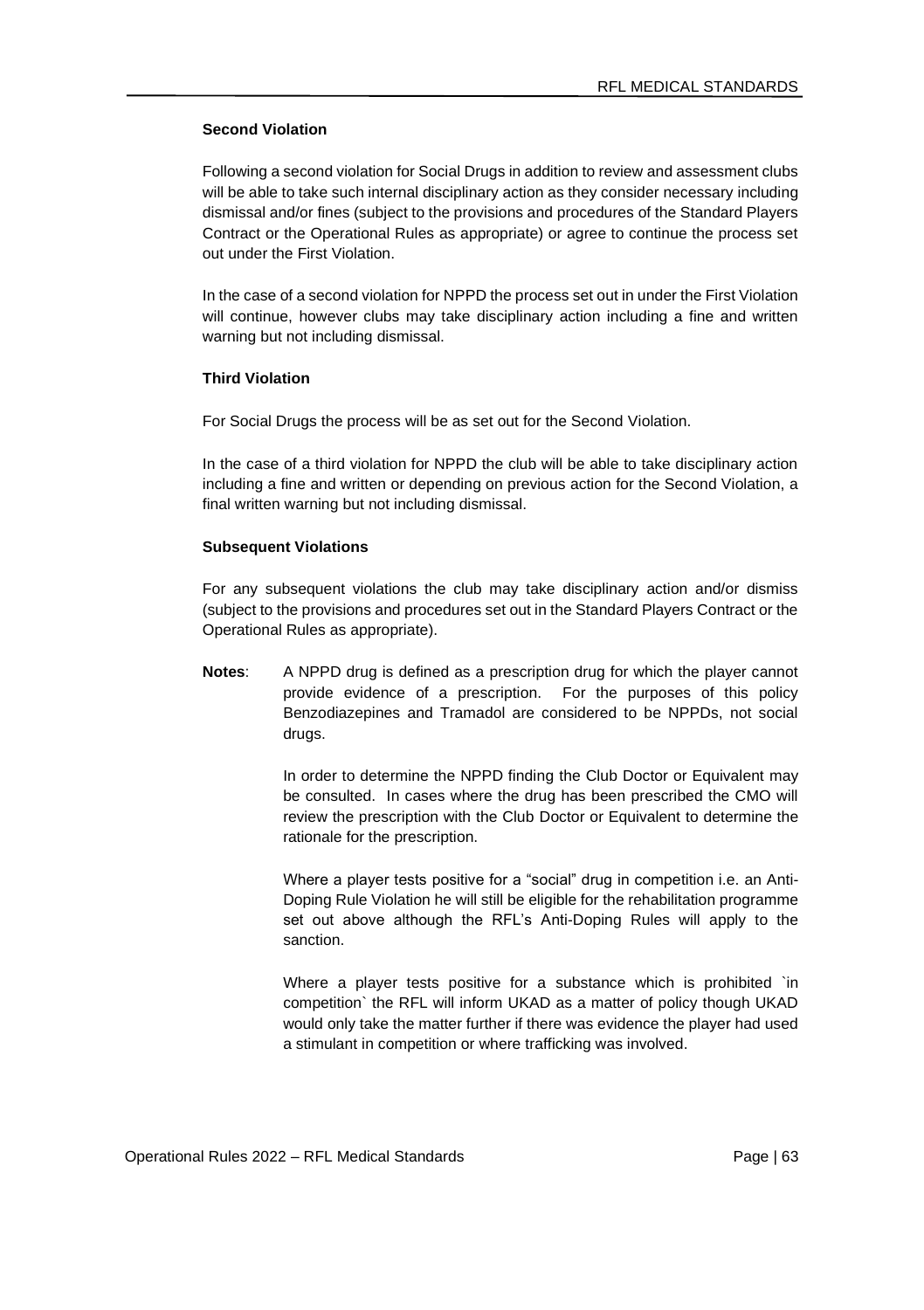# **F10 SKIN CANCER – BEST PRACTICE**

Medical staff should ensure that players and coaching staff are aware of the increased risk of skin cancer from spending long periods of time in the sun. Players and coaching staff should be advised to use an effective sunscreen and where appropriate wear clothes and hats that provide protection. Medical staff should consider adding skin cancer screening to their annual screening programme.

### **F11 DUAL REGISTRATION & LOAN PROTOCOLS – BEST PRACTICE**

The full Protocols are available from Clubs or the RFL, however the parts which are particularly applicable to Medical Standards are set out below.

**Employing Club** -The Club that holds a contract of employment with the Player

**Receiving Club** - The Club that a player is with temporarily either on dual registration or loan.

# **1 DUTY OF CARE**

The Employing Club has a legal duty of care to a player whether they are playing and/or training with the Employing Club or playing and/or training with the Receiving Club. The Receiving Club also has a legal duty of care to a player on loan or dual registration to it.

In relation to the Employing Club this includes a responsibility to ensure that it is sending its employee to a safe environment which has all appropriate health and safety policies in place.

The Employing Club is responsible for ensuring that the potential additional hours do not lead to a breach of the Minimum Wage Legislation.

### **2 MEDICAL STANDARDS**

The Employing Club is responsible for ensuring that the Player is receiving medical treatment (in accordance with his contract of employment) whilst they are on loan or dual registration.

The Employing Club is also responsible for ensuring that all medical screening required by the Medical Standards is carried out and that any follow up examinations or treatment is carried out promptly.

### **3 MEDICAL RECORDS**

The Employing Club is responsible for ensuring that the appropriate parts of the player's medical records are shared with the Receiving Club's medical staff. For the avoidance of doubt concussion records and any cardiac anomalies must be shared with the Receiving Club's medical staff. In the case of cardiac anomalies, the Employing Club is responsible for ensuring that there are appropriate systems in place at the Receiving Club.

The Receiving Club is responsible for reporting any injuries or illnesses to the Employing Club.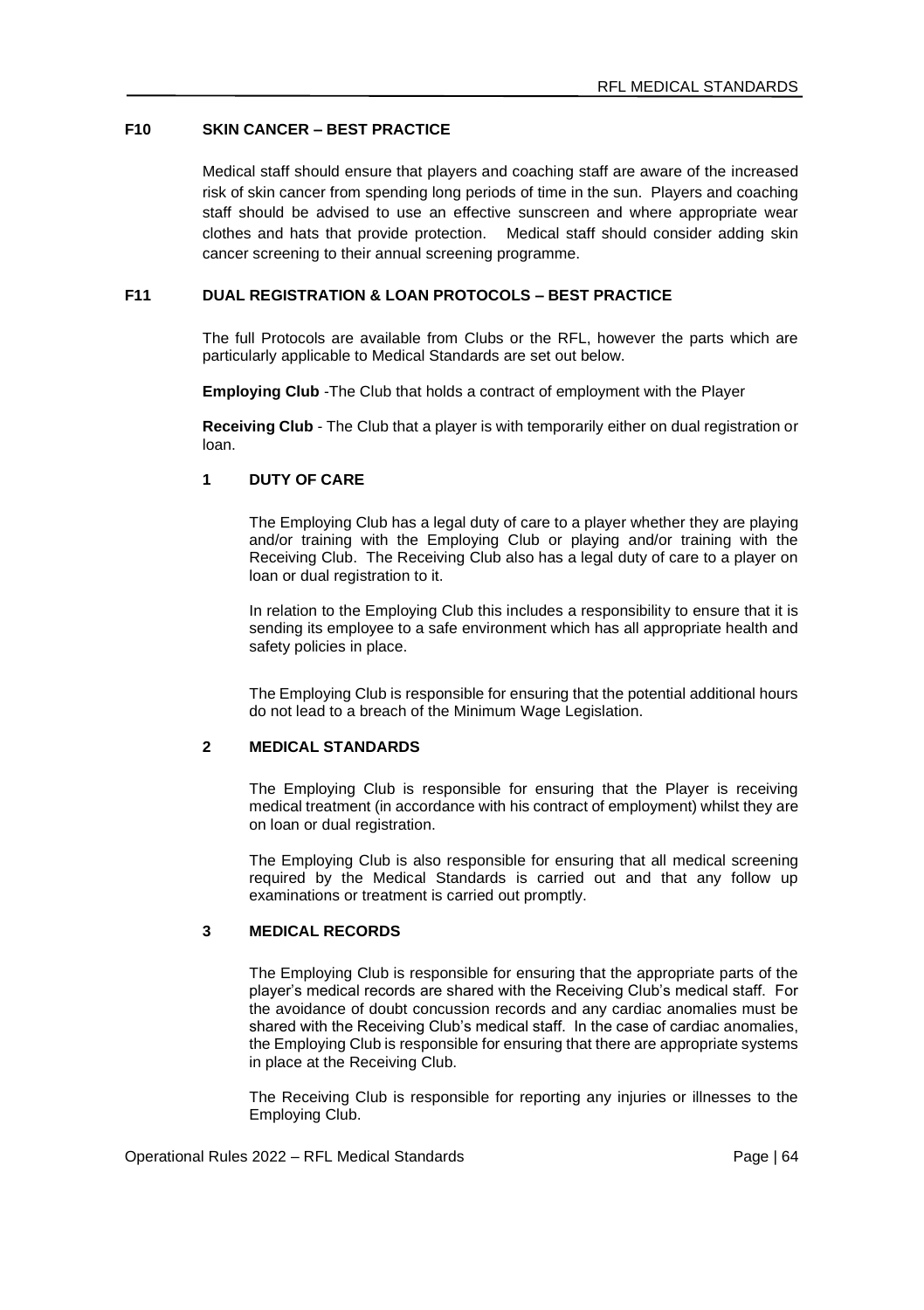# **4 MEDICAL TREATMENT**

The Receiving Club must report all injuries to the Employing Club and the Employing Club must be consulted before the player is referred for medical treatment (other than in emergencies).

The Employing Club is responsible for ensuring that the player receives prompt medical treatment as required by the Standard Players' Contract. Where the Receiving Club has agreed to pay for (or insure) medical treatment, in relation to the Player, the Employing Club remains liable for these costs if the Receiving Club defaults on payment.

# **F12 GENERAL MEDICAL ISSUES – BEST PRACTICE**

# **F12.1 Tetanus**

It is Best Practice for Doctors or Equivalent to ensure that players are up to date with tetanus boosters.

### **F12.2 MMR**

It is Best Practice for Doctors or Equivalent to ensure that players have had their MMR vaccinations.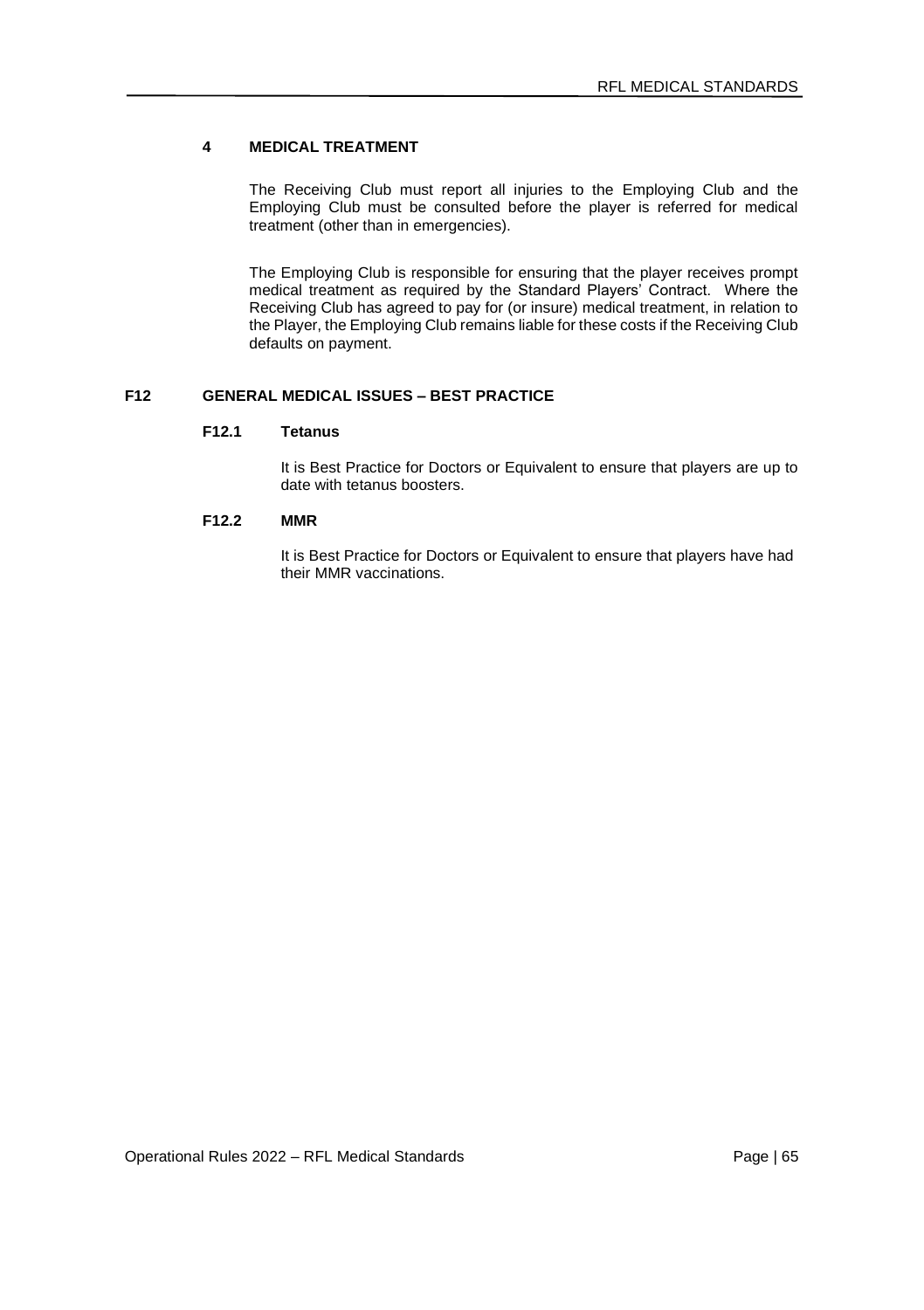#### **APPENDIX 1 – IMMOFP**

Personnel applying for their first IMMOFP course will be required to submit evidence that they have the appropriate qualifications as set out in the table at A2.

New Doctors or Physiotherapists have three months to successfully complete an IMMOFP course, or until the first available course if there are no courses available within this time frame.

IMMOFP courses are in demand and booked on a first come, first served basis therefore please book well in advance to obtain a place on a course to suit renewal needs.

Medical staff have two months from the date of expiry to reaccredit their qualification (or until the first available course if there are no courses available within this time frame) or they will be prohibited from entering the field of play. Doctors or Physiotherapists who have submitted evidence of their relevant qualifications and booked onto the next available IMMOFP course are able to provide cover and enter the field of play to provide treatment.

Medical Staff should check their certificate for the expiry date. Ahead of the season, the RFL will send out a reminder to Clubs of the expiry date of their IMMOFP qualified staff and to advise on the dates of forthcoming courses. However, keeping the qualification up to date and booking on to a course in sufficient time is a personal responsibility for medical staff.

#### **RE-ACCREDITATION & RE-CERTIFICATION**

It is mandatory the IMMOFP qualification has to be reaccredited with recertification as set out below. Reaccreditation is mandatory on an annual basis for all candidates qualifying for IMMOFP courses as set out in the table below. Each IMMOFP candidate (or equivalent qualification) must attend annually in order to maintain their qualification.

| <b>YEAR 1</b> | Two-day IMMOFP course    |
|---------------|--------------------------|
| <b>YEAR 2</b> | One-day refresher course |
| <b>YEAR 3</b> | One-day refresher course |
| <b>YEAR 4</b> | Two-day IMMOFP course    |

### **EXAMINATION AND IMMOFP PROCEDURES**

For staff currently employed by a Rugby League club, payment will be made via a deduction from the clubs Central Distributions upon enrolment to the course, as agreed by responsible Club personnel. Independent candidates must pay for the course in full via BACS 5 weeks prior to attending. We reserve the right to offer your place to another candidate if payment is not received within this time frame.

No new candidates will be enrolled onto the two-day course within 4 weeks prior to the course date, unless with agreement from the RFL.

The two-day course manual and course lectures will be sent out only on receipt of payment in full. Cancellations will only be accepted up to 5 weeks prior to the course start date thereafter without refund and payment deducted from central distributions for club staff.

Candidates are required to read the manual before the two-day course and complete the pre-course multiple choice paper.

The two-day pre-course multiple choice paper will be sent out to candidates four weeks before the course date and is required to be returned to Lynn Green at the RFL by the specified deadline. Failure to return the paper within this timeframe will result in the candidate being marked zero for this element of the course.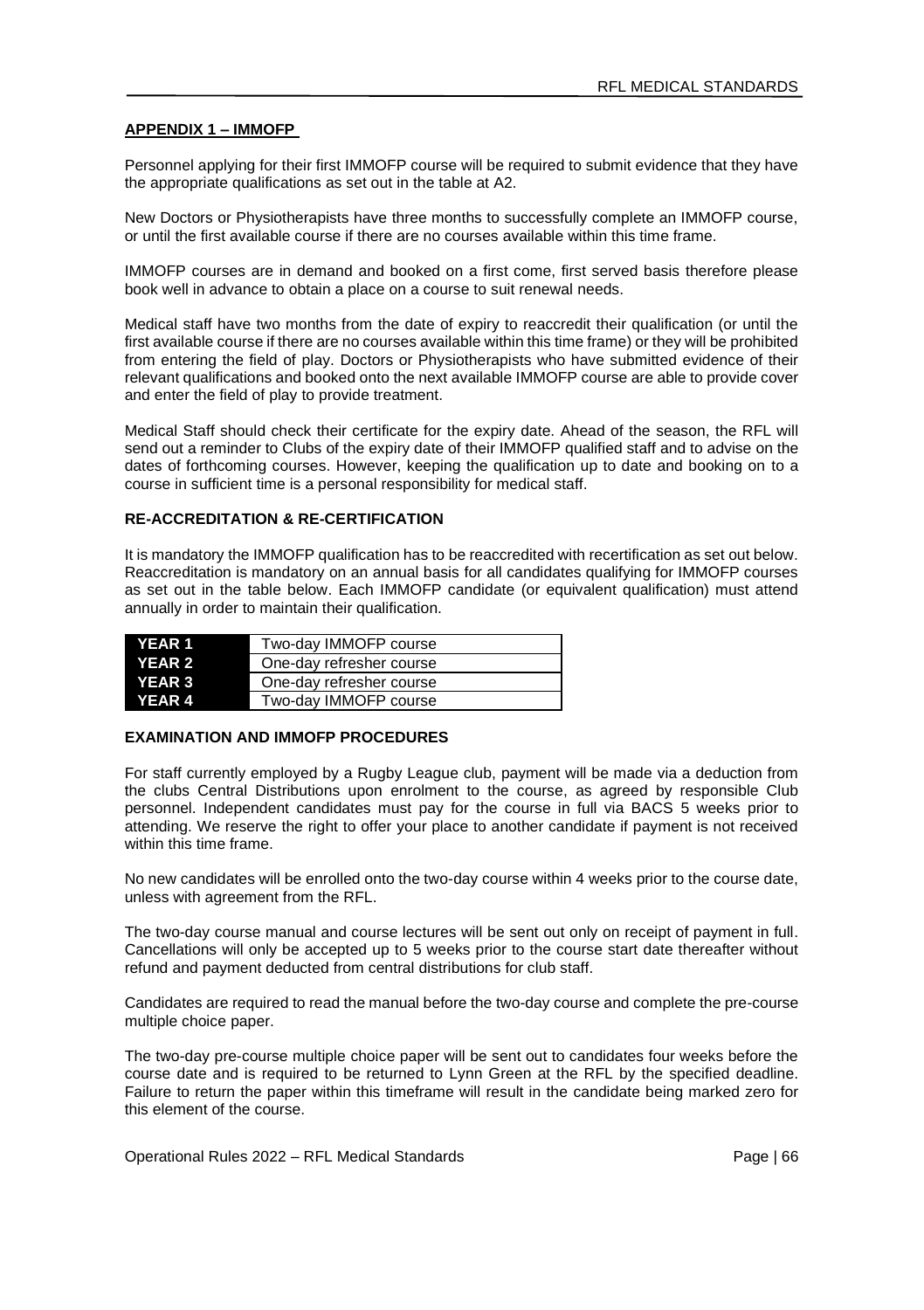This multiple-choice paper is part of the IMMOFP assessment procedure and is worth 5% of the overall mark.

The RFL, strongly advise, that candidates should not be attending a course immediately preceding a weekend fixture where they are scheduled to provide medical cover as candidates who fail to pass may not enter the field at that fixture. Should a candidate not gain the required pass mark, they are responsible for booking on a course at a later date which provides adequate preparation time.

Where a candidate has to attend a course immediately prior to the weekend of a game he/she is scheduled to cover, arrangements must be made with the Club concerned to have an appropriately qualified member of the medical team available to take the candidates place should they fail to pass the course.

**Candidates, who fail the course, will not be able to enter the field of play until such time as a pass is achieved. These individuals may provide assistance with stretcher bearing and offfield. It is the responsibility of the candidate to inform their Club of the failure immediately after the course. The RFL will notify the Club of the result prior to the Clubs next fixture.**

#### **COURSE ELEMENTS**

Candidates are assessed on five elements of the course according to an objective marking criteria, with an overall pass mark of 75% needed to pass the course. The assessment will compromise the following:

| Element                           | <b>Marks Allocated</b> | How this will be assessed                                                                                                                                                                             |
|-----------------------------------|------------------------|-------------------------------------------------------------------------------------------------------------------------------------------------------------------------------------------------------|
| Pre-course MCQ                    | 5% of overall mark     | 40 question MCQ paper                                                                                                                                                                                 |
| On-course workstation             | 10% of overall mark    | On-going,<br>assessment.<br>on-course<br>Candidates will be assessed by instructors<br>delivering the workstations with respect to<br>their practical engagement in the learning<br>tasks undertaken. |
| <b>Practical Scenario</b><br>exam | 25% of overall mark    | Objective marking criteria for professional<br>performance within the practical scenario                                                                                                              |
| CPR exam                          | 25% of overall mark    | Objective marking criteria for professional<br>performance within the practical scenario                                                                                                              |
| Theory paper                      | 35% of overall mark    | 50 question MCQ paper                                                                                                                                                                                 |

There is an overall pass mark for the course, which has been set at 75% (of all accrued element scores). Any candidate who does not achieve the overall required mark across all elements will be deemed to have been unsuccessful in achieving the required standard of the course. In this instance, they will no longer be able to run on the field of play until such times as they have attended and passed another IMMOFP course.

#### **IMMOFP RE-SIT PROCEDURES**

Any candidate who does not achieve the overall required mark across all elements will be deemed to have been unsuccessful in achieving the required standard of the course. In this instance, they will no longer be able to run on the field of play until such time as they have attended and passed another IMMOFP course. This is in line with industry best-practice, where any medical course that has elements of ongoing assessment is deemed not to be suitable for re-sit opportunities for individual elements of the course. For clarity, individuals may still provide medical support to a team/Club however must not enter the field of play or act outside of their scope of qualification.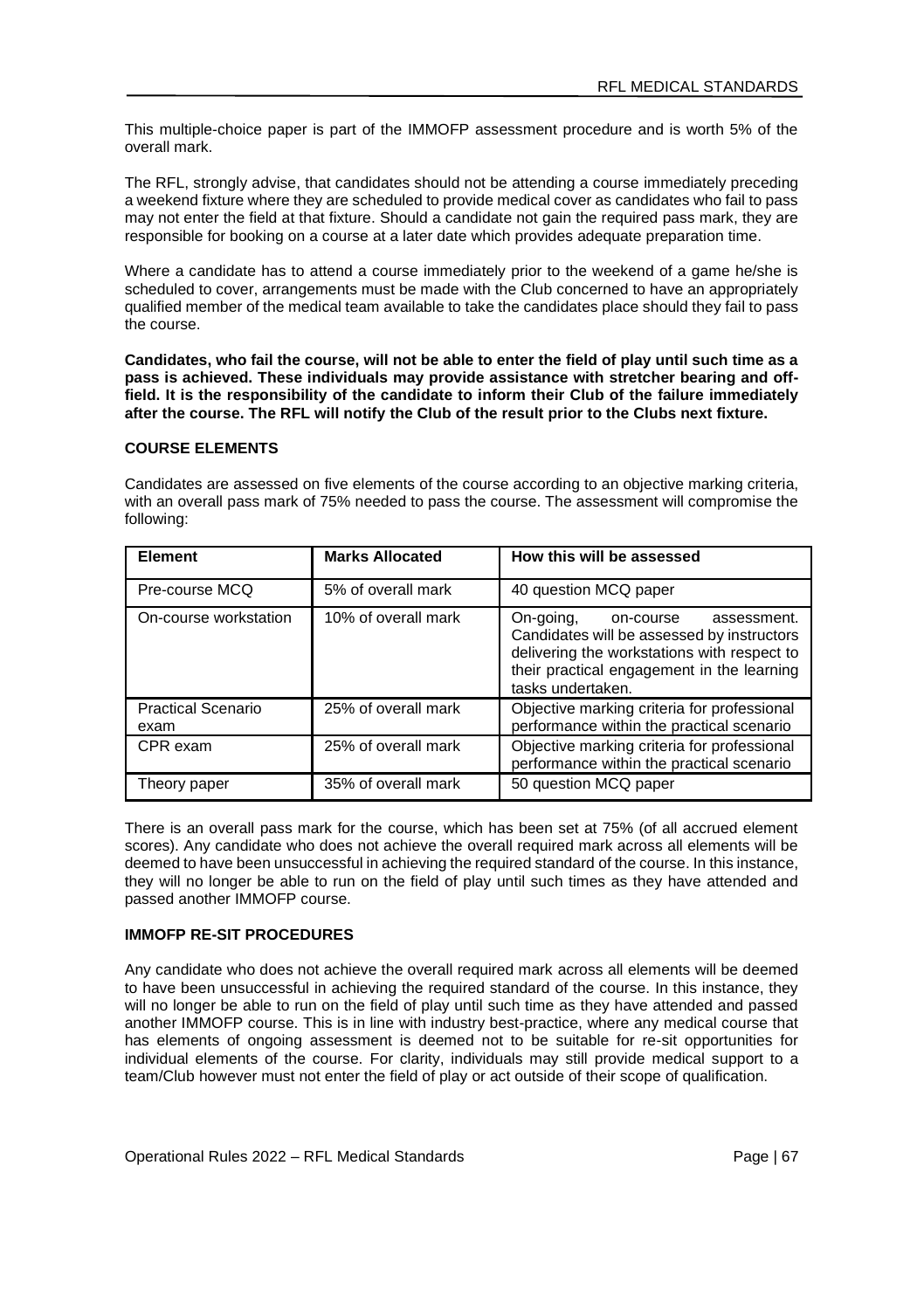For course dates and fees for 2022 follow this link[: https://www.rugby](https://www.rugby-league.com/governance/medical/immediate-medical-management)[league.com/governance/medical/immediate-medical-management](https://www.rugby-league.com/governance/medical/immediate-medical-management)

| The course will now take place at Odsal Stadium, Bradford and the costs are (excluding VAT): |  |  |  |
|----------------------------------------------------------------------------------------------|--|--|--|
|----------------------------------------------------------------------------------------------|--|--|--|

| <b>COURSE</b> | <b>CLUB STAFF</b> | <b>INDEPENDENT CANDIDATE</b> |
|---------------|-------------------|------------------------------|
| 1-DAY         | £350              | £450                         |
| 2-DAY         | £675              | £825                         |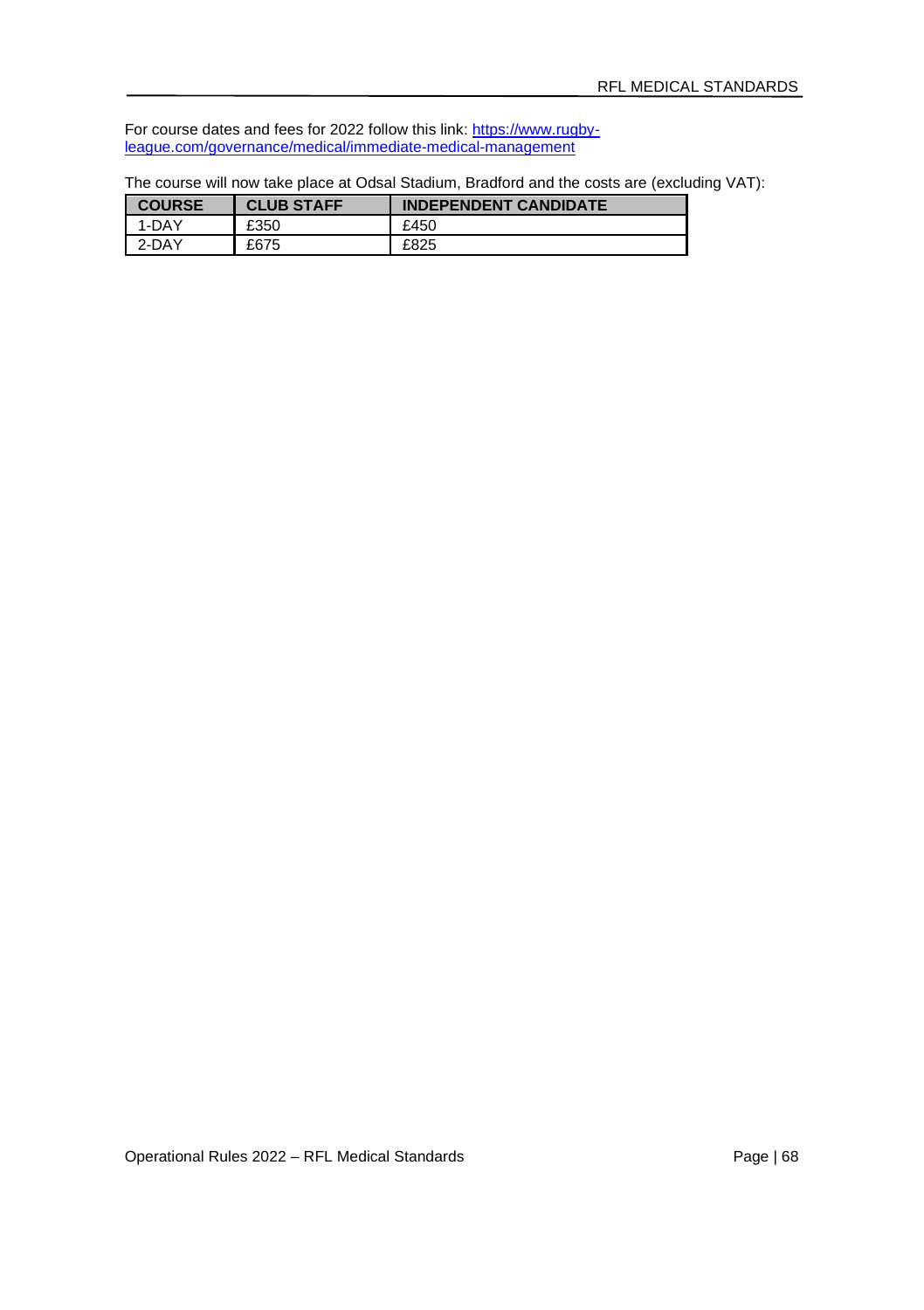### **APPENDIX 2**

#### **EDUCATION**

### **MEDICAL STAFF CPD PROGRAMME – BEST PRACTICE/MANDATORY**

Medical staff are expected to attend the RFL's CPD programme. The programme covers topics and issues encountered which are particularly relevant to RFL policies and the treatment of injuries commonly suffered within rugby league. There will usually be three CPD events a season and it is highly recommended that colleagues (whatever the level of Club) attend at least two of these events every season.

From time to time the RFL will organise mandatory CPD events, each Super League club and Full Time Club will be expected to have at least their Head Doctor and Lead Physio present at these events who must disseminate the information to other members of the club's medical team.

#### **UKAD CLEANSPORT ADVISOR COURSE**

It is mandatory for club Doctor or Equivalents, physios and conditioners to have completed UKAD's online Clean Sport Advisor course to ensure that they are up to date with regards to the current antidoping rules. There are no entry requirements for this programme. Training is via an on-line elearning programme with an assessment at the end. Advisors remain accredited via an annual assessment. If you are already registered, you may log in with your current username and password. The course and registration portal is hosted on [About the | UK Anti-Doping \(ukad.org.uk\)](https://www.ukad.org.uk/aboutcleansporthub)